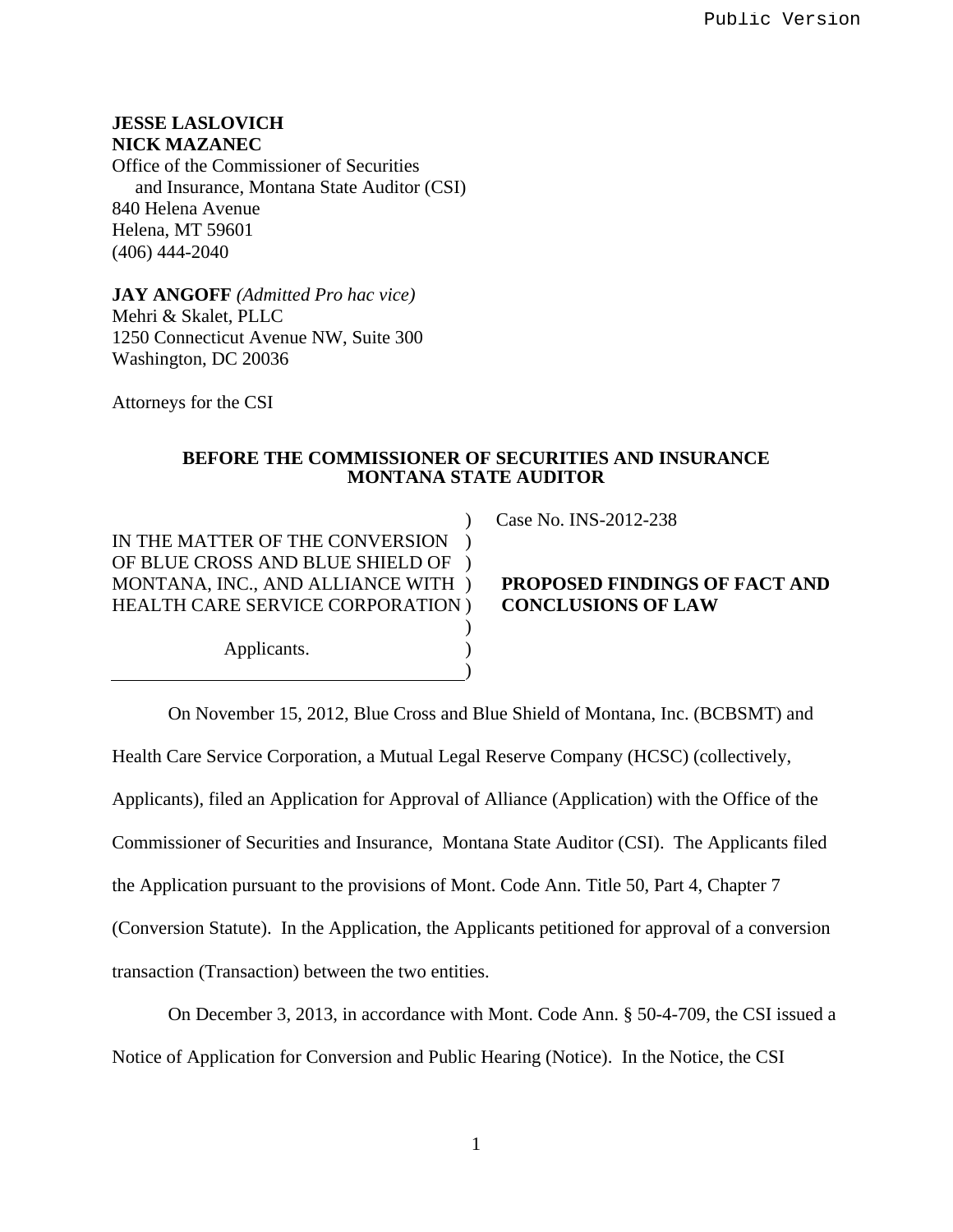advised the public that a public hearing would be held in the above-mentioned matter on February 12, 2013, in the Lewis and Clark County Courthouse, Helena, Montana.

 On February 12, 2013, a public hearing was held in the matter. Hearing Examiner W. William Leaphart presided. The hearing was conducted pursuant to the contested case procedures set forth under Mont. Code Ann. § 50-4-711(1). Members of the public provided oral comment, but none of the members subjected themselves to cross-examination. No further testimony was provided and no exhibits were admitted into evidence at the hearing.

 On March 12, 2013, an additional public hearing was held. Hearing Examiner W. William Leaphart presided. The hearing was conducted pursuant to the contested case procedures set forth under Mont. Code Ann. § 50-4-711(1). Members of the public provided oral comment, some of whom subjected themselves to cross-examination. Testimony was received from witnesses for the CSI, Montana Attorney General, BCBSMT, and HCSC. Exhibits were admitted into evidence. The hearing concluded on March 14, 2013. The record in the matter was closed on March 18, 2013.

 Based upon the public comment made subject to cross-examination, the testimony received, and the exhibits admitted into evidence, and the Stipulation entered into between the CSI and Applicants dated April 19, 2013, the undersigned makes the following proposed:

#### **FINDINGS OF FACT**

#### **THE APPLICANTS**

1. BCBSMT provides health insurance and third-party insurance administration services in the state of Montana. It has operated in various capacities as a Montana health insurer since 1940. (Direct Testimony of Michael E. Frank 4:5-12, March 5, 2013.)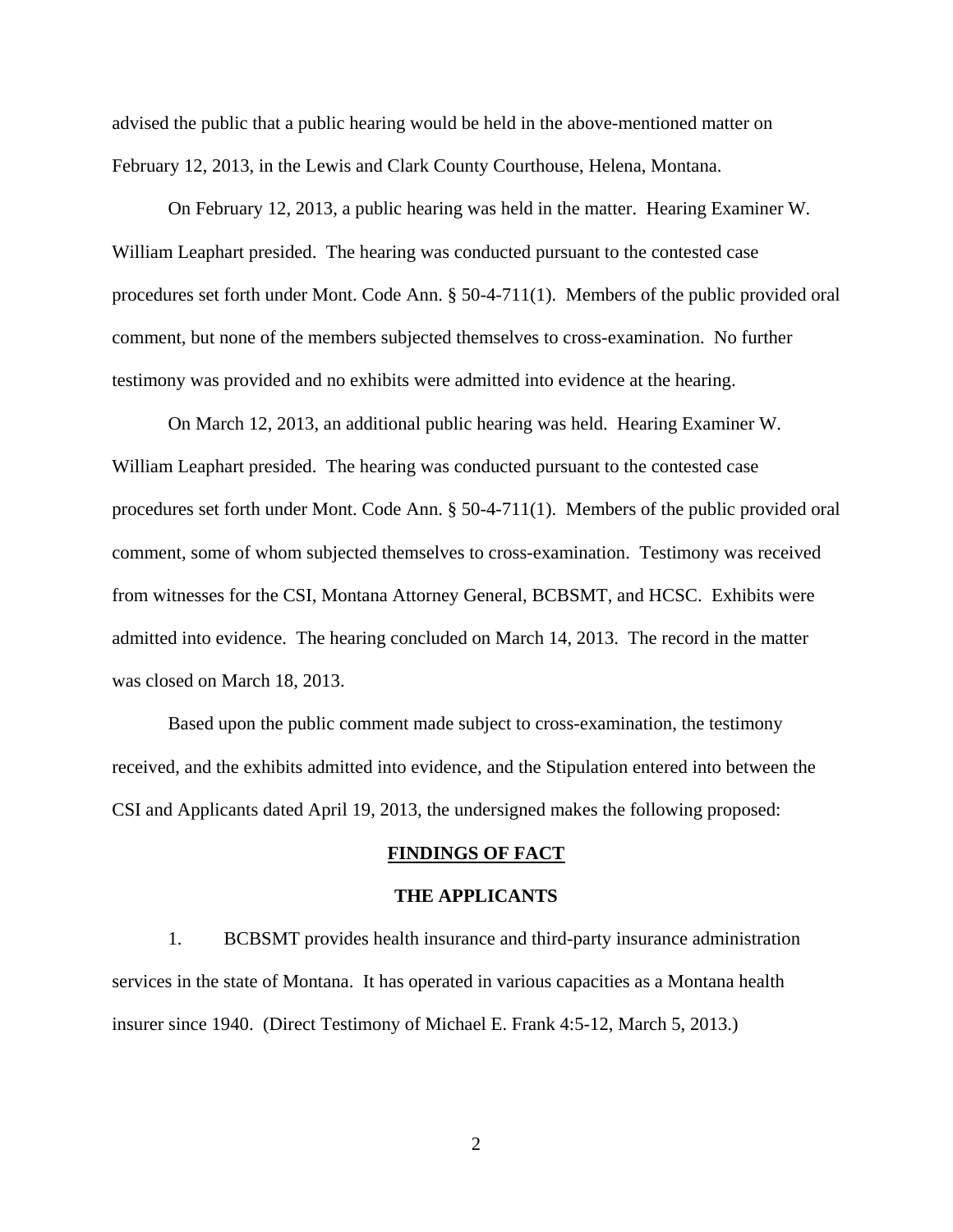2. BCBSMT is organized in the state of Montana as a health service corporation. (Hearing Transcript 514:21-24 (Mar. 14, 2013).)

3. BCBSMT is an independent licensee of the Blue Cross and Blue Shield Association (BCBSA). (Dir. Test. Frank 5:4-5.) As a licensee, BCBSMT has exclusive rights to use the Blue Cross and Blue Shield trademarks and names within Montana. (*Id.* at 7:2-5.)

4. As of December 31, 2012, the membership of BCBSMT totaled 271,152. (*Id.* at 4: 15.) The insurer has an extensive provider network within the state of Montana. (*Id.* at 4:15- 18.)

5. The BCBSMT Bylaws provide that the Board of Directors (Board) shall "exercise all corporate powers" for BCBSMT, and they grant the Board supervision and control over corporate affairs. (Hearing CSI Exhibit M: Bylaws, Art. III, Sec. 3.1(May 10, 2012).) The Bylaws do not restrict the ability of the Board to enter into a conversion transaction, or to make decisions relating to or facilitating such a transaction. (*Id*.)

6. The Board is self-perpetuating, meaning the Board elects new directors. (Hrg. Tr. 117:24-118:2 (Mar. 12, 2013).)

7. The BCBSMT Articles of Incorporation do not restrict the ability of BCBSMT to engage in a conversion transaction. (Hearing CSI Exhibit L: BCBSMT Articles of Incorporation (May 5, 1995).)

8. HCSC is a health care service plan incorporated in the state of Illinois.

(Application for Approval of Alliance, 5 (November 15, 2012).) HCSC is a non-investor owned corporation, meaning it has no third-party investors. (Direct Testimony of Colleen F. Reitan 4:5- 7 (March 5, 2013.)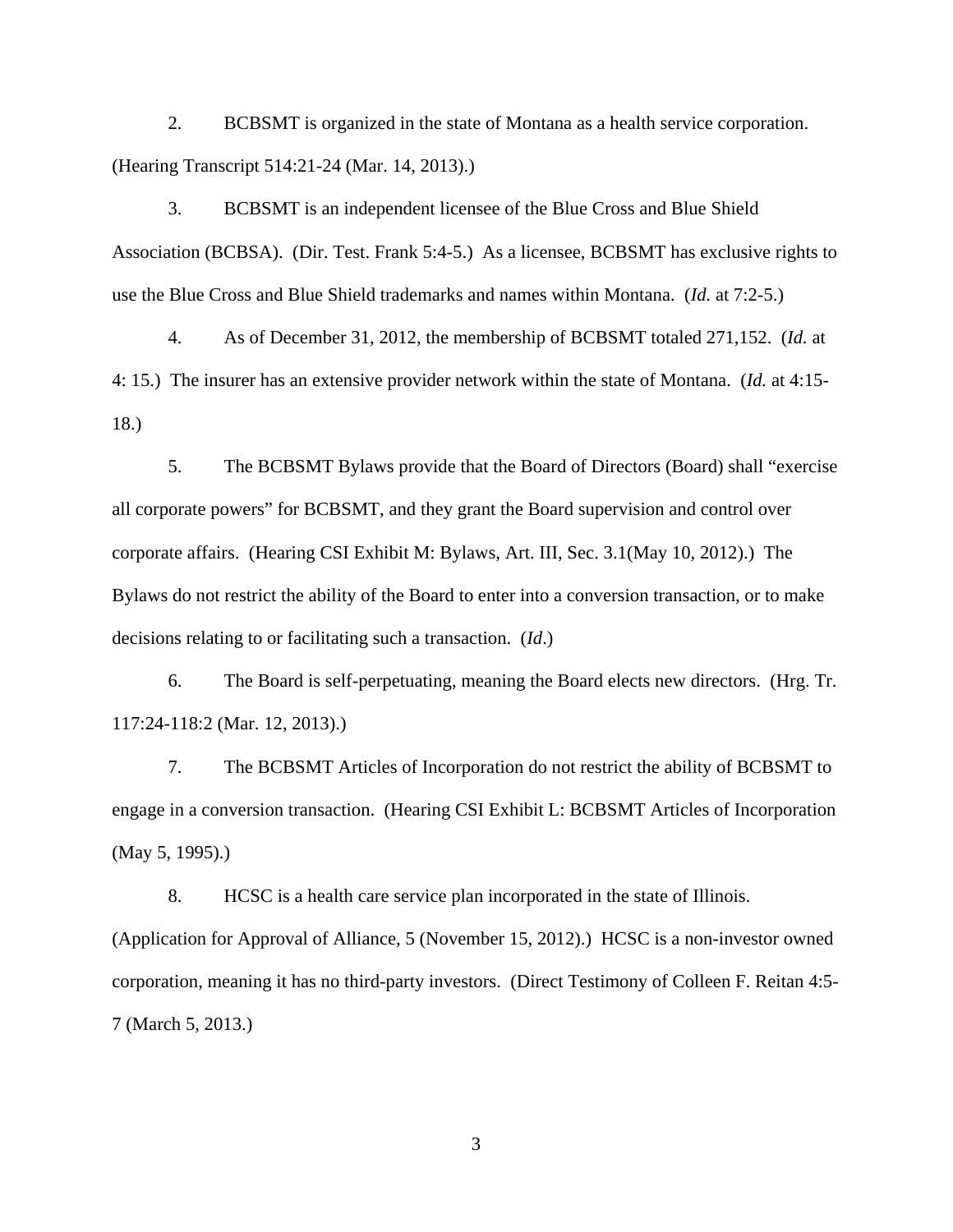9. HCSC offers both fully-insured products and administrative services for selfinsured plans. (*Id.* at 4:9-10.) Its diverse product lines cover virtually every aspect of the health insurance market. (*Id.* at 4:11-14.)

10. HCSC operates Blue Cross and Blue Shield (Blue) plans in Illinois, New Mexico, Oklahoma, and Texas. (*Id.* at 5:3-4.) In total, HCSC has over 13 million members cumulative of the four Blue plans. (*Id.* at 5:6-7.) Like BCBSMT, HCSC is a licensee of the BCBSA. (*Id.* at 5:4-5.)

## **THE APPLICATION Mont. Code Ann. § 50-4-707**

11. On November 15, 2012, the Applicants submitted to the CSI an Application. In the Application, the Applicants requested that the Commissioner of Securities and Insurance, Montana State Auditor (Commissioner), approve the Transaction between the Applicants pursuant to the requirements of the Conversion Statute. (App., 31.)

12. The Application identified BCBSMT as the transferor and HCSC as the transferee of the assets in the Transaction. Included in the Application and its exhibits were the following:

- A. A Schedule of Assets and Liabilities to be transferred to HCSC and to be retained by BCBSMT if the Transaction is approved (Application Exhibit 1);
- B. A Consideration of Exchanges for the Transaction, as of June 30, 2012 (Application Exhibit 2);
- C. An Asset Purchase Agreement (Agreement) executed by the Applicants (November 14, 2012) (Application Exhibit 3);
- D. A Financial and Community Impact Report prepared by NERA Economic Consulting (NERA) (November 10, 2012) (Application Exhibit 4);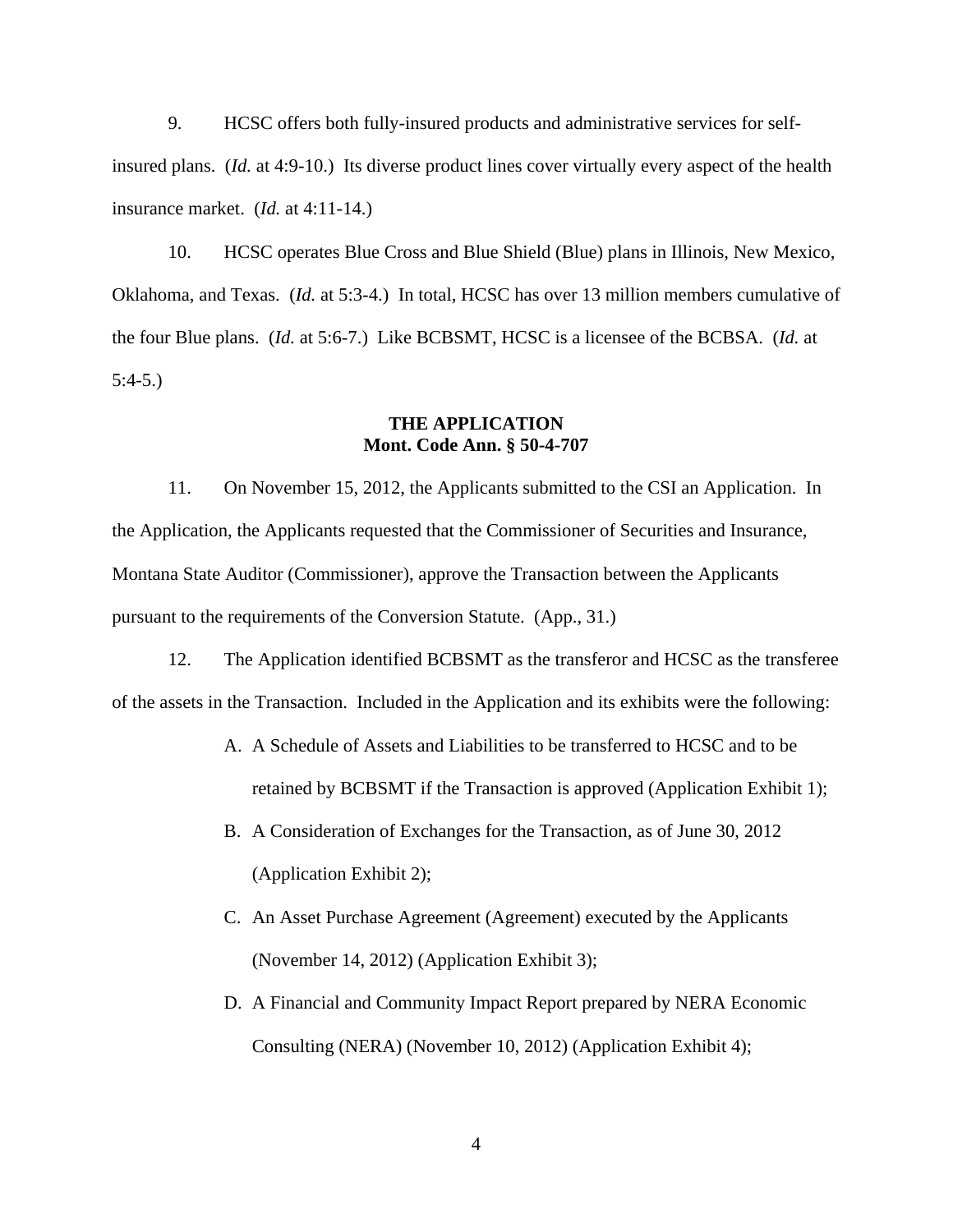- E. A Report Prepared By Actuarial Services & Modeling, Inc. as Requested by Blue Cross and Blue Shield of Montana Regarding Actuarial Appraisal of Certain Health Care Contracts With Appraisal Dates of January 1, 2013, and June 30, 2012 (Application Exhibit 5);
- F. An Antitrust Report prepared by NERA (Application Exhibit 6);
- G. A Valuation Analysis prepared by Moss Adams LLP (Moss Adams) providing an independent valuation of the fair market value of BCBSMT as of June 30, 2012 (Application Exhibit 7); and
- H. An internal BCBSMT document entitled Project Sapphire: Transaction Summary and Analysis (Application Exhibit 8);

13. The Applicants have stipulated that the Conversion Statute applies to the Transaction. (App., 3.)

14. The Applicants have stipulated that the Conversion Statute applies as though BCBSMT is a Montana public benefit corporation. (App., 24.)

15. The Applicants have stipulated that certain assets of BCBSMT constitute public assets for purposes of the Transaction. (App., 24-5.)

#### The Asset Purchase Agreement

16. The Applicants structured the Transaction as an asset purchase through which HCSC would acquire the insurance and Administrative Services Only (ASO) operations and related assets and specified associated liabilities of BCBSMT . (App., 2, 7.)

17. The terms of the Transaction are memorialized in the Agreement. (App. Ex. 3). The Agreement includes the following terms:

A. HCSC will acquire from BCBSMT its insurance and ASO contracts; (App.,7)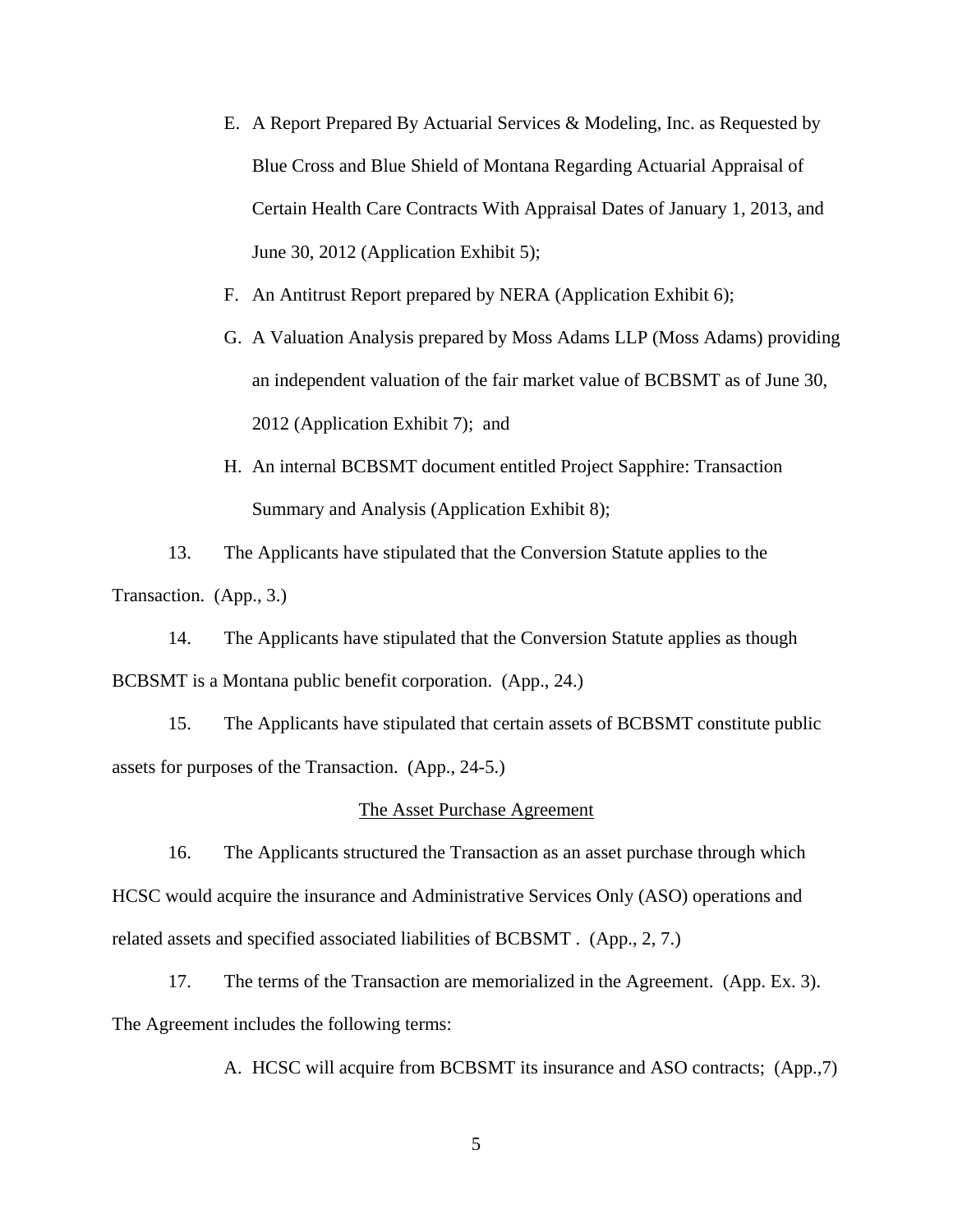- B. HCSC will acquire from BCBSMT its provider contracts; (App., 7)
- C. HCSC will acquire from BCBSMT the license to use the Blue Cross and Blue Shield marks within Montana; (App., 7)
- D. HCSC will acquire from BCBSMT certain other assets; (App. Ex. 1)
- E. HCSC will assume specified liabilities, including liabilities associated with the acquired assets and specified pension liabilities; (App., 7-8)
- F. HCSC will pay to the remaining corporation formerly known as BCBSMT (OldCo) \$17.6 million in consideration; (App., 8)
- G. OldCo will retain certain assets, including surplus, investments, and BCBSMT plan buildings; (App. Ex. 3.) and
- H. OldCo will retain certain liabilities, including litigation liabilities. (App., 8)

18. The assets BCBSMT seeks to sell to HCSC represent more than 10 percent in fair market value of BCBSMT's assets. (App. Ex. 2).

### **BCBSMT EXPERT ASSISTANCE Mont. Code Ann. § 50-4-717(2)(b)**

### Graham and Dunn

19. BCBSMT retained the law firm of Graham & Dunn PC (Graham and Dunn) to assist BCBSMT in negotiating the Transaction. Graham and Dunn specializes in corporate transactional law, including mergers and acquisitions. (Dir. Test. Frank 39:9-20.) BCBSMT worked specifically with attorneys Mark Droppert and David Lundsgaard of Graham and Dunn. (Hrg. Tr. 133:25-134:5 (Mar. 12, 2013).) Droppert is experienced in the field of health care. (Hrg. Tr. 134:9-11 (Mar. 12, 2013).)

20. Graham and Dunn represented BCBSMT in negotiating the terms of the Agreement with HCSC. It also advised BCBSMT and senior management on the due diligence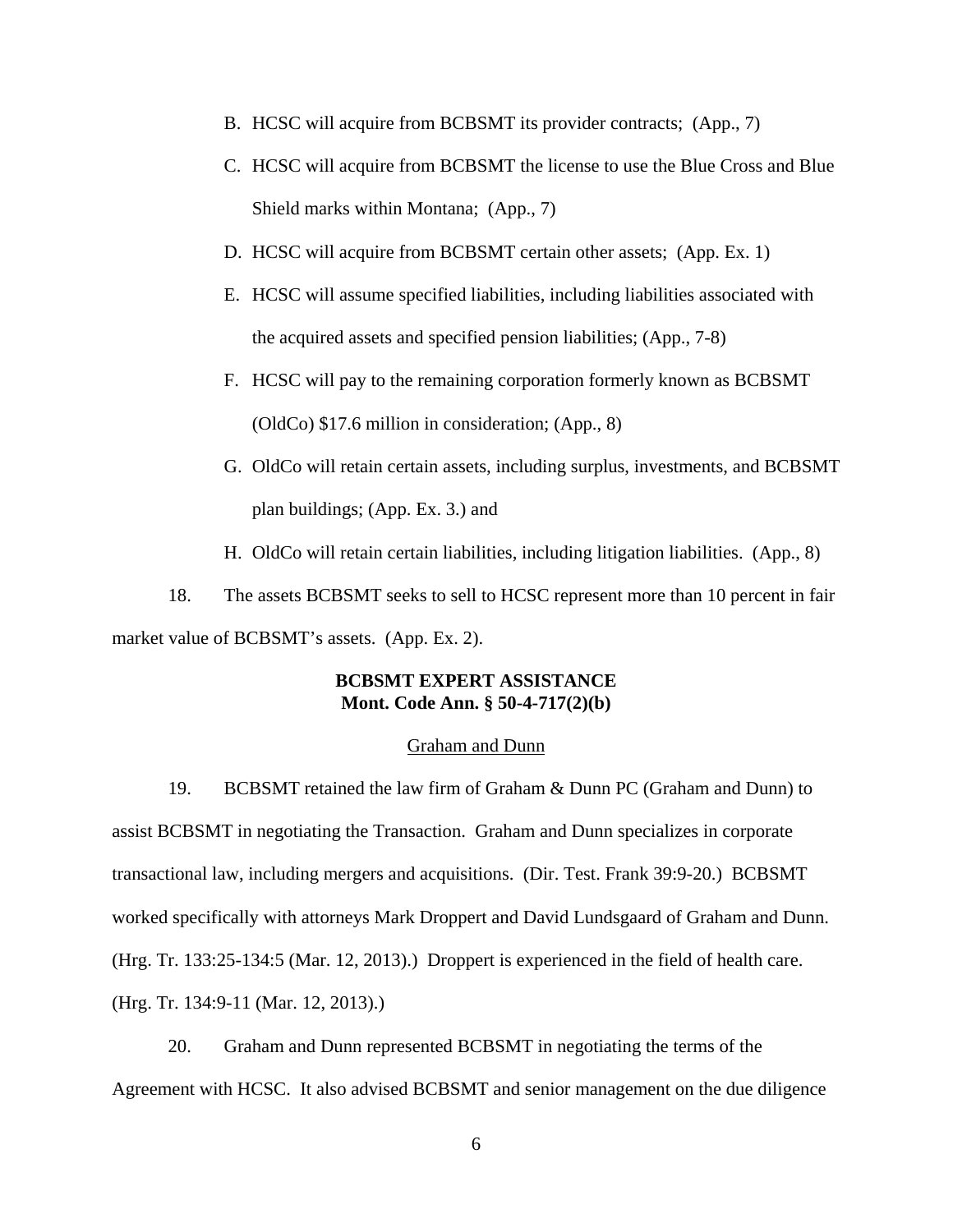process, antitrust matters, the structure of the Transaction, and other related issues. (Dir. Test. Frank 39:9-20.)

#### Actuarial Modeling

21. BCBSMT retained Actuarial and Financial Modeling, Inc. (AFM) to independently value BCBSMT's core business. (Dir. Test. Frank 26:6-8; App. Ex. 5.) As President of AFM, James Galasso authored the AFM report and presented expert testimony at the hearing. (App. Ex. 5; Hrg. Tr. 100 (Mar. 13, 2013).)

22. Galasso has performed actuarial consulting for more than ten Blue plans, as well as for the BCBSA. (Hrg. Tr. 104:7-105:16 (Mar. 13, 2013).)

23. Galasso noted that he did not develop his appraisal tailored to or in anticipation of an HCSC acquisition. (App. Ex. 5 at 3.) He was not aware when he drafted the report that HCSC was a potential acquirer. (Hrg. Tr. 106:2-9 (Mar. 13, 2013).)

24. In his report, Galasso noted that it is not customary to prepare an appraisal identifying a single purchase price. However, BCBSMT asked him to do so in this case. (App. Ex. 5 at 3.)

### NERA Economic Consulting

25. The Applicants retained NERA to provide expert opinions on various topics, including, but not limited to, the impact of the Transaction upon the community and antitrust implications of the Transaction. As a member of NERA's project team, Dr. Thomas McCarthy co-authored the NERA reports and presented expert testimony at the hearing. (App. Ex. 4; Hrg. Tr. 6:17-22 (March 13, 2013).)

26. McCarthy relied heavily on the representations of the Applicants, and failed to independently verify those representations. For example: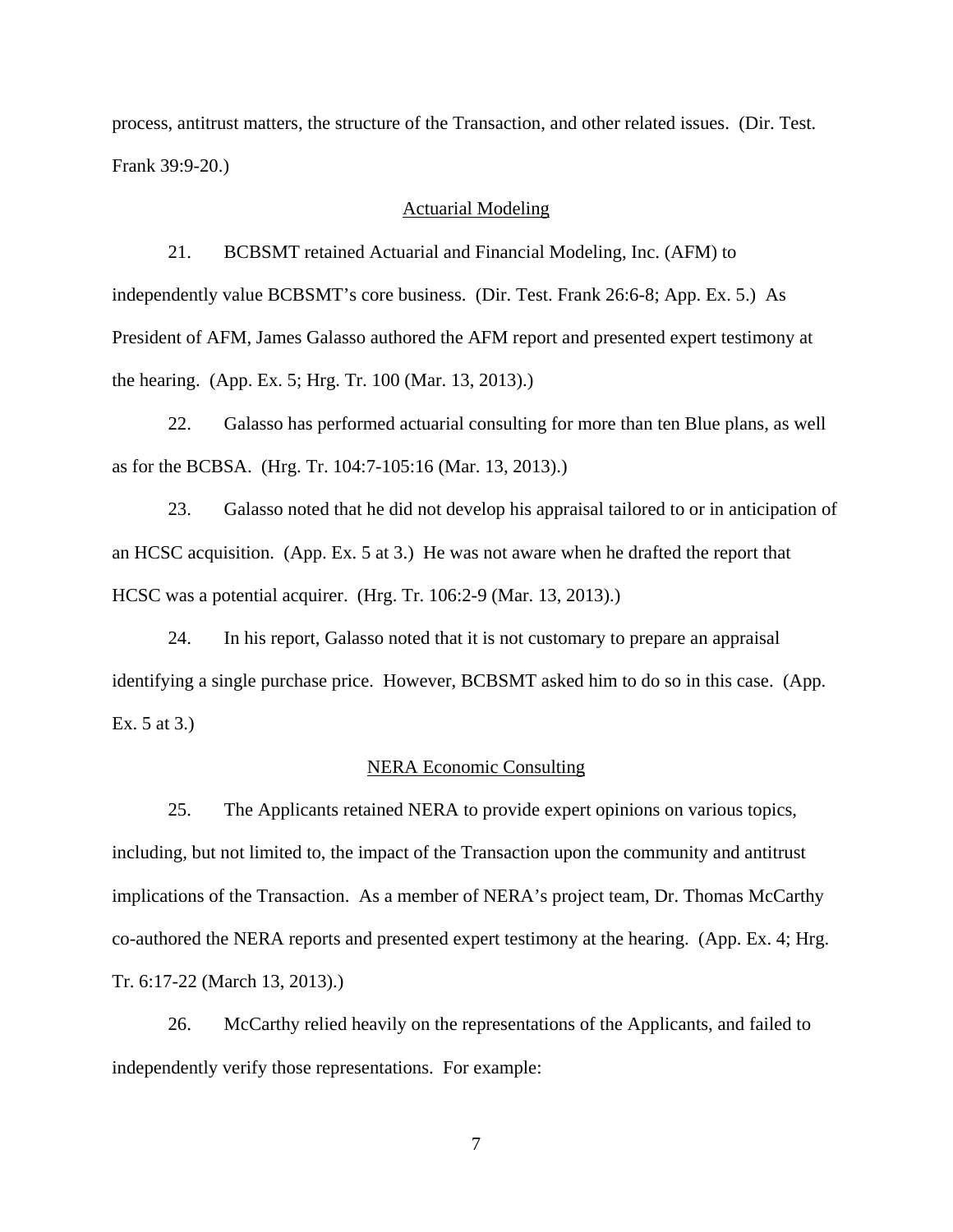- A. He concluded that HCSC had a strong track record of improvement and maintenance of customer-facing websites, but never accessed any of those websites himself to verify HCSC's representations on this point. (Hrg. Tr. 31:19-32:23 (March 13, 2013).)
- B. He concluded that HCSC had successfully integrated the New Mexico and Oklahoma plans it previously acquired, but talked to no one from the plans of either state about the effects of the integration process there. (*Id*. at 37:11-25.)

27. McCarthy concluded that the Transaction would not raise premiums. However, he did not review the premium rates that BCBSMT or any other insurer charges in Montana. (*Id*. at 18:7-17.) He also did not review the premium rates charged in Oklahoma and New Mexico, either before or after the Blue plans in those states were acquired by HCSC. (*Id*. at 18:18-19:13.)

28. McCarthy has consulted in dozens of mergers, but has never been retained by any governmental entity to analyze a proposed merger. (*Id*. at 41:5-13.)

29. During his testimony, McCarthy discussed several matters involving health insurance companies in which he was retained. Except in divestiture actions, he never concluded that any of these cases would substantially lessen competition in any way. (*Id.* at 39:17-22.)

30. McCarthy has never been retained by any governmental entity to analyze a proposed merger. (*Id.* at 41:5-13.)

#### Moss Adams

31. BCBSMT retained Moss Adams to provide an expert opinion as to the fair market value of the BCBSMT surplus, certain other BCBSMT assets and liabilities, and its subsidiary, Health-E-Web. (App. Ex. 7 at 1.) As a member of Moss Adams' project team, Calvin Swartley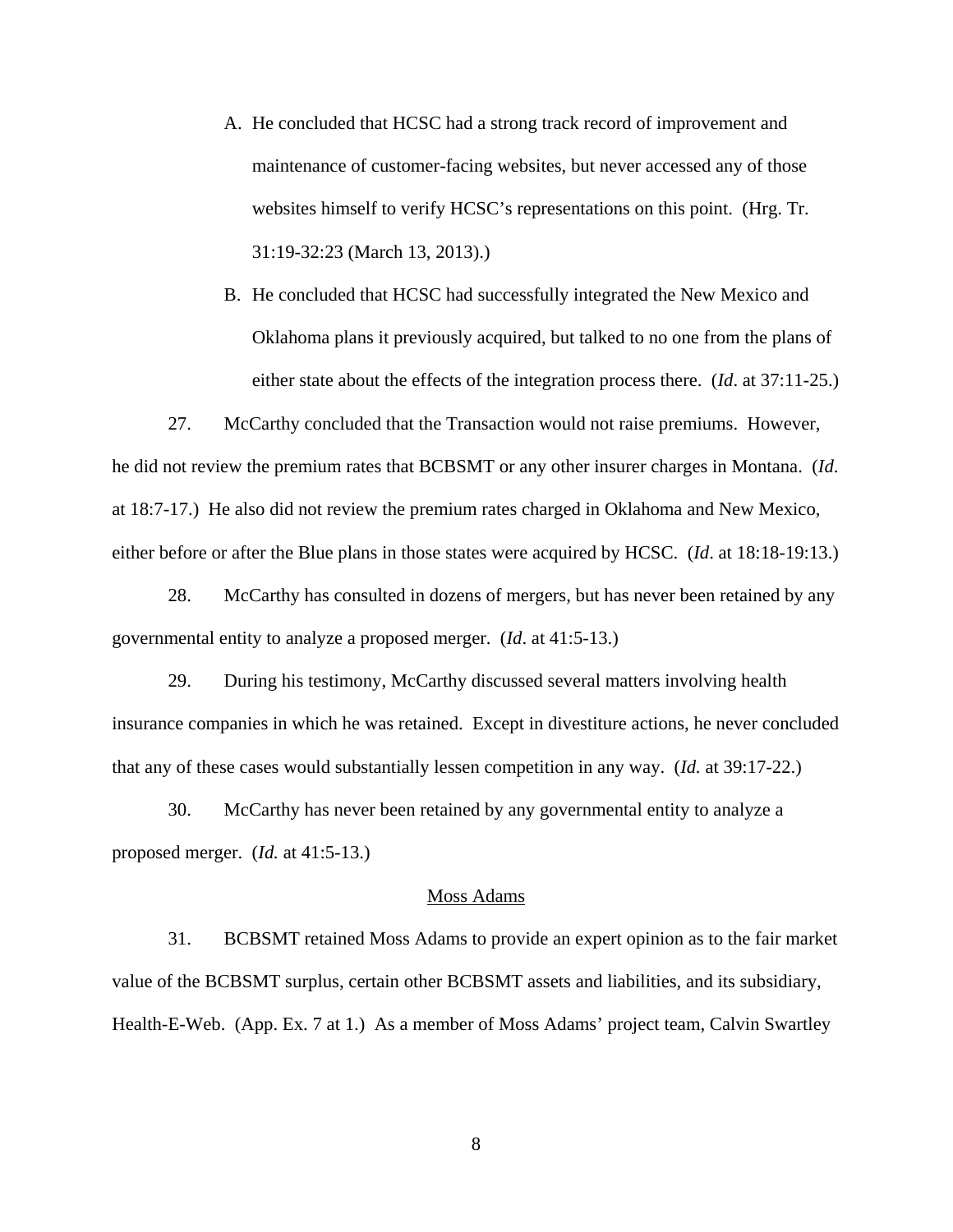co-authored the Moss Adams report and presented expert testimony at the hearing. (App. Ex. 7; Hrg. Tr. 468:20-21 (March 14, 2013).)

32. Swartley has valued two large insurance companies besides BCBSMT in the past three years. These insurers offered specialty worker's compensation and automobile-related products. (*Id.* at 494: 10-22.)

33. Swartley had never valued a health insurance company prior to being retained by BCBSMT. (*Id.* at 494:23-25.)

34. In his report, Swartley relied upon financial projections and forecasts provided by BCBSMT rather than generating his own independent projections and forecasts. (*Id.* at 472:12- 473:5.)

35. Swartley relied significantly upon Galasso's appraisal calculation in his own determination of BCBSMT's fair market value. (*Id.* at 487:22-25.)

36. Although Swartley stated in his pre-filed testimony that he had reviewed the assumptions and methodology Galasso used to calculate the purchase price, (Direct Testimony of Calvin E. Swartley 7:15 (February 8, 2013)), he admitted at the hearing that he did not verify Galasso's work, and simply relied upon Galasso's calculations for purposes of his analysis. (*Id.* at 489:23-490:5.)

37. Despite Swartley's assertion that he had reviewed the assumptions Galasso used in his report (*Id*. at 7:15), he later conceded that he was unfamiliar with a number of Galasso's assumptions. In fact, he was not even familiar with the following underlying concepts, all of which constituted significant Galasso assumptions:

A. Risk-based capital (*Id.* at 491:4-17);

B. Medical trend (*Id.* at 491:18-24);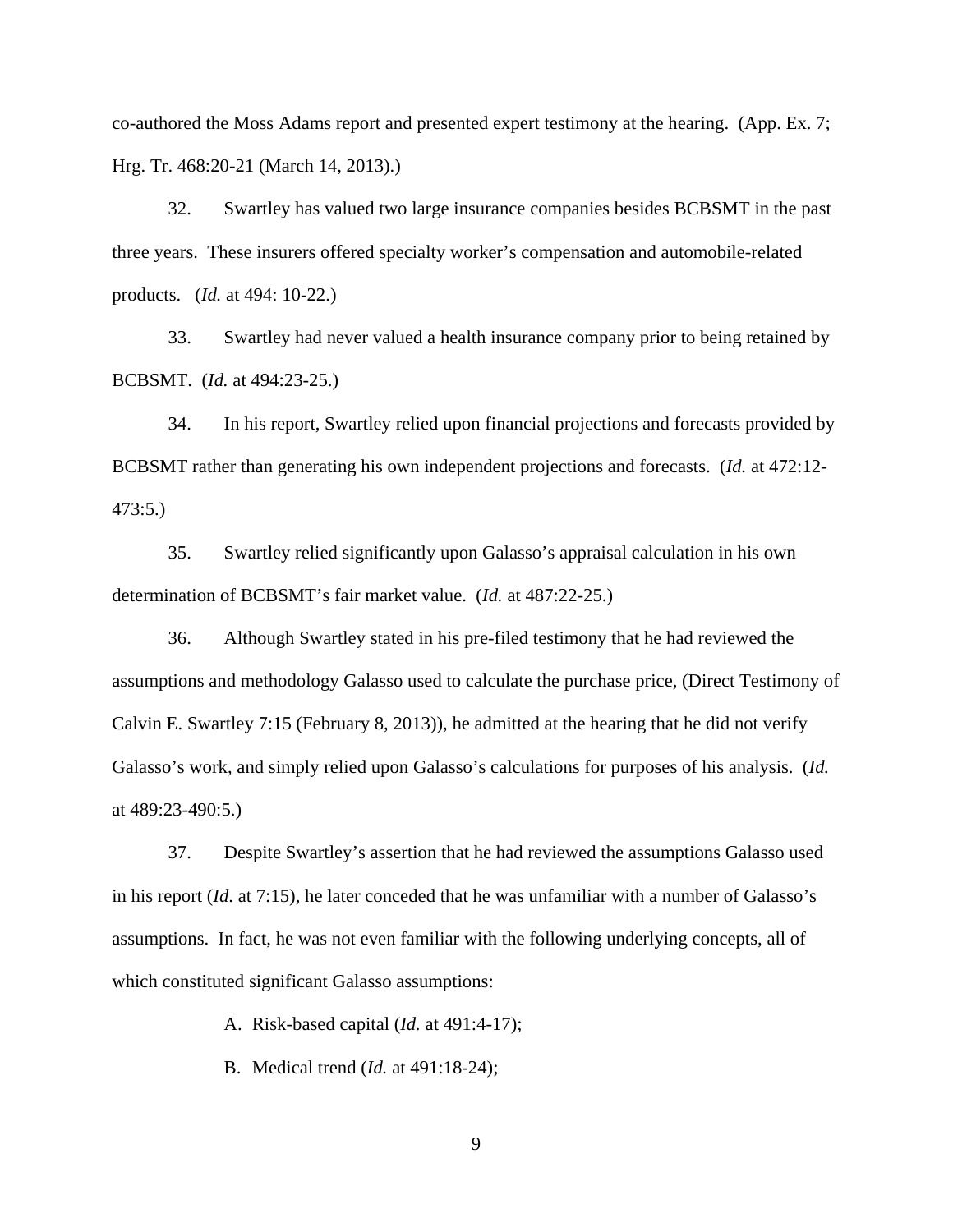C. Medical loss ratio (while Swartley stated that he knew what a medical loss ratio was at the hearing, he did not know the definition of the term or understand its underlying concept when he drafted his report) (*Id.* at 492:10- 493:4); and

D. Lapse rate (*Id.* at 493:5-7).

38. Swartley did not know what factor had the greatest impact on the figure Galasso generated. (*Id.* at 493:22-494:2.)

39. Swartley did not consider BCBSMT historical underwriting results separately in his fair market valuation analysis. (*Id.* at 495:19-496:1.)

## **CSI EXPERT ASSISTANCE Mont. Code Ann. § 50-4-712**

### Advanced Analytical Consulting Group

40. The CSI retained Advanced Analytical Consulting Group (AACG) to provide expert opinions on various topics, including but not limited to, the impact of the Transaction upon the community and antitrust implications of the Transaction. As a member of AACG's project team, Dr. Timothy Tardiff co-authored the AACG report and presented expert testimony at the hearing. (Direct Testimony of Timothy J. Tardiff, Ph. D. 5:9-10 (February 7, 2013).)

## **MONTANA ATTORNEY GENERAL EXPERT ASSISTANCE Mont. Code Ann. § 50-4-712**

41. The Montana Attorney General retained MDS Consulting, LLC (MDS) to provide an expert opinion on the fair market value of BCBSMT in conjunction with the Transaction. (Direct Testimony Timothy J. Blackmer 2 (Mar. 5, 2013).) Timothy Blackmer authored the MDS report and presented expert testimony at the hearing. (*Id*.)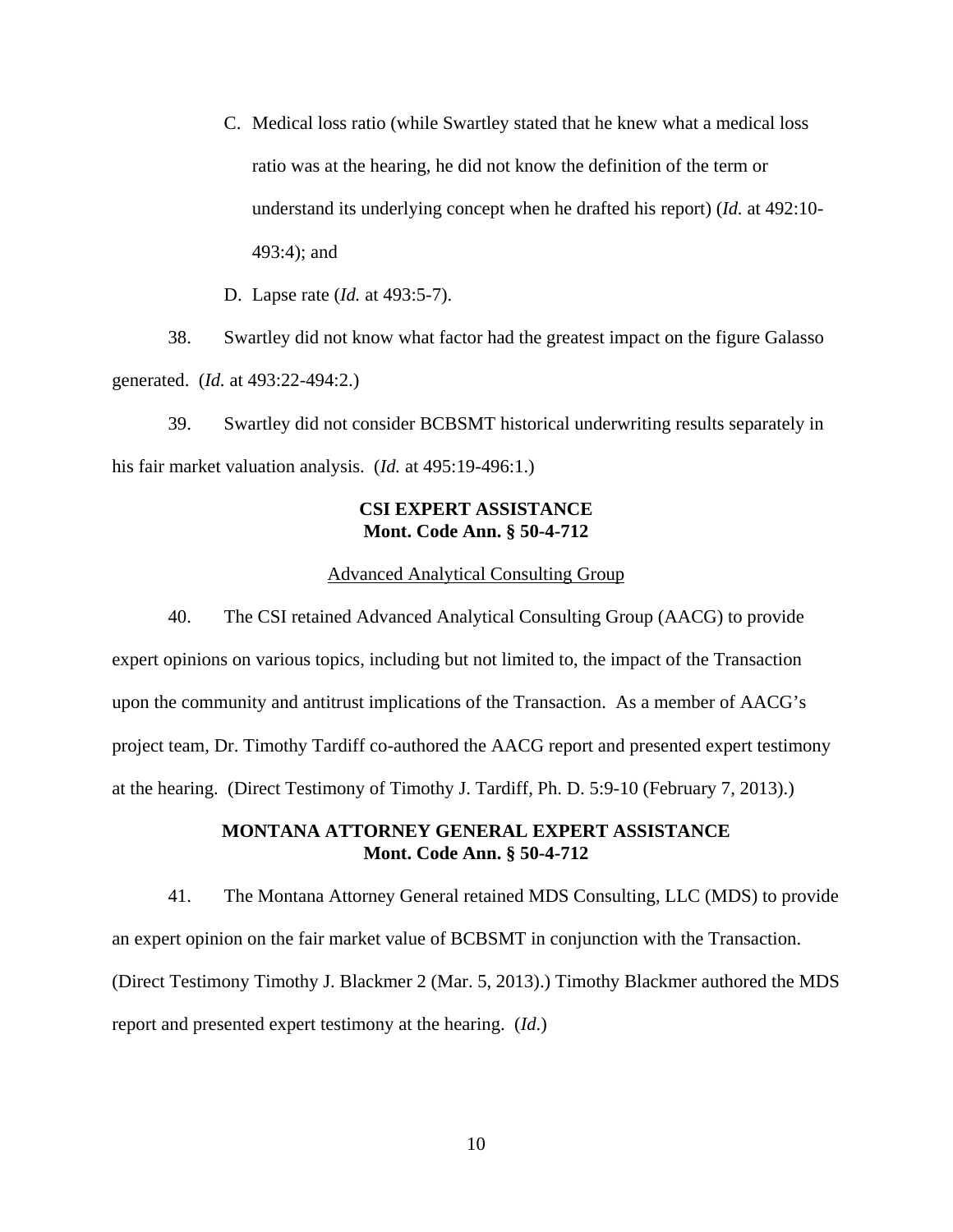## **BCBSMT DECISION TO ENGAGE IN THE CONVERSION TRANSACTION Mont. Code Ann. § 50-4-717(2)(a)**

#### Due Diligence Process

42. As early as August of 2010, BCBSMT Chief Executive Officer Michael Frank expressed concerns to the BCBSMT Board regarding BCBSMT's ability to continue functioning as an independent entity. (Dir. Test. Frank 8:9-12.) Frank began discussing this issue further with the Board chairman in early 2012. (*Id.* at 8:12-13.)

43. In March of 2012, following further analysis of BCBSMT's condition and future viability, a team of BCBSMT personnel was tasked with preparing a document identifying possible alternative business arrangements, including partnering with another Blue plan. The document was presented to the Executive Committee of the Board in May of 2012. (*Id.* at 8:13- 19.)

44. The Board examined at length various possible business arrangements, including shared services and outsourcing arrangements. (*Id.* at 10:9-15.) In light of BCBSMT's recent financial challenges, the Board seriously considered some form of partnership with another Blue plan. (*Id.* at 8:17-19.)

45. The Board considered the following factors in determining whether to partner with another Blue plan:

- A. BCBSMT's recent underwriting losses and declining risk-based capital ratio (*Id.* at 9:1-4);
- B. Increased market competition and shifting membership (*Id.* at 9:11-17);
- C. Required technology improvements and associated cost (*Id.* at 9:10-11); and
- D. Marketplace challenges associated with implementation of the Patient Protection and Affordable Care Act (*Id.* at 9:17-20).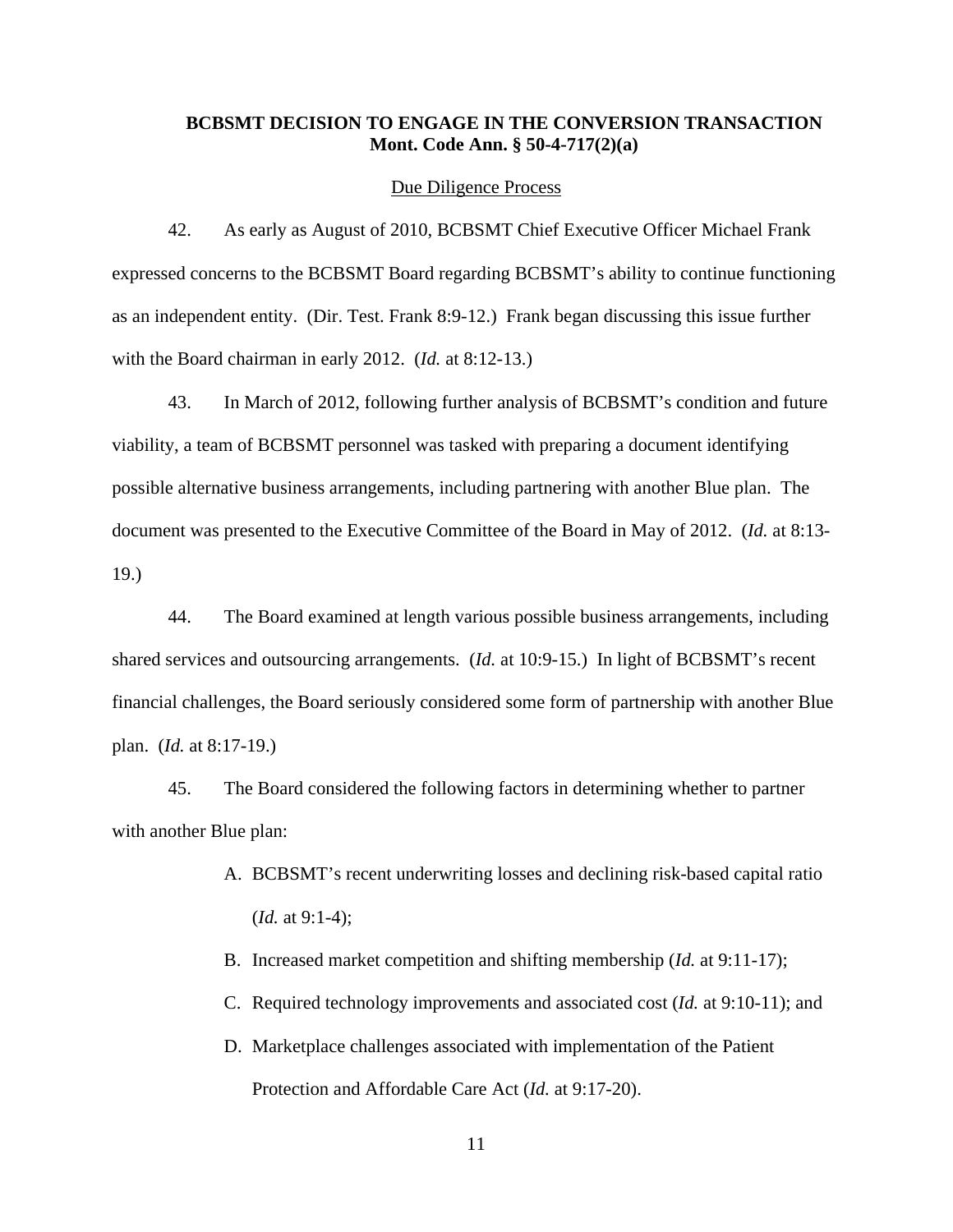#### Financial Factors Influencing Decision

46. BCBSMT targets an underwriting profit of one-half of one percent of premiums earned, but has not met that target in the last several years. (Hrg. Tr. 203:17-25 (Mar. 12, 2013).)

47. BCBSMT has experienced significant underwriting losses in four of the last five years, including losses of \$5.4 million in 2011 and over \$10 million in 2012. Hearing CSI Exhibit A: 2012 BCBSMT Annual Statement, 28 (December 31, 2012).) BCBSMT has had a combined \$63 million in underwriting losses over the past 15 years. (Direct Testimony of Mark A. Burzynski 10:9-12 (March 5, 2013).)

48. Surplus is the excess of an insurer's assets over its liabilities. (Direct Testimony of Maurice S. Smith 4:9-19 (February 8, 2013).) The NAIC has developed a formula for determining the minimum surplus an insurer must hold to do business. (Hrg. Tr. 258:9-13, 260:8-14 (Mar. 12, 2013).) This formula calculates an entity's risk-based capital (RBC) level. (*Id.* at 259:1-4.) As a practical matter an insurer must hold surplus of at least a 200 percent RBC level, or else face heightened supervision or even receivership. (Hrg. Tr. 567:7-16 (Mar. 14, 2013); Hrg. Tr. 260:20-22 (Mar. 12, 2013).) In addition, the BCBSA enforces a minimum 375 percent RBC standard for BCBSA plans. (Hrg. Tr. 261:2-10 (Mar. 12, 2013).)

49. RBC levels are calculated based on data provided in an insurer's annual statement. An annual RBC rate is determined using the Five-Year Historical Data page by dividing line 14 (Total adjusted capital) by line 15 (Authorized control level risk-based capital). *See generally* (Hrg. Tr. 258:7-259:4 (Mar. 12, 2013); Hrg. CSI Ex. A, 28);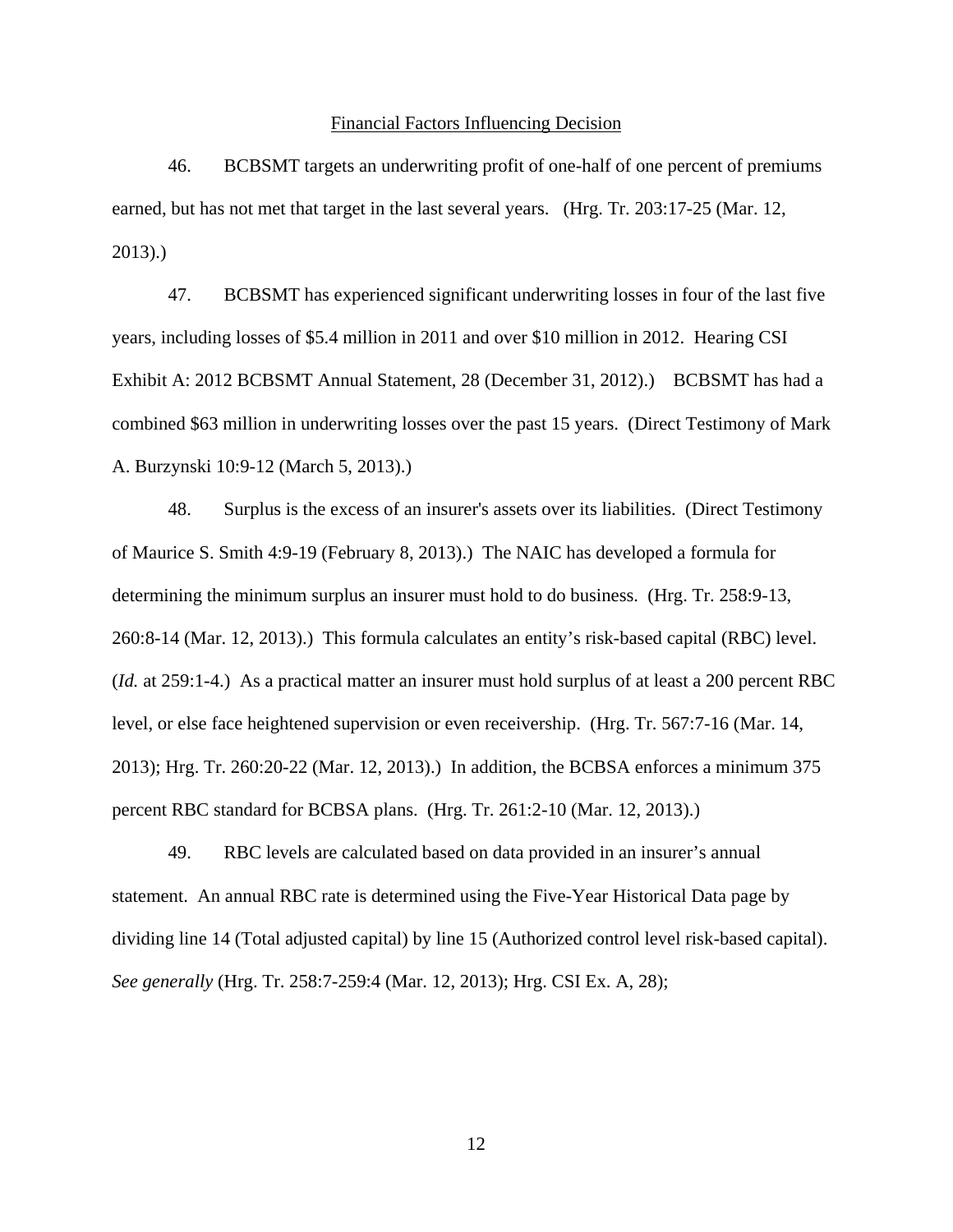50. BCBSMT has maintained a relatively consistent surplus amount over the past 5 years. As of December 31, 2008, BCBSMT held \$118 million in surplus; at the end of 2012, its surplus was \$127 million. (Hrg. CSI Ex. A, 28)

51. BCBSMT's RBC ratio declined from 645 percent at year-end 2008 to 577 percent at year-end 2011. It dropped further in 2012, to 532 percent. (*Id*.)

52. BCBSMT has had a net profit nearly every year between 2007 and 2011. (App. Ex. 5 at Ex. 1.) However, these gains generally have been realized through non-core assets including subsidiaries and investment income. (*Id*.)

53. From 2007 to 2011, BCBSMT lowered its adjusted administrative expense ratio from 16.3 percent to 12.8 percent. (App. Ex. 8 at 23.) Nevertheless, its adjusted administrative expense ratio has been consistently and significantly higher than that of HCSC. (*Id*.)

54. BCBSMT must invest an estimated \$100 million to satisfy identified capital requirements and incremental operating expenses. For example, BCBSMT must expend \$41 million to implement an ACA-mandated ICD-10 compliant claims system and data warehouse. (App., 7.) These expenditures are necessary to successfully compete in the marketplace, gain efficiencies, and comply with new ACA regulatory mandates. (*Id.* at 6.)

55. Due to its limited size and not-for-profit status, BCBSMT has insufficient access to capital needed to satisfy the expenditure requirements it faces in the next several years while remaining in good financial health. (Dir. Test. Burzynski 15:10-12.)

### Other Factors Influencing Decision

56. BCBSMT must implement ACA market reform provisions in the coming years, some of which increase the risks facing small insurers such as BCBSMT. (*Id*. at 12:11-13.) In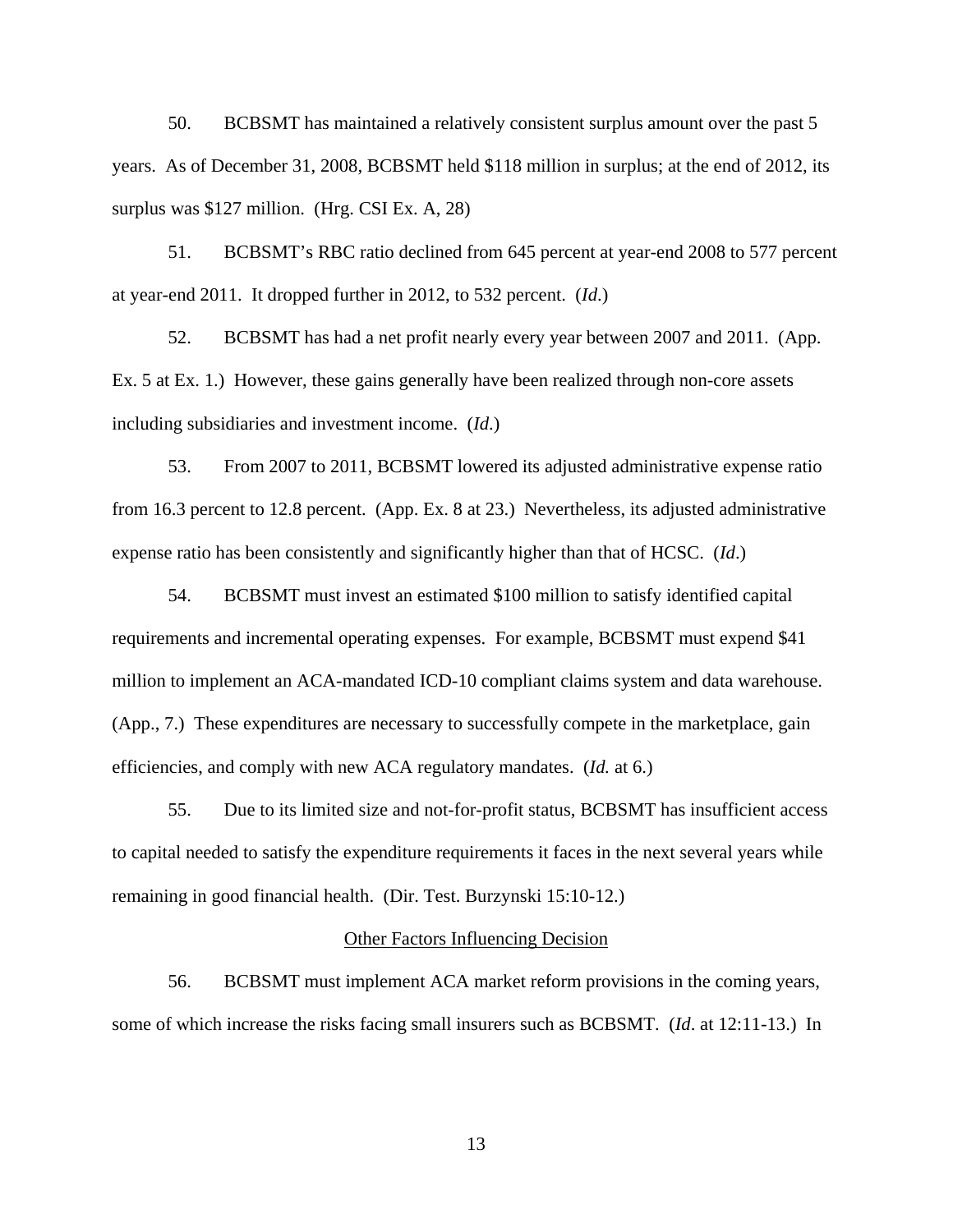its current state, BCBSMT is ill-suited to weather the additional financial uncertainty associated with ACA implementation. (*Id.* at 13:9-12, 15:1-4.)

57. Generally speaking, large insurers are better positioned to succeed in the post-ACA marketplace due to ability to access capital and leverage economies of scale. (Dir. Test. Frank 9:11-20.)

58. The ACA provides for creation of a federal health insurance exchange in Montana (Exchange). The Exchange is an online marketplace through which individuals may purchase health insurance. (Dir. Test. Burzynski 15:10-12.) This Exchange could result in greater competition within Montana, particularly in terms of pricing. This increased competition would further strain BCBSMT resources as it is forced to compete with larger, more efficient for-profit insurers. (*Id.* at 16:9-13.)

59. The new ACA medical loss ratio thresholds potentially limit the aggregate margin an insurer may realize because the insurer must refund premium in years when it fails to meet the thresholds, resulting in a direct decline in margin. (*Id.* at 14:4-13.)

60. The ACA eliminates annual and lifetime policy benefit limits. (*Id.* at 14:21-15:1.) As a result, insurers like BCBSMT will carry greater risk due to required coverage of catastrophic claims. (*Id.* at 14:21-15:4.)

61. BCBSMT assumes proportionally greater risk as a result of eliminating annual and lifetime policy limits compared to larger insurers. This is due to BCBSMT's smaller membership base over which to spread catastrophic claim risks. (*Id.* at 15:1-8.)

62. As a direct result of comparative scale, small Blue plans generally carry significantly higher administrative expense ratios than their larger counterparts. (*Id.* at 19:3-10.)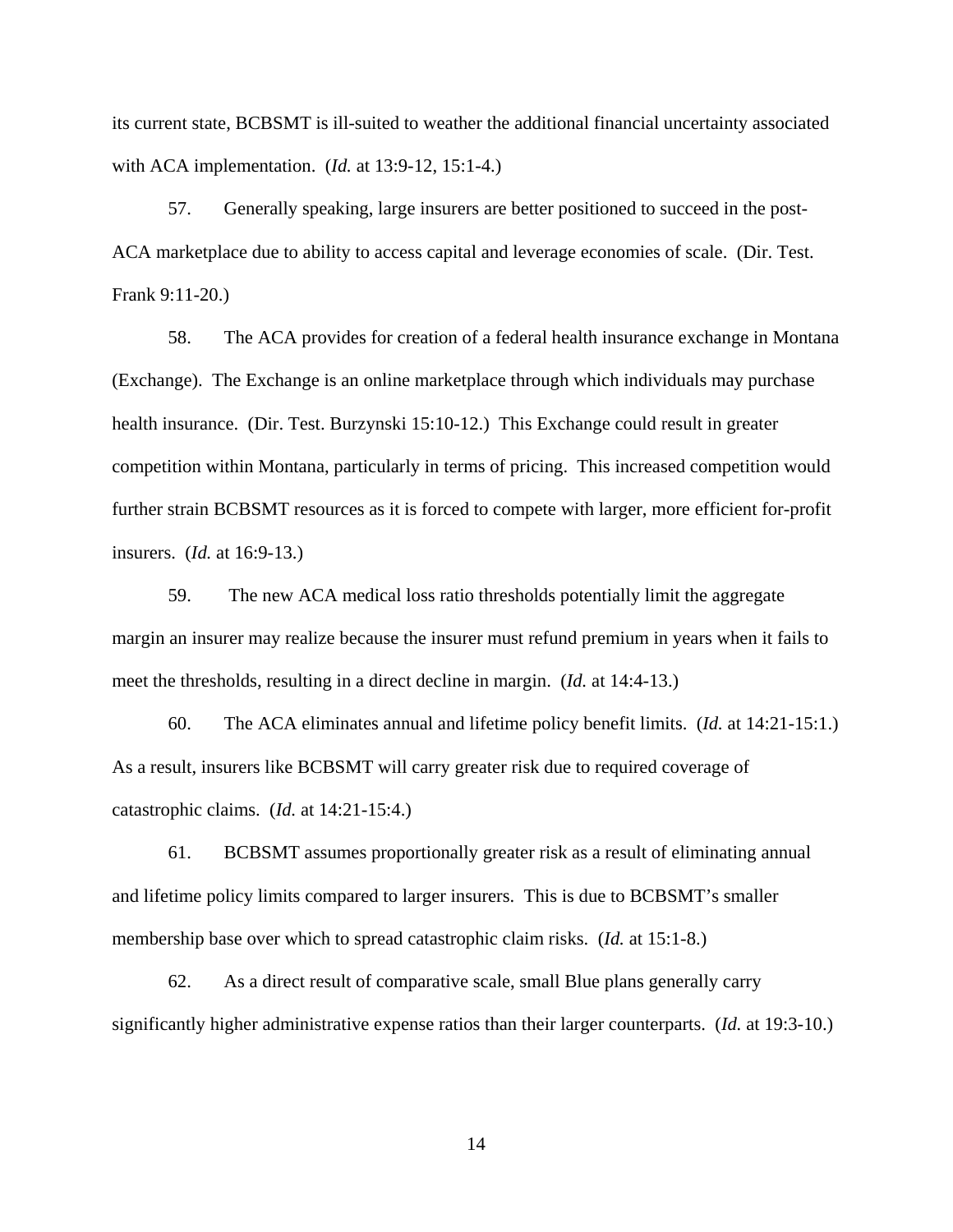63. BCBSMT's lack of scale causes it to pay a proportionally greater "per-unit" cost for infrastructure and other items that are required regardless of an insurer's size. Examples of such items include technology upgrades and employment of subject matter experts. (*Id.* at 18:13-19.)

#### Decision to Enter Into Conversion Transaction

65. The Board determined that associating with another plan would serve the best interest of BCBSMT, its policyholders, providers, and employees. (Dir. Test. Frank 10:5-9.)

## **BCBSMT SELECTION OF HCSC AS TRANSFEREE Mont. Code Ann. § 50-4-717(2)(a)**

### Process of Selecting a Transferee

66. The Board considered a number of factors in selecting a partnering plan. These included, but were not limited to, the following:

- A. The partner must be a non-investor owned entity (Dir. Test. Frank 10:18-19);
- B. The partner must maintain use of the BCBSMT name and marks (*Id*.*)*;
- C. The partner must possess sufficient scale to address the efficiencies, capital access, and expense concerns BCBSMT currently faced (*Id.* at 11:3-8);
- D. The partner must possess information technology competencies (*Id.* at 13:8-10); and
- E. The companies must enjoy organizational and cultural compatibility (*Id.* at 13:16-19).
- 67. BCBSMT utilized its past experience with and knowledge of other Blue plans to

narrow the field of prospective partners. (*Id.* at 15:3-8.) This included the experience of Frank,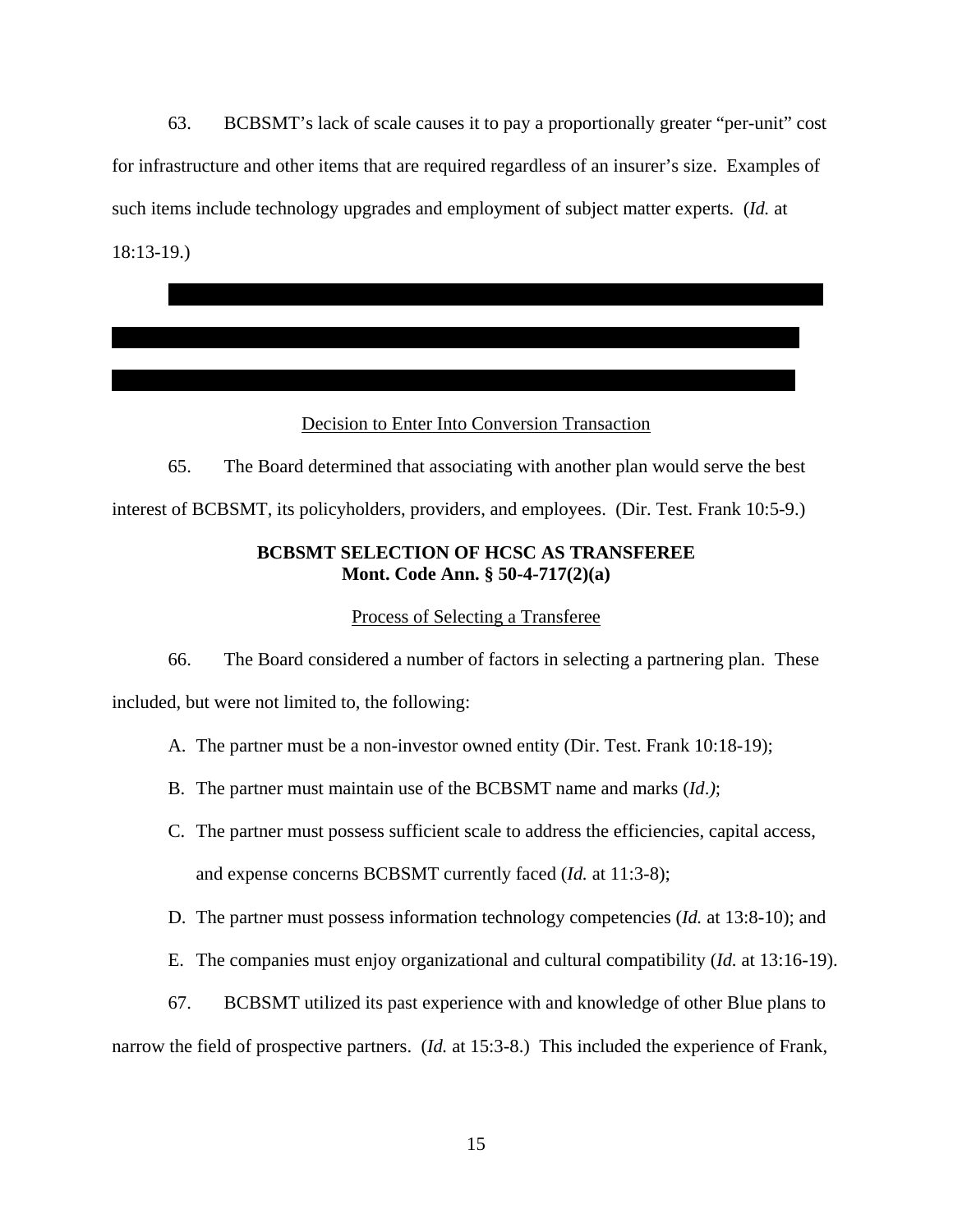who regularly attends high-level BCBSA and BCBSA-related meetings and conferences. (*Id.* at 15:1-3.)

68. The Board first eliminated all for-profit Blue plans from partnership consideration. (*Id.* at 15:9-10.) It then eliminated plans it deemed too small to provide sufficient scale, and any geographically remote plans. (*Id.* at 15:10-12.) This process left two multistate Blue plans: HCSC and another entity. (*Id.* at 15:13.)

69. The Board chair and Frank reached out to both multistate Blue plan presidents in Spring of 2012. Each president expressed interest in aligning with BCBSMT. (*Id.* at 15:13-19.)

70. The Board chair and two BCBSMT officers conducted an informational on-site visit to HCSC in May of 2012. (*Id.* at 15:19-21.)

71. In early June of 2012, BCBSMT Board members and staff met separately with each plan. *(Id.* at 16:7-11.) Each potential partner discussed its past and present operations, as well as future strategic direction. (*Id*. at 16:11-14.) BCBSMT personnel presented similar information. The parties then discussed potential partnership opportunities. (*Id.* at 16:14-16.)

72. After additional conversations with each plan, the Board concluded HCSC best suited BCBSMT as a potential partner. The Board then focused its attentions to the further vetting of HCSC. (*Id.* at 16:22-17:3.)

### HCSC Attributes Influencing Selection

73. HCSC has earned underwriting gains in each of the past five years, including over \$1 billion in 2012. (Hearing CSI Exhibit C (Conf.): HCSC Annual Report, 28 (December 31, 2012).)

74. HCSC has consistently maintained a high level of surplus over the same five year period:

#### 12/31/2008: \$6.1 billion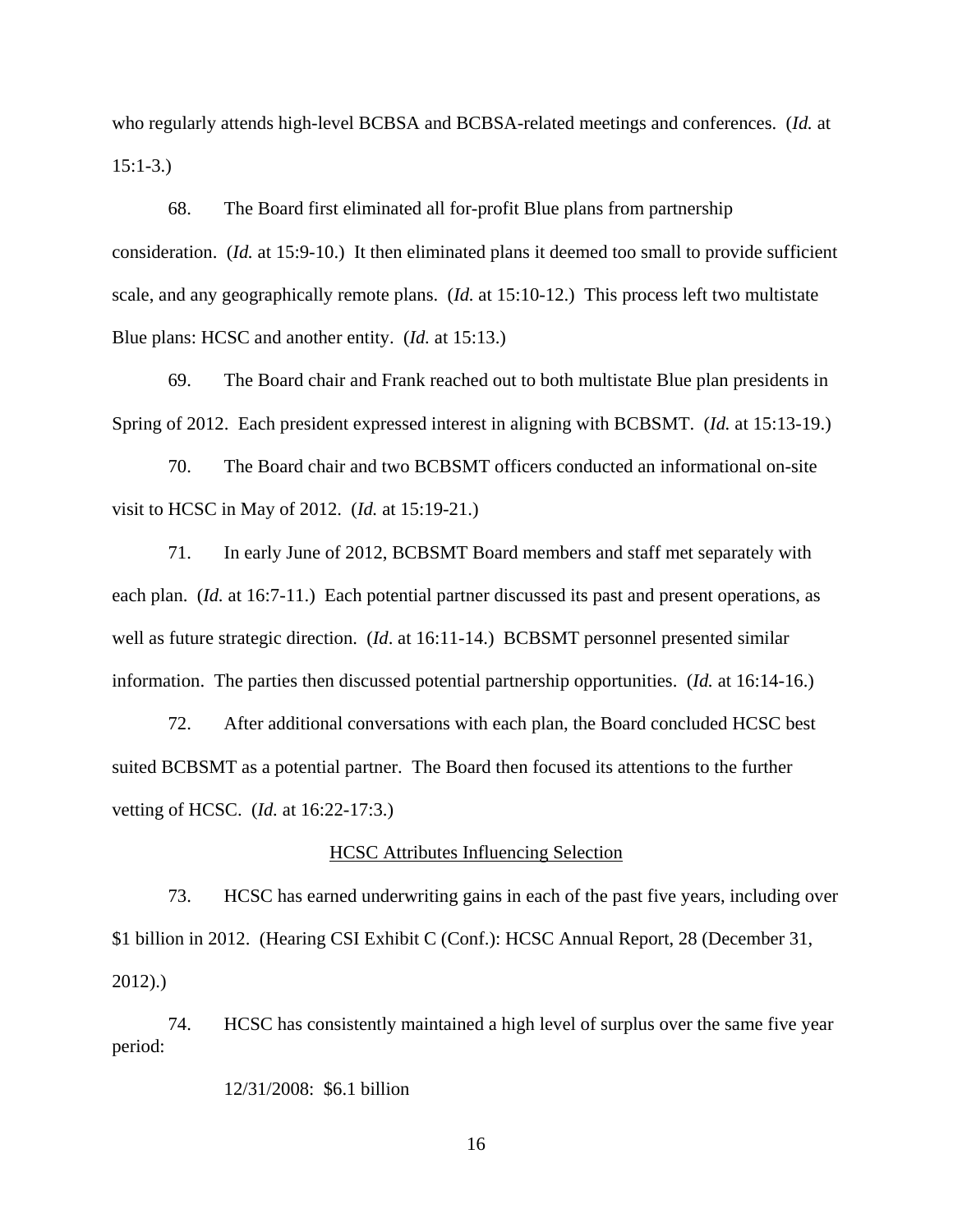12/31/2009: \$6.7 billion 12/31/2010: \$7.8 billion 12/31/2011: \$8.9 billion 12/31/2012: \$9.6 billion (*Id*.)

75. Likewise, HCSC's RBC ratio is significantly higher than that of BCBSMT, and is

growing. Its five year RBC history is as follows:

12/31/2008: 1034 percent 12/31/2009: 1004 percent 12/31/2010: 1084 percent 12/31/2011: 1227 percent 12/31/2012: 1241 percent

(*Id*.)

76. HCSC has consistently maintained a lower adjusted administrative expense ratio

than BCBSMT. Additionally, it has lowered this ratio in four of the last five years::

 2008: 10.5 percent 2009: 10.0 percent 2010: 10.2 percent 2011: 9.0 percent 2012: 8.6 percent

(App. Ex. 8 at 23.)

77. HCSC currently has over 13 million members, and its membership has increased by 12 percent over the past five years. (Direct Testimony of James L. Kadela 4:7-12 (February 8, 2012).)

78. HCSC processes approximately 749,000 claims daily, with a financial accuracy rate of approximately 99 percent. (*Id.* at 4:15-21.)

79. HCSC employs a single-system technology scheme emphasizing efficiency and cost containment. (*Id.* at 9:1-3.) BCBSMT would benefit from the increased scale and efficiency which results from operating on this common technology platform. (*Id.* at 9:1-3.)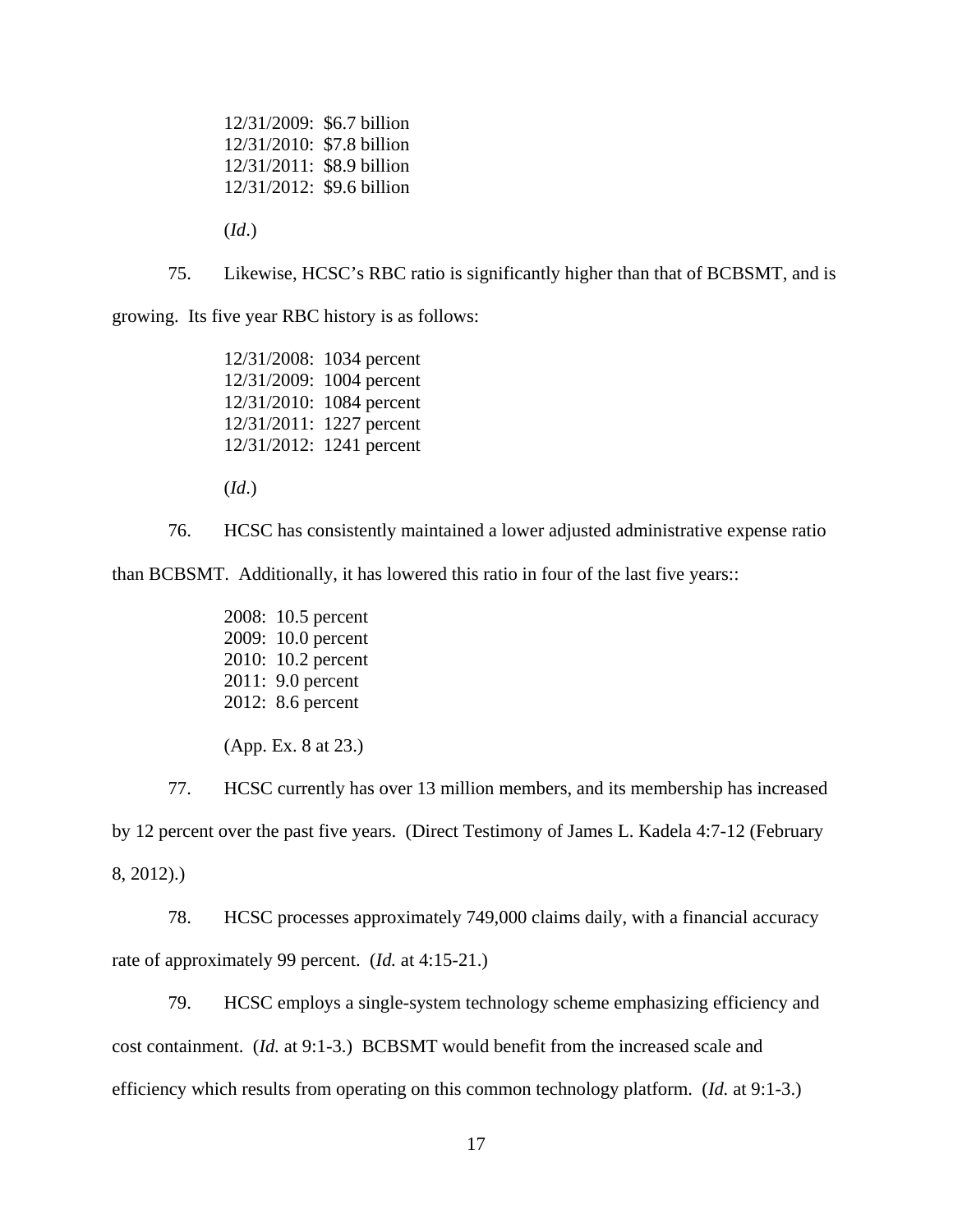80. HCSC utilizes several proprietary information technology systems. (*Id.* at 5:3-4.) These include Blue Chip, an online, real time claims adjudication system (*Id.* at 5:10-14.); BlueSTAR, an efficiency-oriented online membership system, (*Id.* at 5:21-6:2.); and Blue Gateway, which analyzes various financial data and generates operational reports (*Id.* at 6:4-8.).

81. In addition to these systems, HCSC also offers a variety of other web and mobile based services to its members and providers. (*Id.* at 6:11-12.) HCSC also possesses state-of-theart data centers that securely store insured-related data and ensure uninterrupted service to policyholders. (*Id.* at 7:13-15, 7:22-8:3.)

82. HCSC spends over \$200 million annually on information technology-related expenses. (*Id.* at 9:4-7.)

#### BCBSMT Due Diligence Review of HCSC

83. BCBSMT assembled two teams to conduct further due diligence: a transactional due diligence team, and an operational due diligence team. (Dir. Test. Frank 17:16-19.) The teams conducted their respective duties over several months, concluding in October 2012. (*Id.* at 17:20-22.) As part of their research, the teams conducted multiple in-person visits with HCSC and spoke frequently via teleconference. *(Id.* at 18:1-2.)

84. The transactional due diligence team reviewed HCSC's financial state, size and scale, and technology. Additionally, it assessed HCSC's non-investor owned focus and corporate culture. (*Id.* at 18:12-17.)

85. The transactional due diligence team concluded that HCSC satisfied BCBSMT's desired attributes with respect to the items it reviewed. (*Id.* at 18:18-19:16.)

86. The operational due diligence team reviewed HCSC's operational and service areas. (*Id.* at 19:19-21.) It examined, among other things, HCSC's customer-focused programs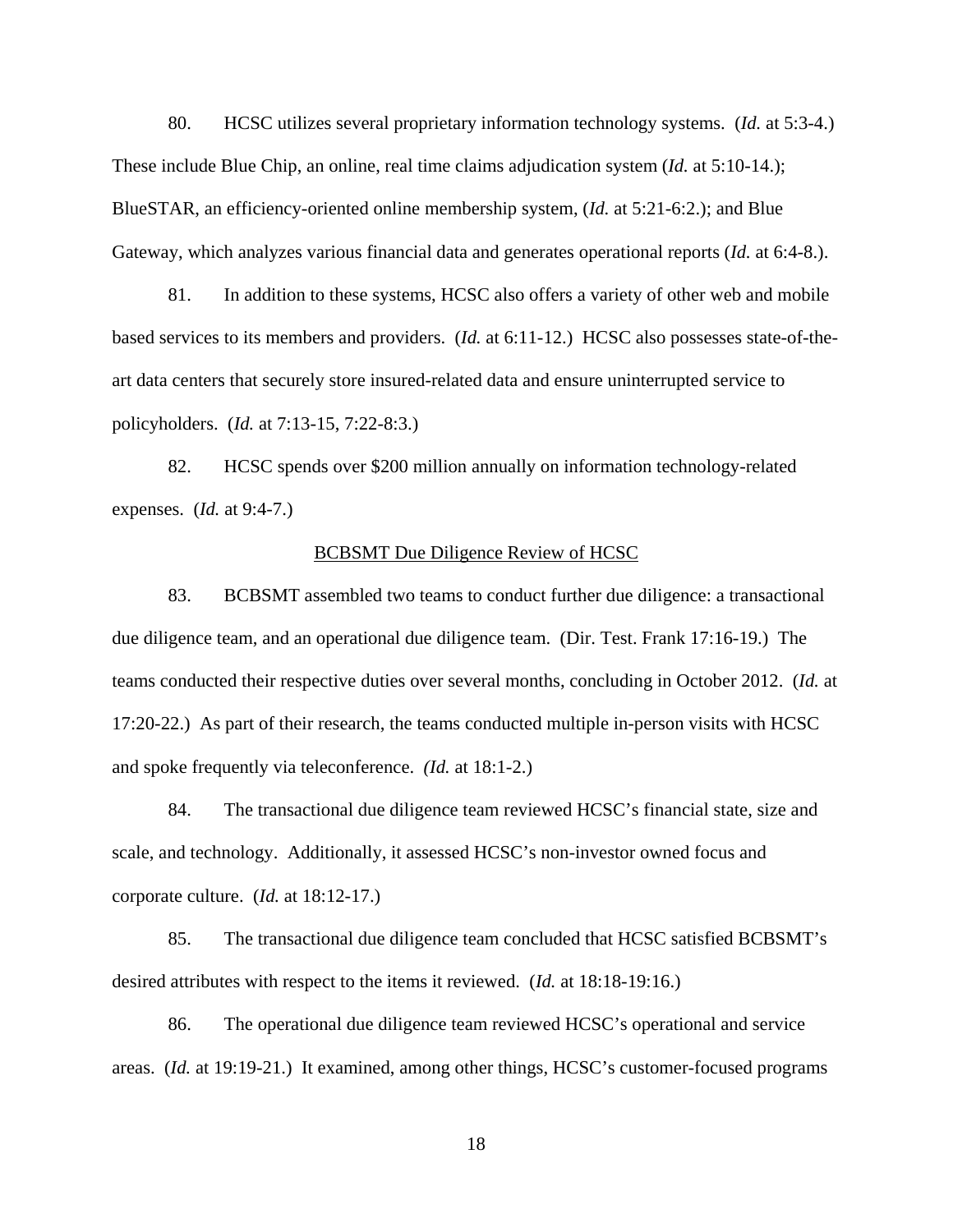and technology. (*Id.* at 20:7-21:18.) These include HCSC's proprietary Blue Chip claims processing system, its Concierge Service Analytics customer service initiative, its enterprise data warehouse, and its Seasons of Life bereavement assistance program. (*Id.* at 20:7-21:7.) Additionally, BCBSMT considered HCSC's legal, financial, and internal audit resources. (*Id.* at 21:21-22:3.)

87. The operational due diligence team concluded that partnering with HCSC would greatly benefit BCBSMT policyholders, providers, and others, (*Id.* at 21:16-18) and would free up resources to focus on Montana-specific issues *(Id.* at 22:3-6).

88. BCBSMT officers also visited HCSC's Oklahoma plan site as part of the due diligence process. (*Id.* at 18:5-9.) They observed that the plan seemed to maintain a local focus while experiencing the benefits of the scale HCSC enjoys. (*Id.* at 22:11-19.)

89. The findings of the due diligence teams were presented to the Board in written form in October of 2012. (*Id.* at 23:21-24:1.)

#### Decision to Select HCSC and Enter Into Transaction

90. On November 7, 2012, the BCBSMT Board approved the Transaction with HCSC and directed BCBSMT officers to take steps for its execution. (*Id.* at 24:4-8.)

# **BCBSMT NEGOTIATION OF CONVERSION TRANSACTION TERMS AND CONDITIONS Mont. Code Ann. § 50-4-717(2)(a)**

91. The Applicants began negotiating the terms of the Agreement on or around August of 2012. (*Id.* at 25:12-16.)

92. Although BCBSMT negotiated most of the Agreement terms, BCBSMT did not negotiate the purchase price of its core insurance business. (*Id.* at 26:1-4.) Instead, BCBSMT retained AFM to independently value that business. (*Id.* at 26:4-8.)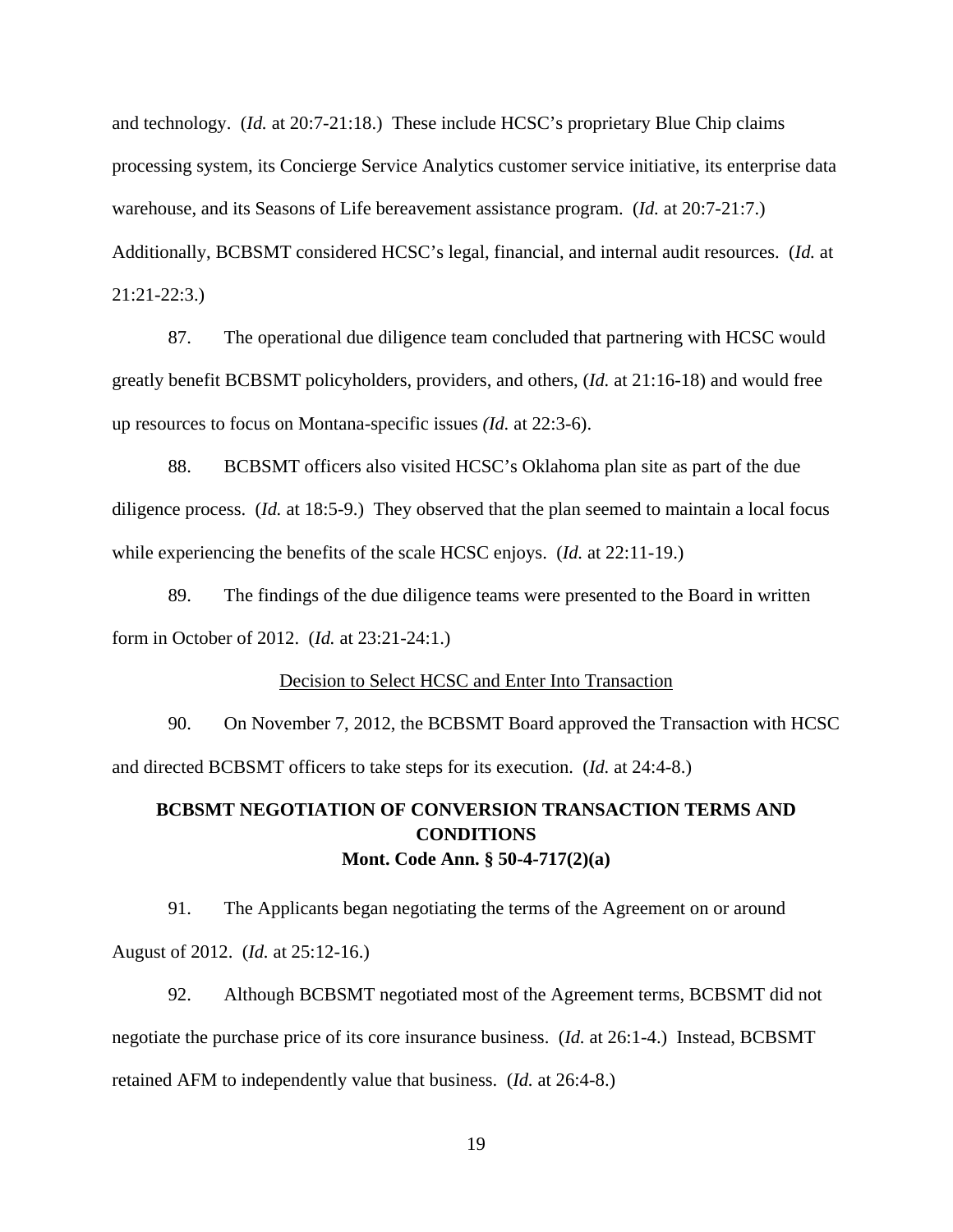93. Galasso appraised BCBSMT's core business at \$17.6 million with a valuation date of June 30, 2012. (App. Ex.5 at 3.) The Applicants then agreed that amount would represent the purchase price of BCBSMT's core business under the Transaction. (Dir. Test. Frank, 26:4-8.) Moss Adams also incorporated that figure into its fair market valuation. (*Id.* at  $26:8-10.$ 

94. Blackmer testified at hearing that \$40.2 million is a reasonable fair market value of the assets that HCSC proposes to purchase from BCBSMT in the Transaction. (Hrg. Tr. 509:14-16 (Mar. 14, 2013).)

95. HCSC employee Maurice Smith testified that a core business purchase price of \$40.2 million was consistent with the aggregate fair market value of BCBSMT generated by MDS. (Hrg. Tr. 275:4-8 (Mar. 12, 2013).)

96. HCSC Chief Operating Officer Colleen Reitan testified that HCSC believes \$40.2 million is a fair market valuation of BCBSMT's core business. (Hr.g Tr. 83:13-14 (Mar. 13, 2013).)

97. BCBSMT did not retain an investment banker to perform a valuation of BCBSMT or provide a fairness opinion of BCBSMT. (*Id*. at 171:21-172:14.)

98. BCBSMT did not review the purchase prices involved in HCSC's prior plan acquisitions. (*Id*. at 172:9-11.)

99. BCBSMT did not consider factors that would lead HCSC to pay a higher purchase price due to the synergies resulting from the Transaction. (*Id*. at 172:5-8.)

100. BCBSMT entertained no bids from other prospective purchasers. (*Id*. at 173:3- 11.)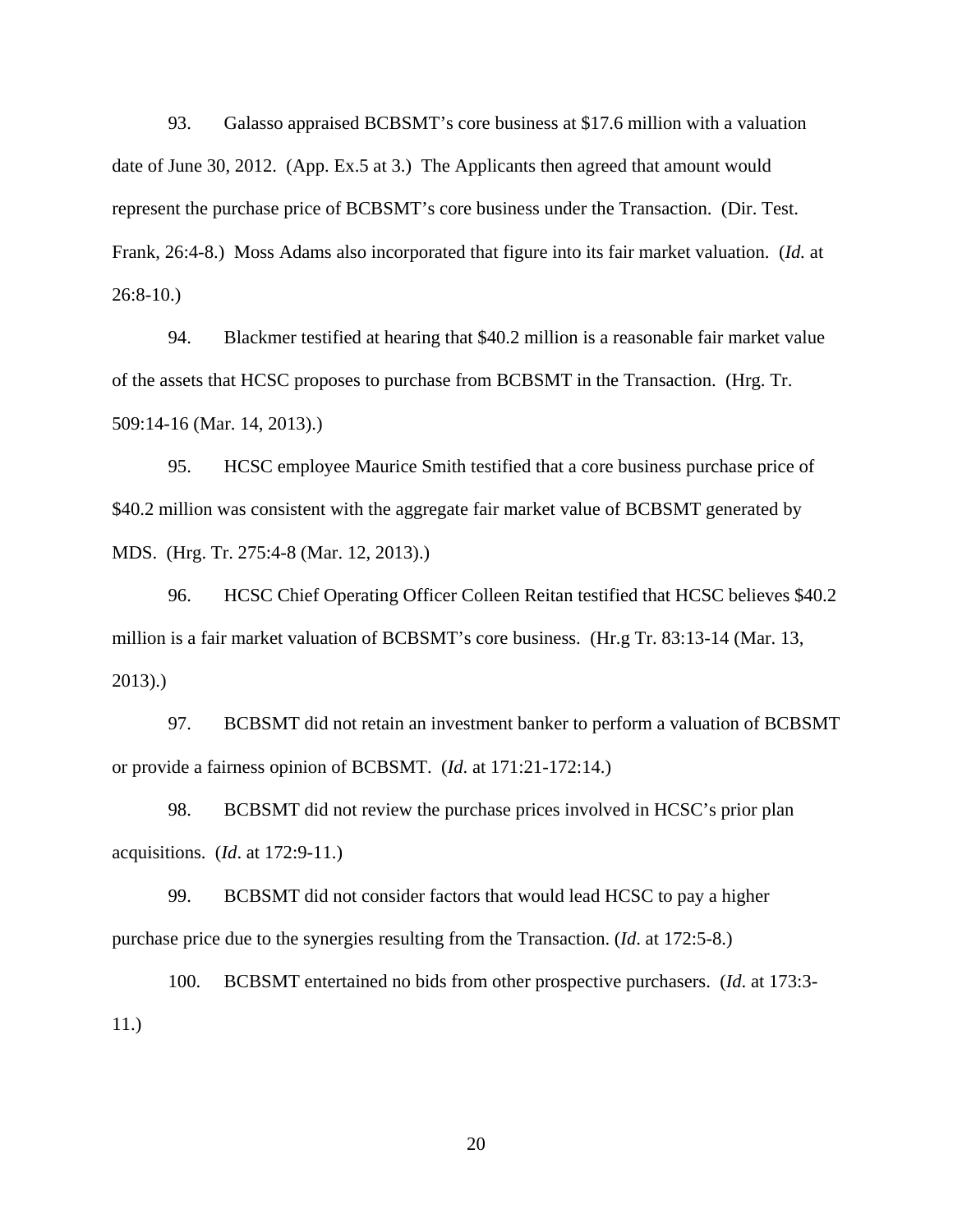#### Investment Value of BCBSMT to HCSC

101. "Investment value" is the value an acquisition represents to a strategic buyer. Investment value considers factors such as synergies, economies of scale, and other benefits unique to the buyer. In light of such factors, strategic buyers tend to pay a purchase price exceeding the fair market value of an entity. (App. Ex. 7 at 30.)

102. One factor relevant to investment value is the opportunity of a strategic buyer to enter a marketplace in which they are not currently operating. (Hrg. Tr. 484:8-11 (Mar. 14, 2013).)

103. HCSC cannot currently do business in Montana using the Blue Cross and Blue Shield marks, but would obtain the right to do so through acquiring BCBSMT. (Dir. Test. Frank 7:2-5; App., 7.)

104. In acquiring BCBSMT, HCSC would benefit from administrative synergies by gaining experienced BCBSMT employees and increasing membership. These synergies would increase HCSC's scalability and enterprise efficiency. (Hrg. Tr. at 270:22-271:16 (Mar. 12, 2013).) HCSC would additionally benefit from assuming the existing BCBSMT provider relationships. (*Id.* at 271:17-23.)

105. Acquisition of BCBSMT would also allow HCSC to expand into a new geographic market. Geographic expansion could lead to a higher HCSC credit rating and lower borrowing costs. (Dir. Test. Smith 10:16-19.)

106. Acquiring BCBSMT would provide HCSC an immediate 66 percent share of the Montana group market and 90 percent share of the individual market. (App. Ex. 6 at 7.)

107. Moss Adams did not consider BCBSMT's investment value to HCSC as a strategic buyer. (Hrg. Tr. 483:8-12 (Mar. 14, 2013).)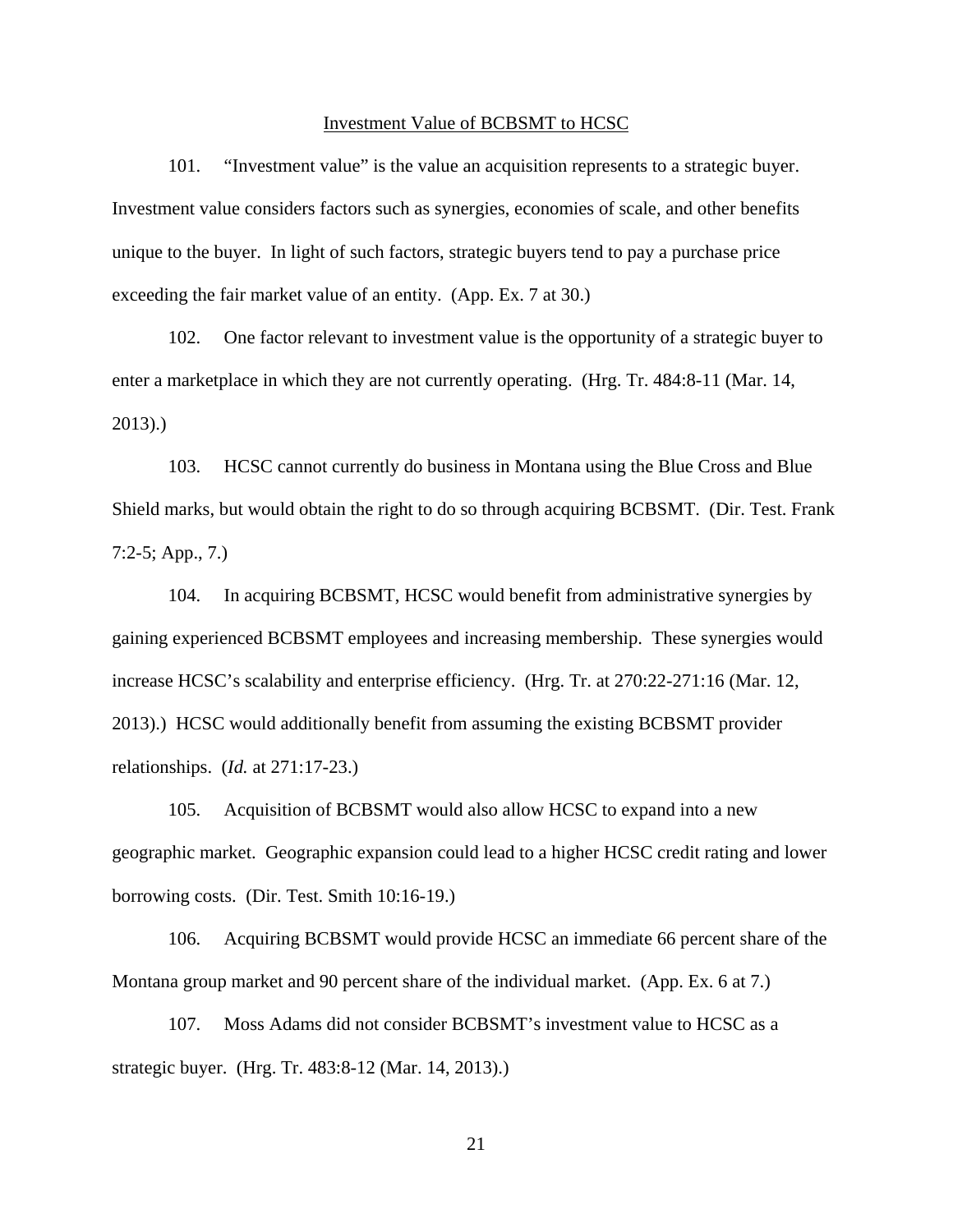108. Galasso did not consider BCBSMT's investment value to HCSC as a strategic buyer. He acknowledged that he was not in a position to judge the synergies that could result from the Transaction. (Hrg. Tr. 170:16-171:2 (Mar. 13, 2013).)

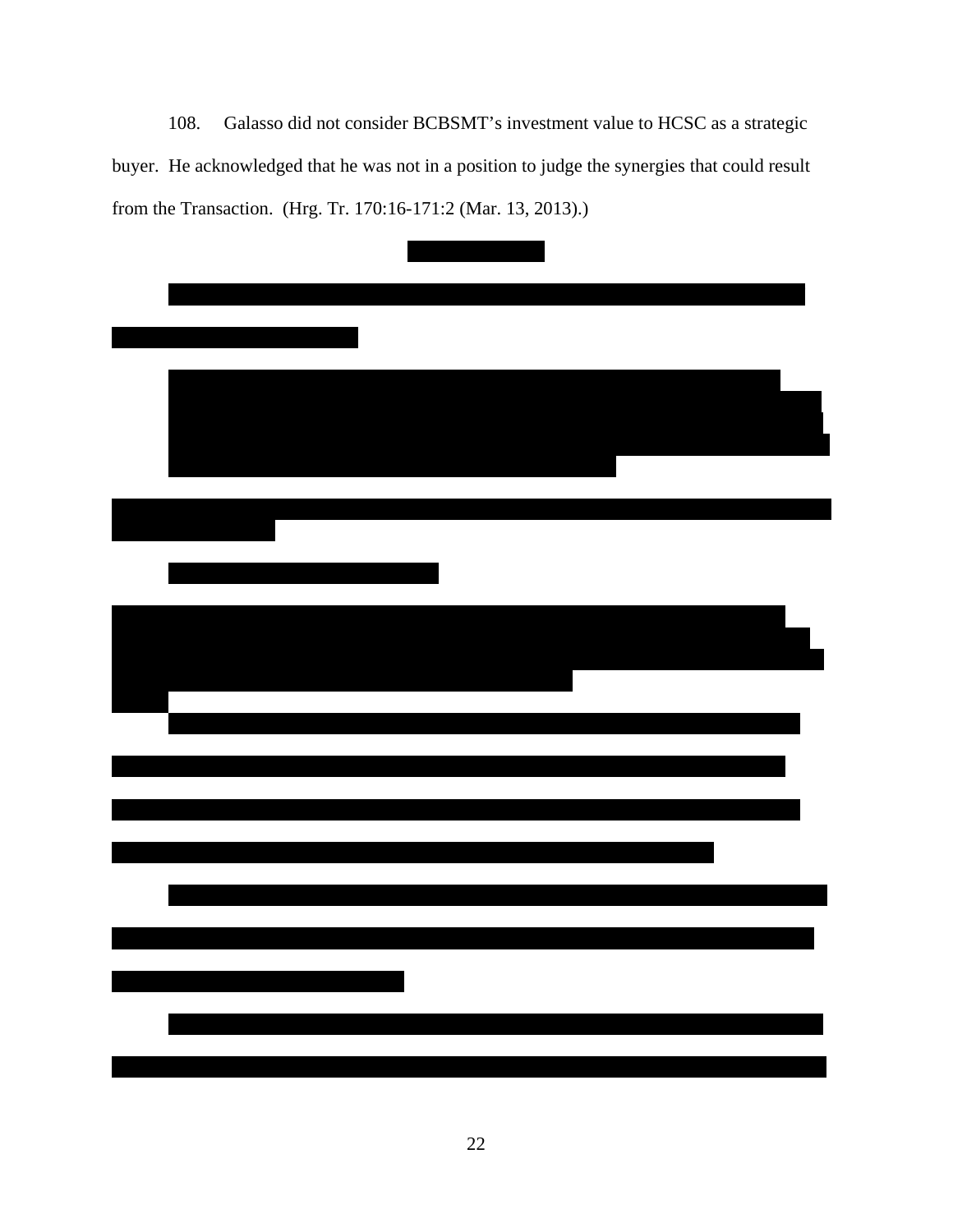|  | <u> 1989 - Jan Sterling States (b. 1989)</u> |  |
|--|----------------------------------------------|--|
|  |                                              |  |
|  |                                              |  |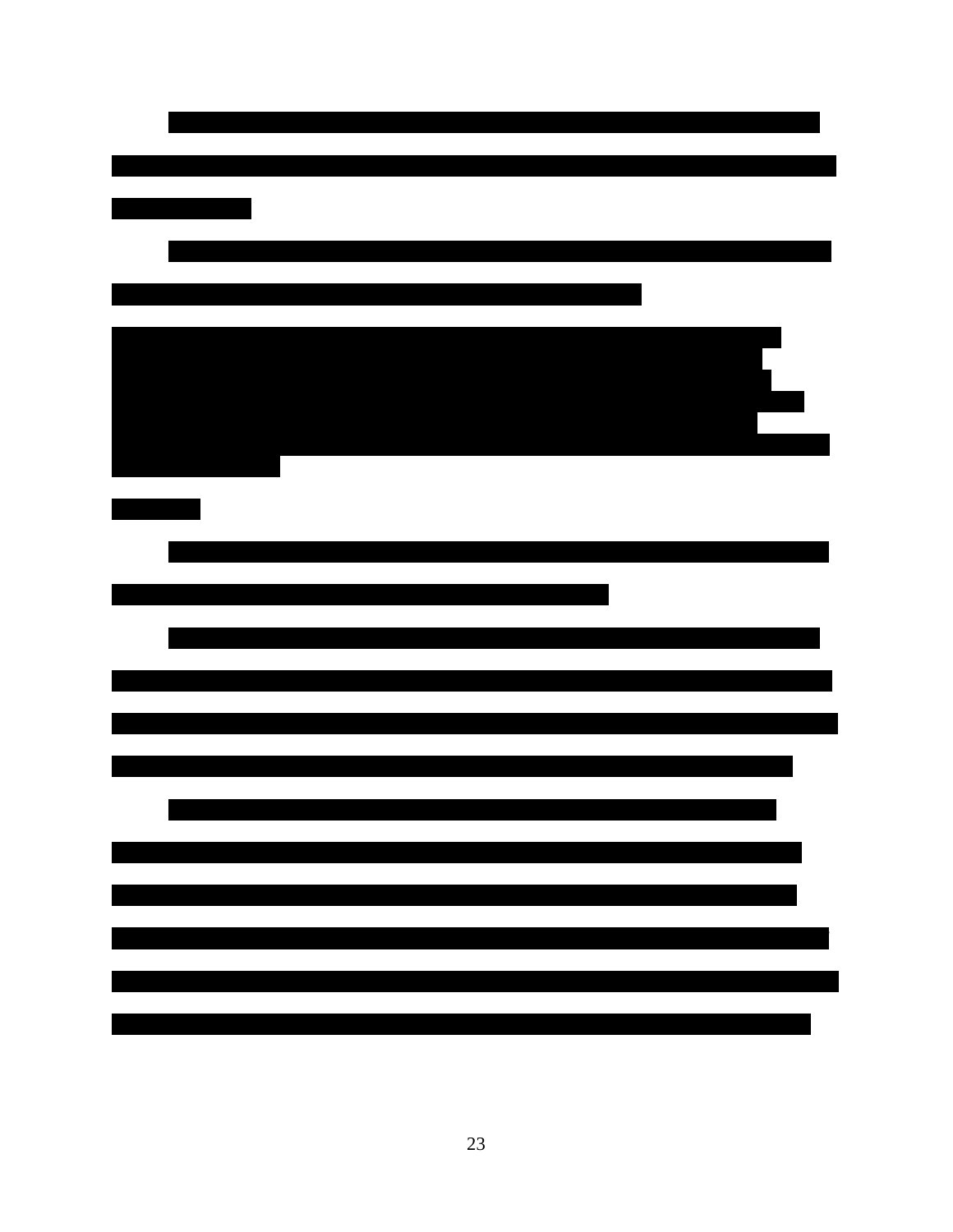#### The Galasso Report

119. Galasso valued the company at \$17.6 million as of June 30, 2012, but acknowledged that that value could change substantially if his modeling assumptions changed (App. Ex. 5 at 3; *See e.g.* Hrg. Tr. 151:20-152:2, 155:11-25, 157:1-6, 159:19-160:3, 164:9-13, 166:14-167:5, 168:8-10 (Mar. 13, 2013).)

120. Galasso acknowledged that increasing the lapse replacement ratio from the seventy-five percent assumed in his model would increase the value of BCBSMT's core business. (Hrg. Tr. 151:20-152:2 (Mar. 13, 2013).)

121. Galasso assumed in his model that the acquirer would pay 2.75 percent annually in premium taxes. Galasso acknowledged that if the acquirer were not required to pay premium taxes, the value of the core business would increase. (*Id*. at 155:11-25.)

122. Galasso estimated that a one percent decrease in the annual premium tax requirement would increase the value of BCBSMT's core business by \$24 million. (*Id*. at 157:1- 6.)

123. Galasso acknowledged that an increase in the medical trend assumption would increase the value of the core business. (*Id*. at 168:8-10.)

124. During the first five years of the appraisal period, Galasso assumed largely static administrative expense ratios for individual and small group business segments and an increased administrative expense ratio for large groups. (App. Ex. 5 at Ex. 9(a).) Included in his calculation is a two percent annual administrative expense inflation factor. (App. Ex. 5 at 34.)

125. Assuming an annual administrative expense factor increase of one percent rather than two percent would increase the appraisal value by \$24 million. (Hrg. Tr. 166:14-167:5 (Mar. 13, 2013).) Such an assumption is reasonable because: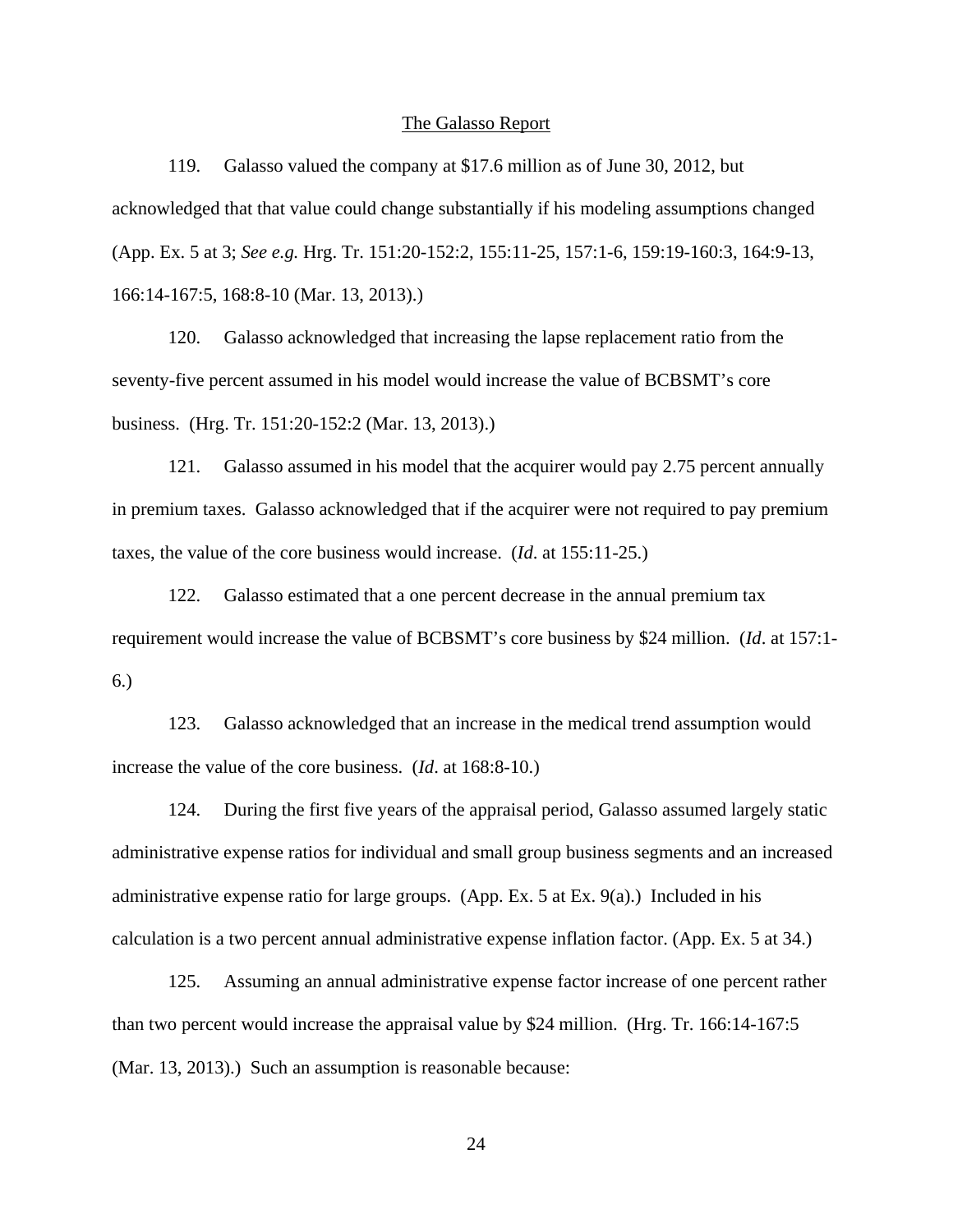- A. Galasso does not account for technological advances that directly decrease administrative expenses; (*See generally* App. Ex. 5.)
- B. Selling insurance through the Exchange will reduce insurer administrative expenses by changing methods of distribution, including increasing direct sales; (Hrg. Tr. 652:12-15, 20-23 (Mar. 14, 2013).) and
- C. BCBSMT successfully lowered its administrative expense ratio by 3.5 percent from 2007 to 2011. (App. Ex. 8 at 23)

126. Galasso acknowledged that a change of one percent in his assumed medical loss ratio would change the value of the company by \$24 million. (Hrg. Tr. 164:9-13 (March 13, 2013).)

127. Galasso acknowledged that a decrease of one percent in his assumed discount rates of eight percent for old business and 13 percent for new business would increase the value of the company by over \$17 million. (*Id*. at 159:19-160:3.)

128. Assuming a one percent discount rate downward adjustment for both old and new business is reasonable because Galasso himself uses these lower discount rates in one of his modeling scenarios. (App. Ex. 5 at Ex. 3(b).)

### **CONFLICT OF INTEREST DISCLOSURE Mont. Code Ann. § 50-4-717(2)(c)**

129. BCBSMT represents that it has disclosed all conflicts of interest relating to the Transaction, including conflicts of the Board, BCBSMT executives, and experts retained by the Applicants. (App., 27.)

130. Frank testified that he was not aware of any conflicts of interest that any Board member, BCBSMT executive, or expert may have in relation to the Transaction. (Dir. Test. Frank 41:17-42.)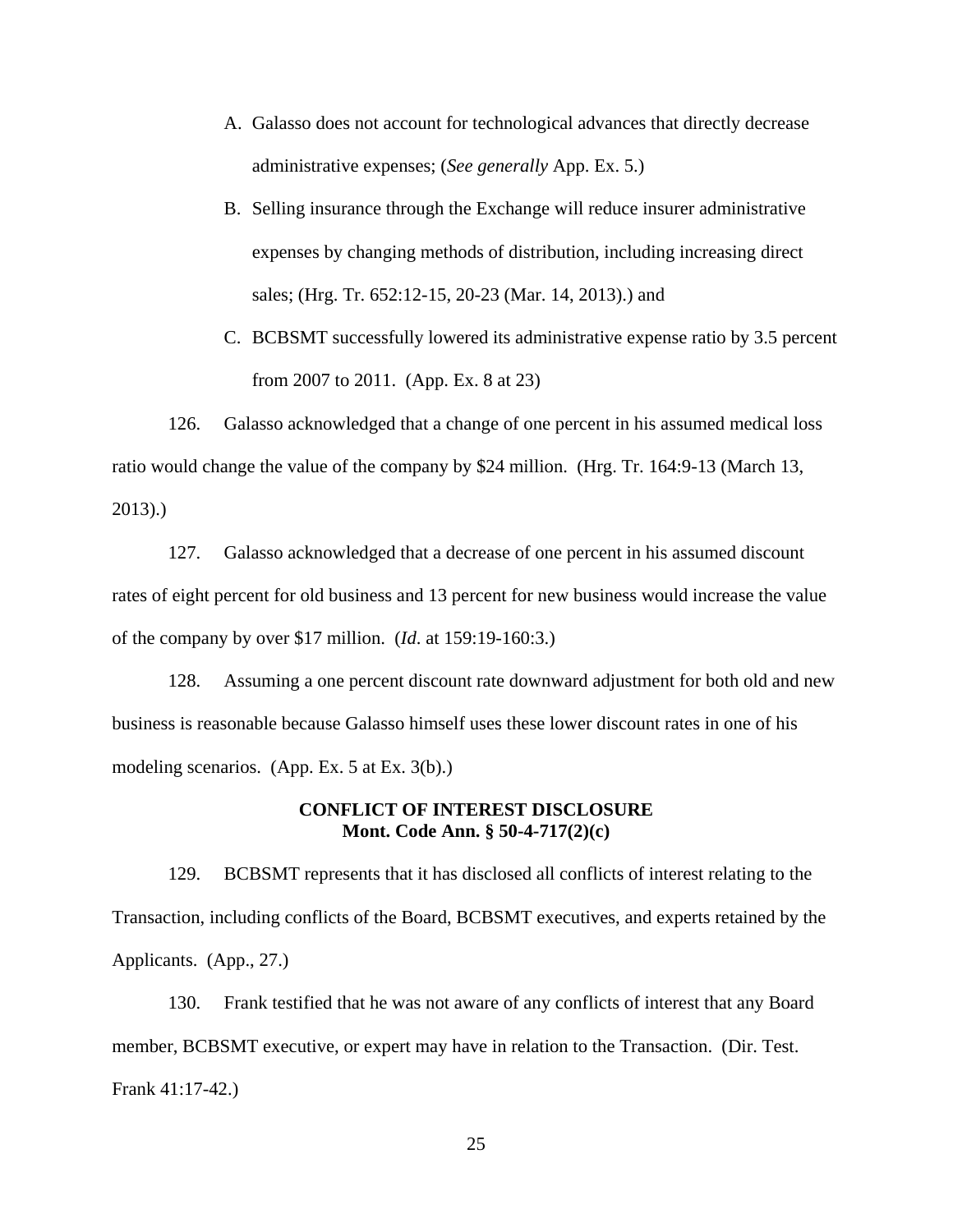| <u> 1989 - Johann Barn, amerikansk politiker (d. 1989)</u> |  |  |
|------------------------------------------------------------|--|--|
|                                                            |  |  |
|                                                            |  |  |
|                                                            |  |  |
|                                                            |  |  |
|                                                            |  |  |
|                                                            |  |  |
|                                                            |  |  |
|                                                            |  |  |
|                                                            |  |  |

131. Frank is a member of the BCBSMT Board. (Hrg. CSI Ex. A, 1.)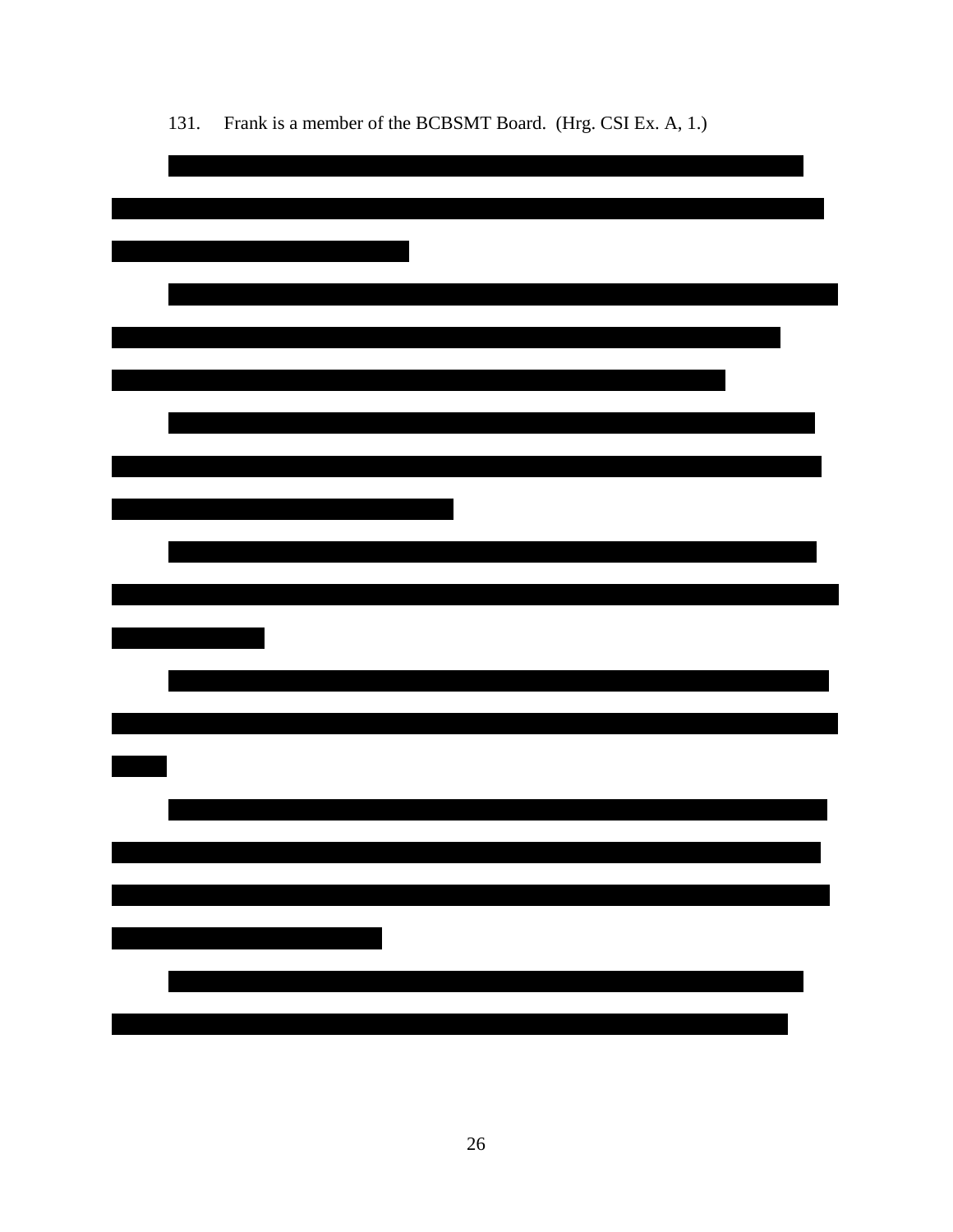139. Galasso was compensated according to hourly rates; his total compensation amount was independent of his final findings and opinions. (Direct Testimony of James P. Galasso 9:1-2 (February 8, 2013).)

140. Swartley was compensated according to hourly rates; his total compensation amount was independent of his final findings and opinions. (Dir. Test. Swartley 11:14-15.)

## **COMMUNITY IMPACT: AVAILABILITY AND ACCESSIBILITY OF HEALTH CARE SERVICES AND HEALTH INSURANCE COVERAGE Mont. Code Ann. § 50-4-717(2)(d)**

141. McCarthy analyzed the Transaction to determine its impact upon the availability and accessibility of health care services and health insurance coverage in Montana. (Direct Testimony of Thomas R. McCarthy 4:1-4 (February 8, 2013).) He concluded that the Transaction would not adversely impact Montanans' ability to obtain or access either health care services or health insurance coverage. (*Id.* at 4:3-4.)

142. HCSC's higher RBC ratio would reduce an HCSC-owned Montana Blue plan's risk exposure and increase its financial stability. (*Id.* at 8:24-5.) This greater stability translates to greater protection and security for members of the Montana plan. (*Id.* at 8:25.)

143. The Transaction would permit an HCSC-owned Montana Blue plan to spread its administrative expenses among HCSC's larger membership base, and the plan could access HCSC's technology. (*Id.* at 9:13-15.) These factors would result in a lower administrative expense ratio which could, in turn, lead to more reasonable premiums. (*Id.* at 9:13-17.)

144. By accessing the technology available to HCSC, a Montana-owned Blue plan would improve member services generally. (*Id.* at 10:10-12.)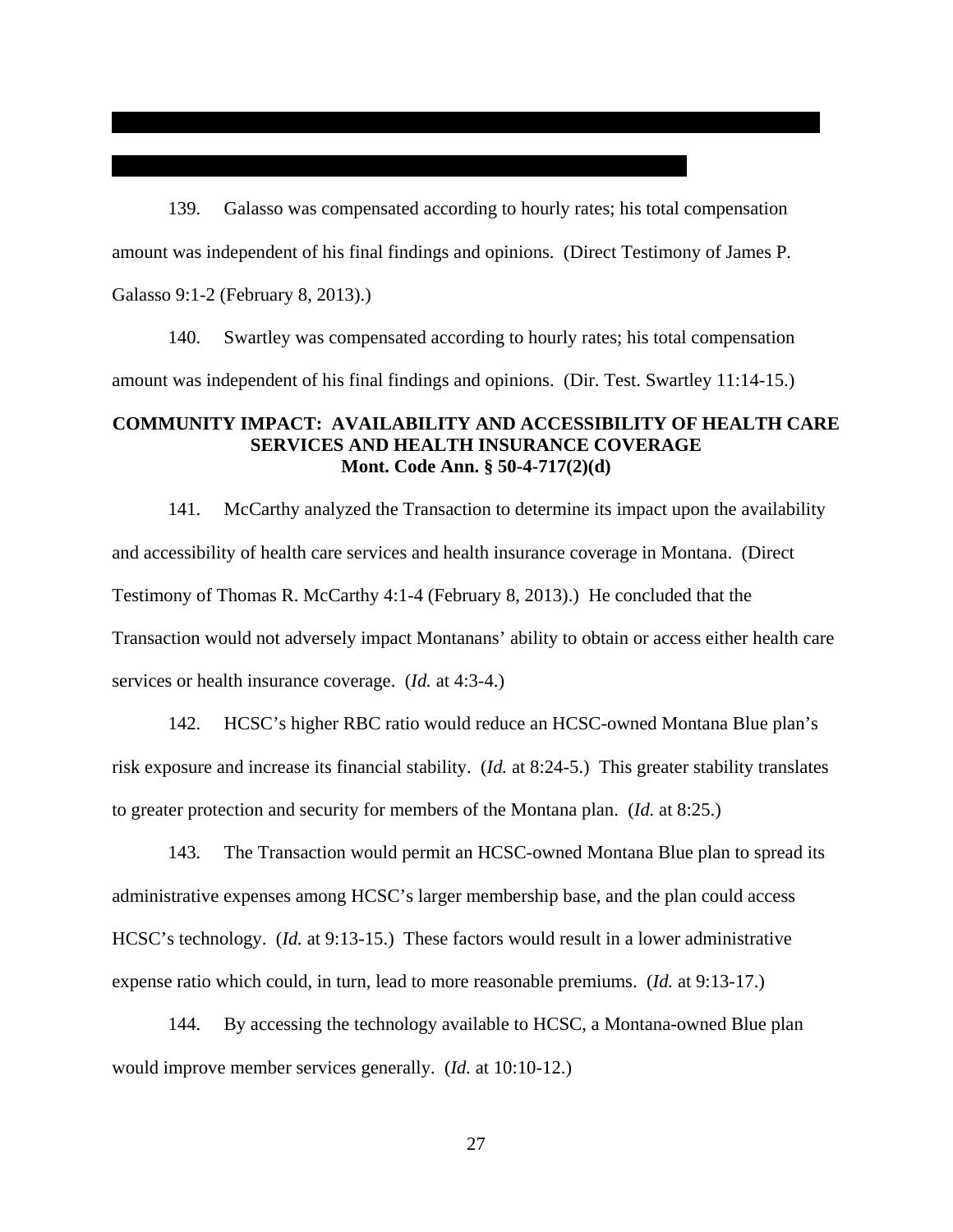145. Tardiff also analyzed the impact of the Transaction upon the availability and accessibility of health services and insurance coverage. He concluded that the Transaction would not adversely affect either of these factors. (Dir. Test. Tardiff 19:18-20:2.)

146. In his analysis, Tardiff considered: (1) the continued presence of care providers, insurance brokers, and enrollees; (2) marketplace competition; and (3) the presence and financial stability of BCBSMT. *(Id.* at 17:15-18:2.)

147. A reduction in the number of Montana providers would result in more limited health care services for Montanans. Factors potentially limiting provider presence include reductions in provider contracts or reimbursement rates. Because the Transaction is unlikely to restrict either of these factors, a reduction in provider presence is unlikely. (*Id.* at 18:5-10.)

148. Providers would benefit from the Transaction through faster claim processing and improved provider reimbursement methodologies. (Dir. Test. Reitan 17:20-21.)

149. If the Transaction is approved, HCSC will assume all current BCBSMT broker agreements. (Dir. Test. Tardiff 18:13-16.)

150. If the Transaction is approved, HCSC will assume all current enrollee contracts. Additionally, enrollment levels have not dropped following HCSC acquisitions of Blue plans in its other states, suggesting that Montana would not experience decreased enrollment. (*Id.* at 19:1-5.)

151. Because HCSC performs better than BCBSMT in terms of efficiency, financial stability, and risk, the Transaction would likely ensure the continued presence of a strong Blue plan in Montana. (*Id.* at 19:12-17.)

152. The Exchange will increase insurer competition by enabling individuals to easily access alternative insurance products. (Hrg. Tr. 29:1-6 (Mar. 13, 2013).)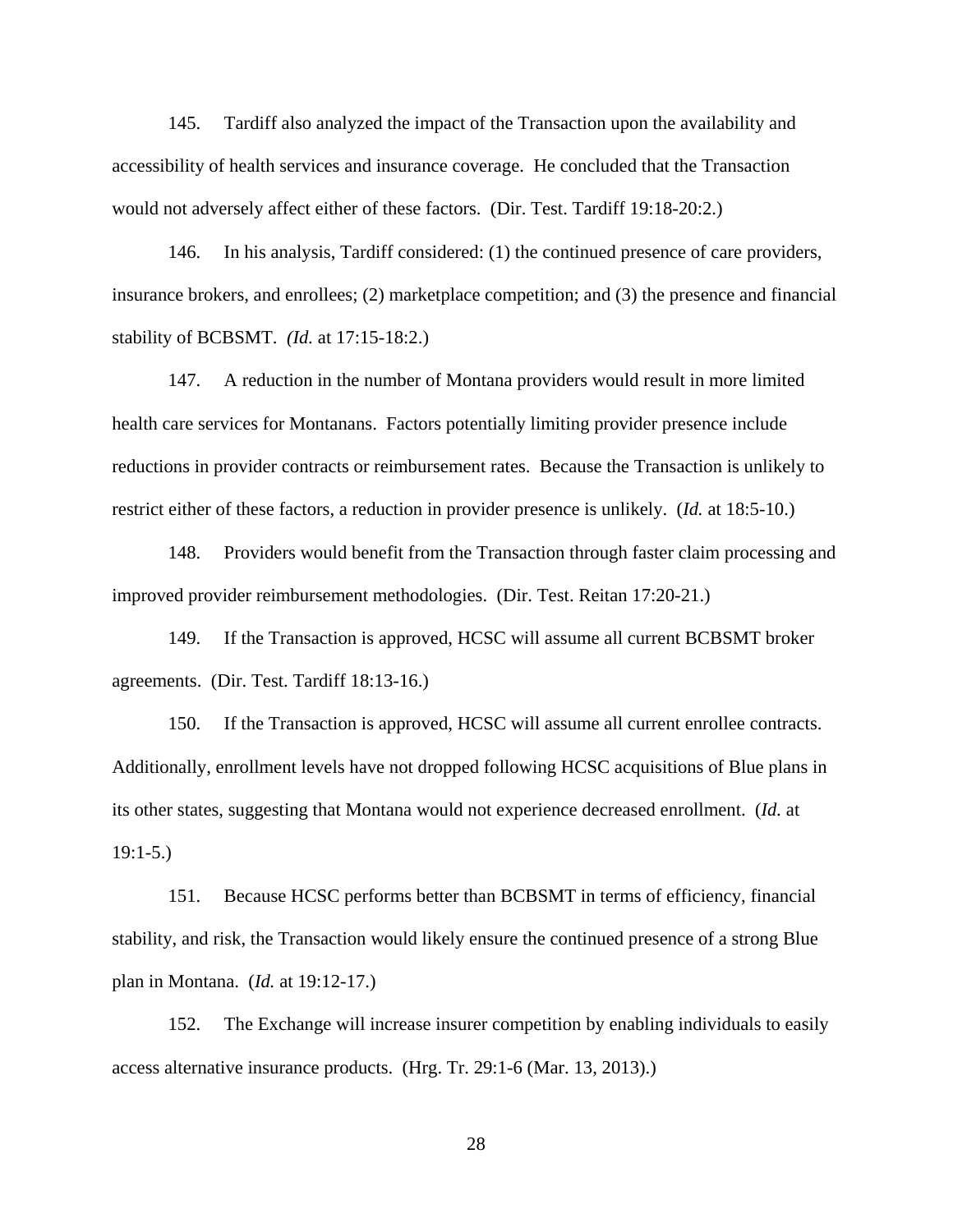153. Testimony from the public also showed that availability and accessibility of health care services and health care coverage would continue or, alternatively, improve. (*See generally* Hrg. Tr, 61:16-85:4 (Mar. 12, 2013).) For example, the Great Falls Development Authority testified that BCBSMT as a division of HCSC would be able to handle the costs associated with technological advances due to the size of HCSC. (Hrg. Tr. 67:11-13 (Mar. 12, 2013).)

### **COMMUNITY IMPACT: SAFEGUARDS ENSURING ACCESS TO AFFORDABLE HEALTH CARE Mont. Code Ann. § 50-4-717(2)(e)**

154. McCarthy analyzed the Transaction to determine whether it included sufficient safeguards to ensure that Montanans will have continued access to affordable health care. He concluded that sufficient competitive safeguards would exist to ensure continued access to affordable health care. (Dir. Test. McCarthy 10:14-24.)

155. BCBSMT currently faces several significant competitors in the health insurance market, including Cigna, UnitedHealth, and PacificSource, all of which have a growing Montana presence. (*Id.* at 11:6-10.)

156. If the Transaction were approved, a Montana-owned Blue plan could lose significant membership to its competitors if it raised its premiums. (*Id.* at 11:20-23.)

157. Tardiff also analyzed whether the Transaction included sufficient safeguards to ensure continued access to affordable health care. He concluded that the Transaction would not adversely impact health care affordability. (Dir. Test. Tardiff 24:10-13.)

158. Tardiff examined three factors in relation to affordable health care access. These included (1) the potential for increased premium rates, (2) the potential for modified benefit plans, and (3) the presence of regulatory safeguards. (*Id.* at 20:6-8.)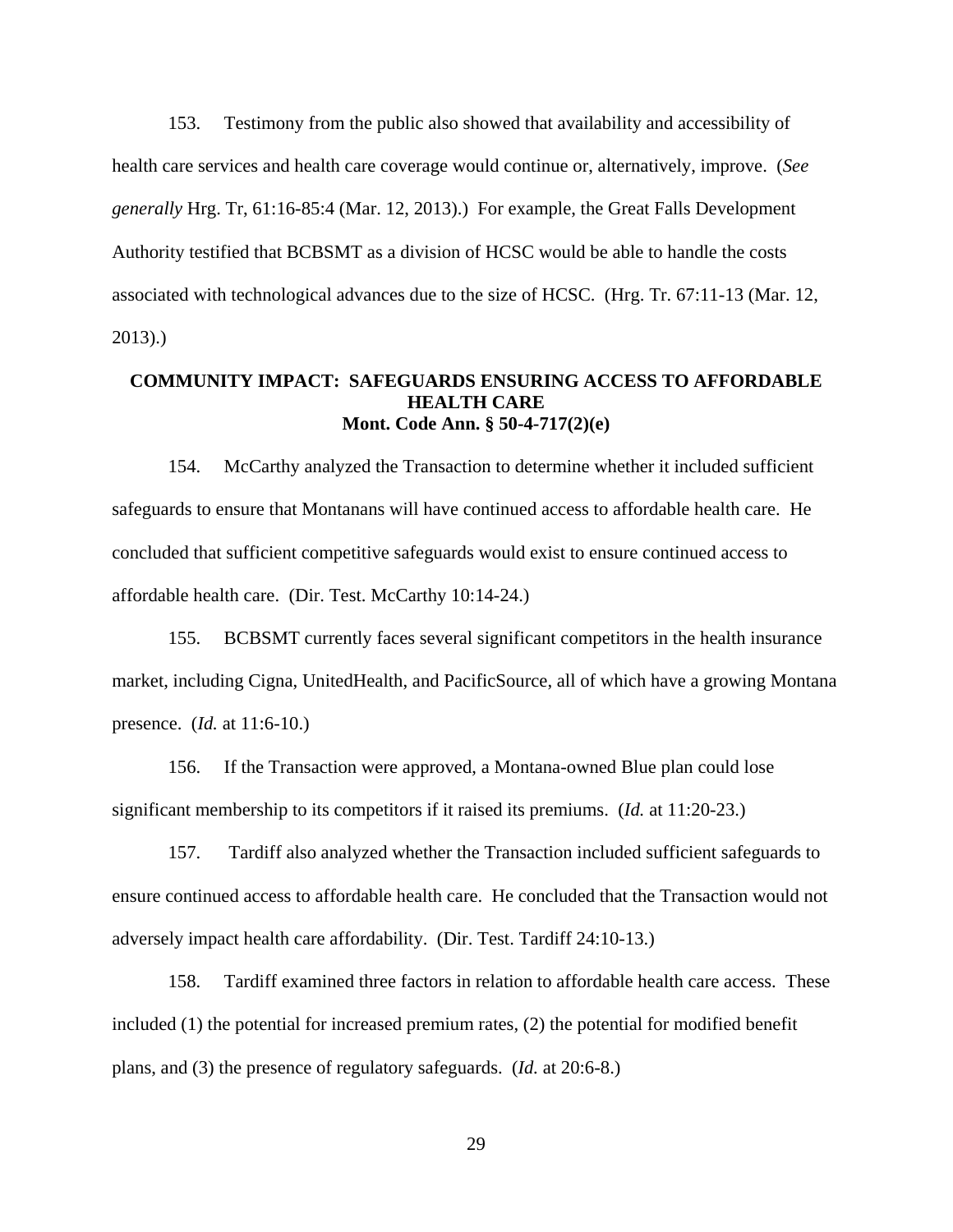159. Analysis of pre- and post-acquisition rating trends in those states where HCSC has acquired Blue plans indicates that such HCSC acquisitions traditionally do not result in significant rate increases. (*Id.* at 20:18-21:2.)

160. HCSC has represented that it has no current plans to modify or terminate existing BCBSMT benefit plans. (*Id.* at 22:5-7.)

161. The ACA provides for governmental review of certain premium rate increases that exceed 10 percent. The rating insurer must publicly disclose such rate increases and provide justification. This review procedure does not prevent insurers from using those rates, even if the rates are deemed unreasonable. (*Id.* at 23:6-10.)

162. Health insurers are not currently required to file rating plans with the CSI or any other Montana state agency. (*Id.* at 23:13-14; Hrg. Tr. 543:12-16 (Mar. 14, 2013); *see generally*  Mont. Code Ann. Title 33.)

163. If the Transaction is approved, the BCBSMT division of HCSC will continue its current process for handling escalated CSI consumer inquiries and complaints. This process will continue to be handled at the BCBSMT division in Montana with direct access to the BCBSMT Plan President. There is no expiration date on this commitment. (CSI Stipulation with Applicants (April 19, 2013).)

164. Testimony from the public also showed that aspects of the Transaction would include safeguards to ensure access to affordable health care. (*See generally* Hrg. Tr. 61:16-85:4 (Mar. 12, 2013).) For example, Richard Miltenberger, a partner with Mountain West Benefits, which primarily advises associations and aggregations of smaller employers, testified that the financial strength of HCSC would protect Montana consumers. (*Id*. at 79:11-80:9, 81:20-21.)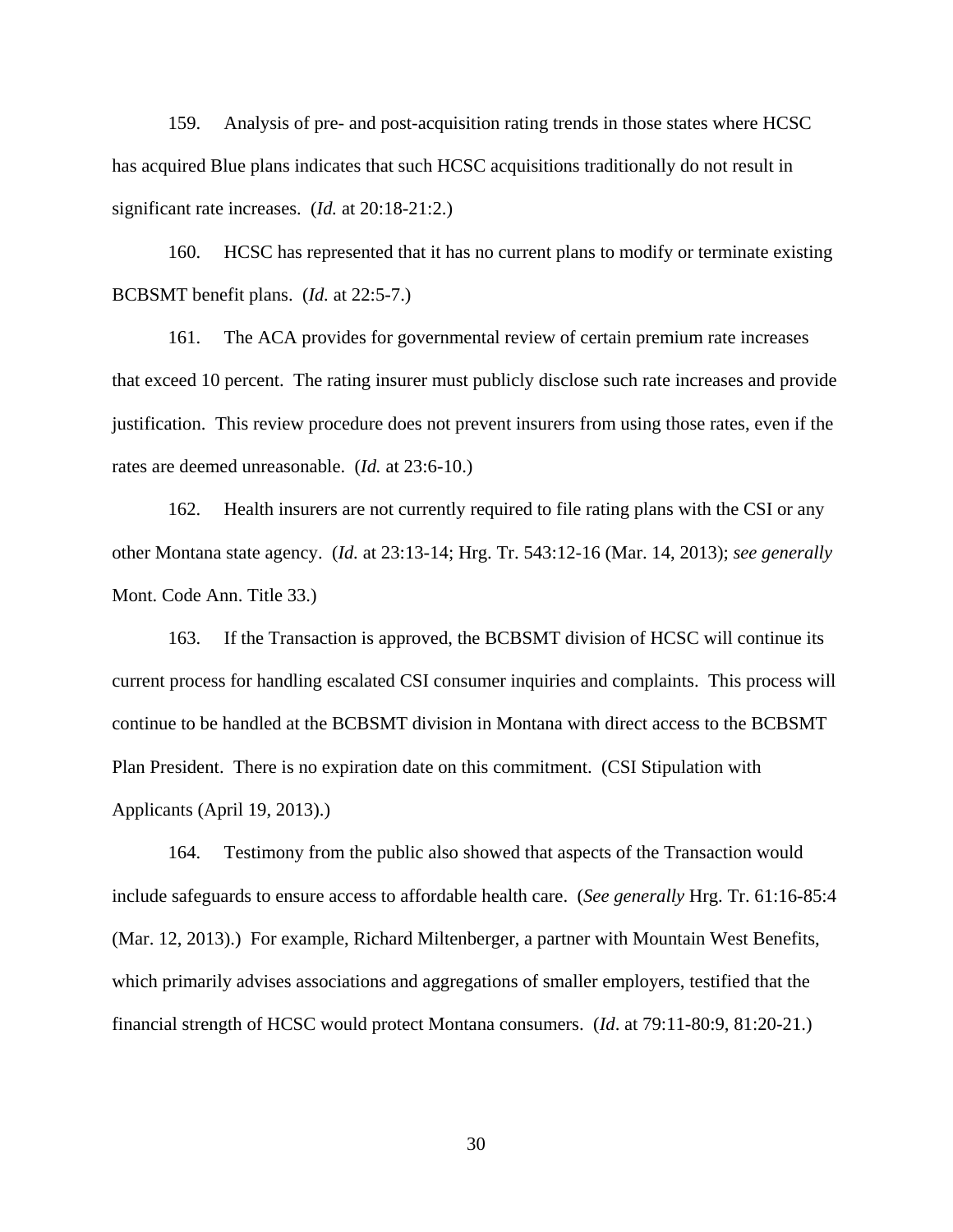### **CONVERSION TRANSACTION MANAGEMENT CONTRACTS Mont. Code Ann. § 50-4-717(2)(f)**

165. Frank testified that no management contracts will be transferred to HCSC by BCBSMT if the Transaction is approved. (Dir. Test. Frank 42:12-14.)

166. BCBSMT Chief Financial Officer Mark Burzynski testified that no management contracts were entered into in relation to the Transaction. (Dir. Test. Burzynski 31:5-7.)

167. HCSC represents that any management contract under the Transaction is for reasonable value. (App., 25.)

168. No evidence was introduced that any management contracts have been entered into in relation to the Transaction.

## **EQUITIES OF THE CONVERSION TRANSACTION Mont. Code Ann. § 50-4-717(2)(g)(i)**

169. McCarthy analyzed whether the Transaction was equitable to the public interest, and to BCBSMT's enrollees, insureds, shareholders, and certificate holders. He concluded that the Transaction was equitable to all of these parties. (Dir. Test. McCarthy 12:3-11.)

170. Tardiff also analyzed whether the Transaction was equitable to the public interest, and to BCBSMT's enrollees, insureds, shareholders, and certificate holders. He concluded that the Transaction was equitable to all of these parties. (Dir. Test. Tardiff 26:14-18.)

171. BCBSMT has no shareholders due to its not-for-profit status. (*Id.* at 25:1-2.)

172. Available data suggests that if the Transaction is approved, HCSC will charge reasonable premiums while not significantly modifying benefit plans. (*Id.* at 25:4-6.) The Transaction would result in a more efficient Montana Blue plan able to price its products more aggressively. (Dir. Test. Frank, 34:10-13.)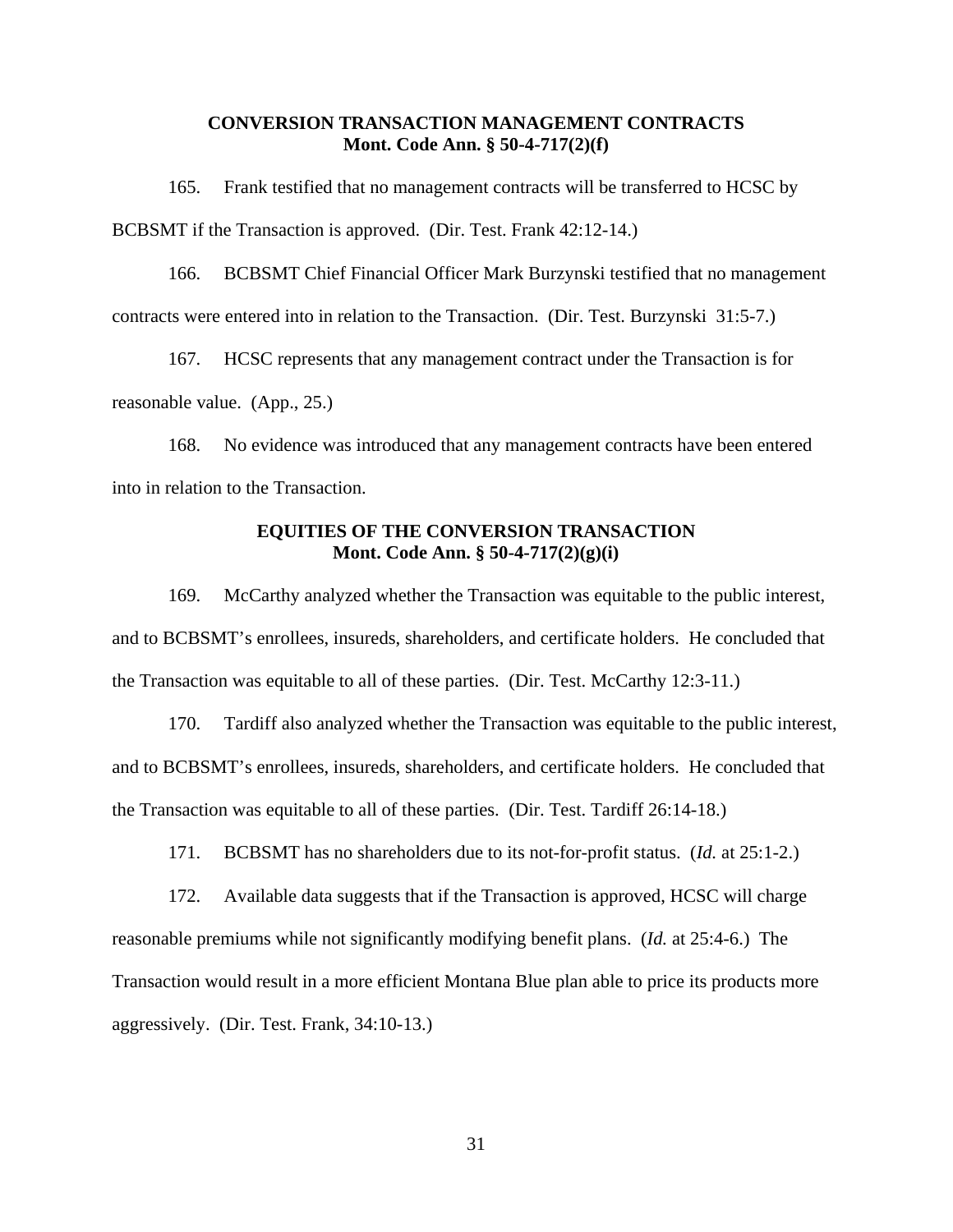173. Testimony elicited at the public hearing urged support for the Transaction, particularly regarding the equitability to the public interest. (*See generally* Hrg. Tr. 61:16-85:4 (Mar. 12, 2013).) For example, the president of the Kalispell Chamber of Commerce testified that HCSC's scale would be beneficial to reducing administrative costs. (*Id*. at 65:2-13.)

174. Similarly, the Great Falls Development Authority testified that BCBSMT could not be cost effective due to its small size and the necessity and increasing technological demands. (*Id*. at 67:11.)

175. Additionally, if the Transaction is approved, HCSC will charge insured Montana commercial market business for individuals and employers who enroll on average 500 members or less, administrative fees including margin, that are a lower percentage of their total premium basis than those charged by BCBSMT at the close of the Transaction. Certain items would be excluded from the calculation of administrative fees. This commitment would be effective for the three calendar years following the Transaction. (CSI Stip.)

176. Under the terms of the Agreement, HCSC will hire all BCBSMT employees at least at current compensation levels. (Dir. Test. Tardiff 25:9-12.)

178. If the Transaction is approved, HCSC will employ at least 100 individuals at a Montana-based HCSC facility. This shall occur no later than December 31, 2016. (CSI Stip.)

179. If the Transaction is approved, it will result in the creation of a foundation funded by the assets remaining in OldCo following its wind-down. These assets are estimated to exceed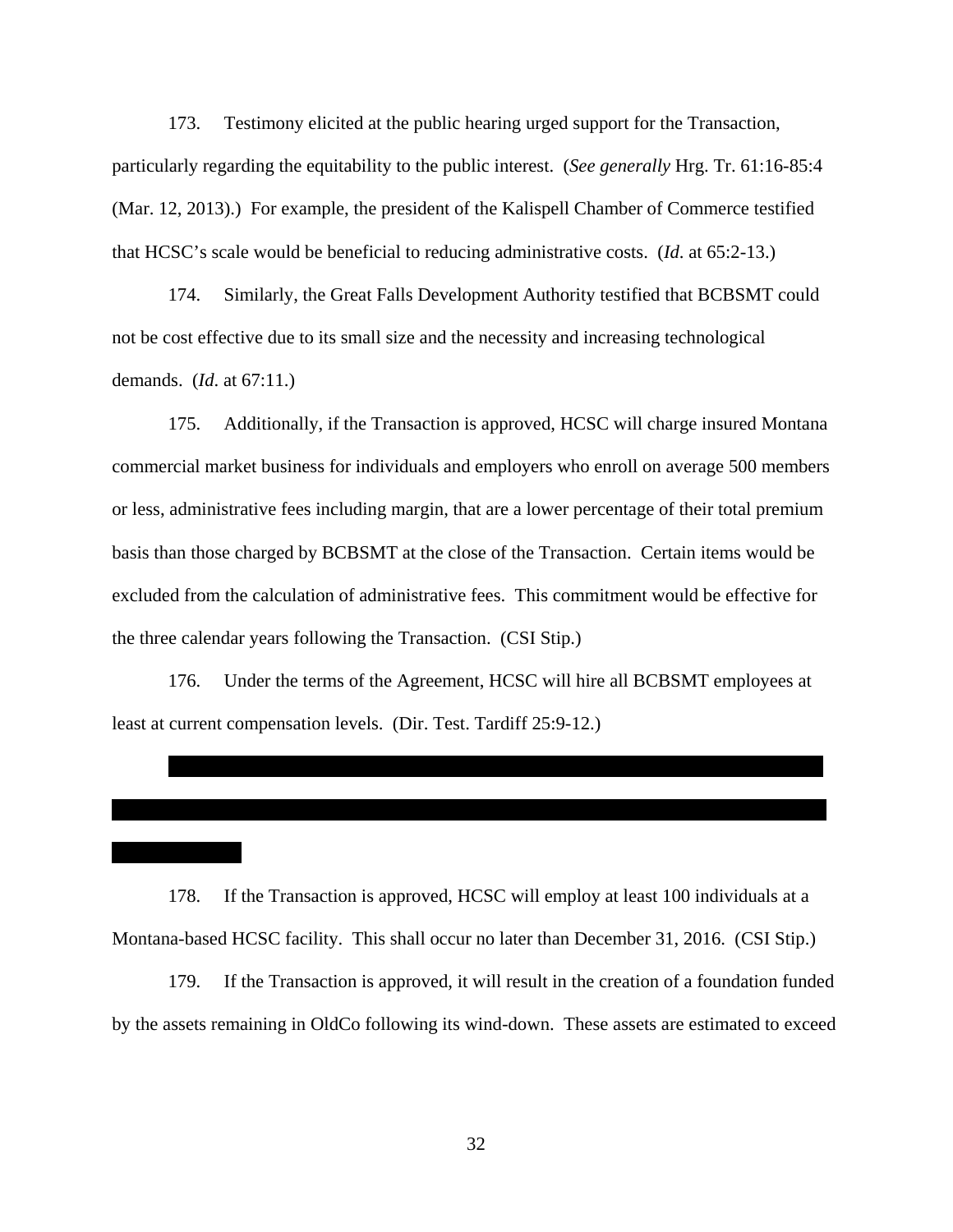\$120 million. The foundation will be governed by a board of independent and disinterested members. (App., 2-3.)

180. HCSC has demonstrated that it is committed to charitable giving and community participation in the states in which it operates. (Dir. Test. Frank, 32:15-33:3.)

181. If the Transaction is approved, HCSC shall continue at its expense BCBSMT's past charitable and community contributions in the amount of at least \$200,000 per year. This commitment would be effective for the calendar years 2014 through 2016. (CSI Stip.)

182. If the Transaction is approved, HCSC will operate a mobile immunization van in Montana to provide immunizations to Montanans at no expense. All Montanans would be eligible for this service, and HCSC would focus its immunization services on underserved areas. At least 2,000 immunizations will be made available to Montanans during the commitment period. The commitment would be effective on an ongoing basis until December 31, 2016. (*Id*.)

183. If the Transaction is approved, HCSC will donate an aggregate of \$3 million to the Foundation for Healthy Montanans, or to the Caring Foundation, or both. (*Id*.)

184. BCBSMT has benefited from an estimated \$87,125,733 in premium tax exemption during the last 10 years. (Hrg. Tr. 519:14-19 (Mar. 14, 2013).) BCBSMT has been exempted from paying premium tax in Montana for at least the past 27 years. (*Id*. at 542:10-22.)

185. If the Transaction is approved, the BCBSMT division of HCSC will pay the insurer premium tax as set forth in Mont. Code Ann. § 33-2-705 so long as, as determined by the CSI, such tax remains applicable to health insurers in Montana not otherwise exempt from the payment of such tax under current Montana law, or unless Mont. Code Ann. § 33-2-705 is preempted by federal law expressly by Congress or as determined by a court of competent jurisdiction, or unless, as determined by the CSI, there is a substantial change in either applicable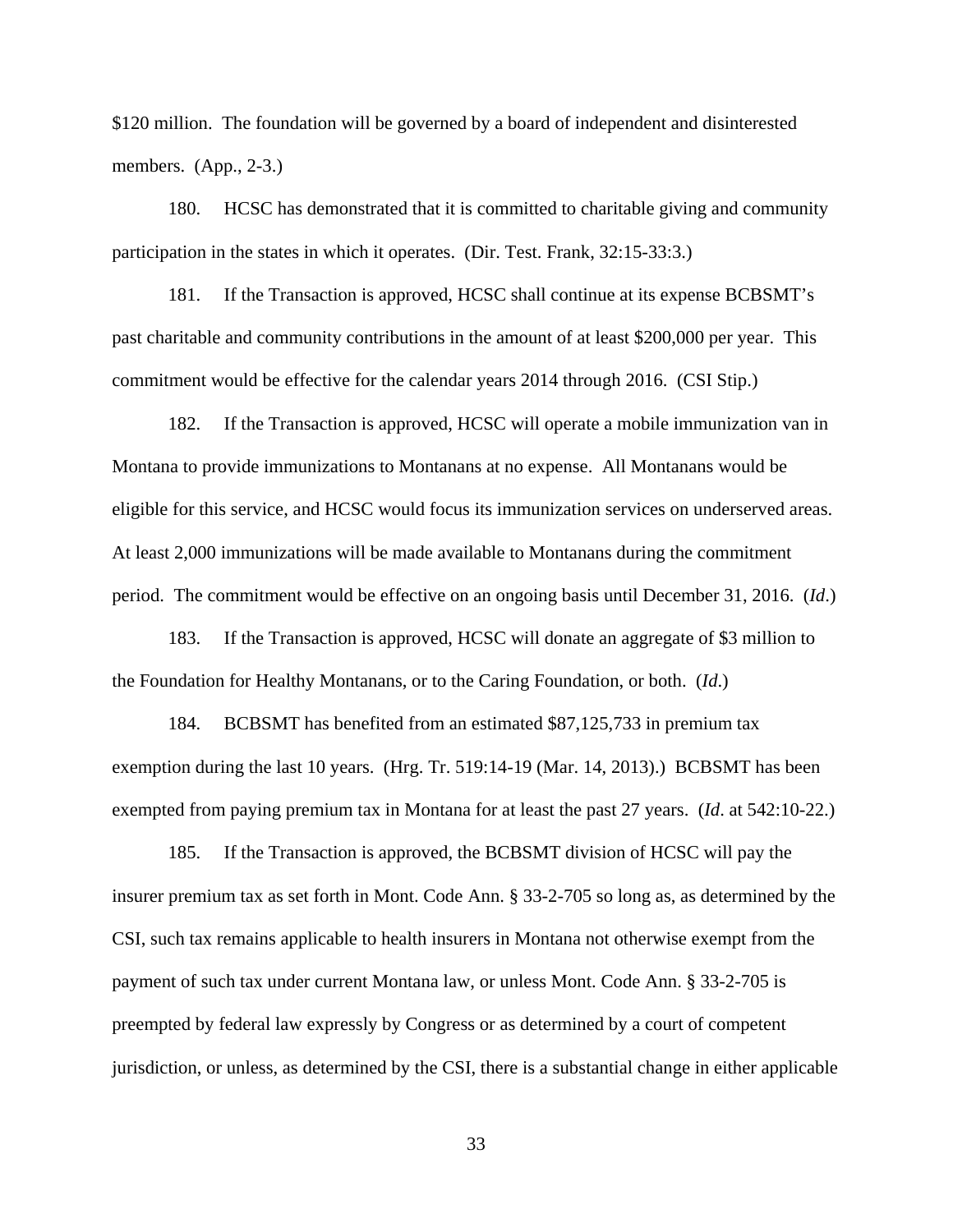facts or law which result in the inapplicability of the premium tax to the BCBSMT division of HCSC. This commitment would be effective indefinitely. (CSI Stip.)

186. If the Transaction is approved, on or before March 31 of each year thereafter, the BCBSMT division of HCSC shall submit to the CSI a letter containing the same information as specified in the Supplemental Compensation Exhibit currently filed by BCBSMT with the CSI, regarding the annual compensation for the president of the BCBSMT division of HCSC and the four most highly paid other executive officers of such division for the previous calendar year. This information is considered a public record, pursuant only to Montana law, that is accessible by the public. (*Id*.)

### **COMPLIANCE WITH TITLE 33, CHAPTERS 30-31 Mont. Code Ann. § 50-4-717(2)(g)(ii)**

187. BCBSMT represents that the Transaction complies with Mont. Code Ann. Title 33 chapters 30 and 31. (App., 27.)

188. No evidence was introduced that the Transaction violates Mont. Code Ann. Title 33 chapters 30 or 31.

## **SUFFICIENCY OF HCSC SURPLUS Mont. Code Ann. § 50-4-717(2)(g)(iii)**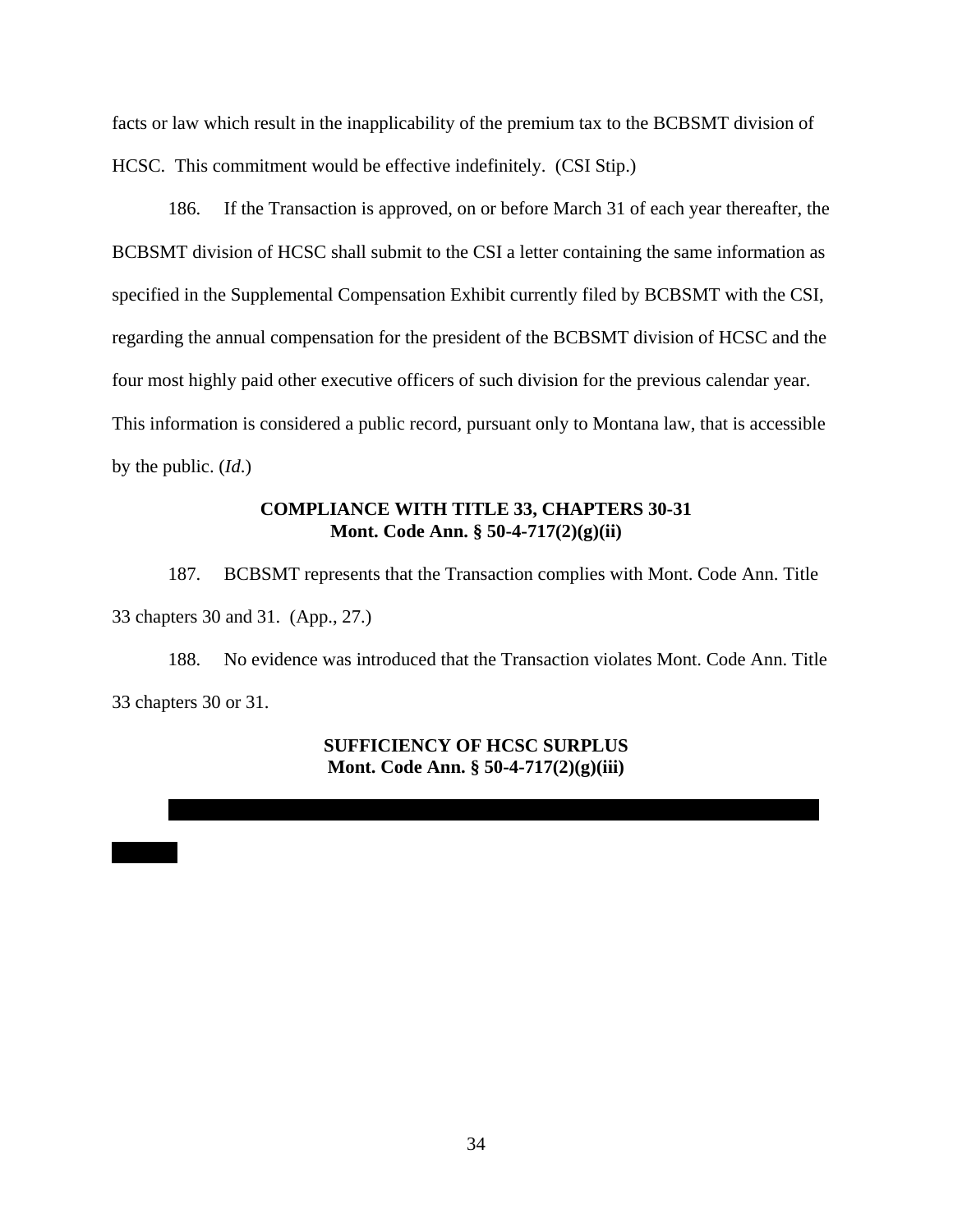### **IMPACT UPON ECONOMIES OF SCALE Mont. Code Ann. § 50-4-717(3)**

190. Economies of scale consist of the relationship between cost and an entity's size and output. Specifically, a stronger economy of scale exists when cost falls as an organization grows and increases its production. (Dir. Test. McCarthy 13:14-15.)

191. McCarthy analyzed the effects of the Transaction upon scale. He concluded that the Transaction would result in greater economies of scale. (*Id.* at 13:21-22.)

192. BCBSMT will realize stronger scale economies by joining administrative processes with HCSC, allowing the two entities to spread administrative costs over a larger membership base. (*Id.* at 13:21-25.) Many administrative costs, such as technology costs, are fixed regardless of entity size; therefore, HCSC's technology expenses would not vary significantly due to the Transaction. (*Id.* at 14:11-12.)

193. HCSC has previously reduced the administrative expense ratios of the Texas, New Mexico, and Oklahoma Blue plans. (*Id.* at 14:21-24.)

194. Tardiff also evaluated the Transaction's impact on economies of scale. He concluded that the Transaction would result in increased economies of scale. (Dir. Test. Tardiff  $17:3-6.$ 

195. In reaching his conclusion, Tardiff evaluated the Applicants' respective sizes, cost structures, and natures of business. (*Id.* at 16:1-2.) His assessment of these factors supported the conclusion that the Transaction would result in increased economies of scale. (*Id.* at 17:5-6).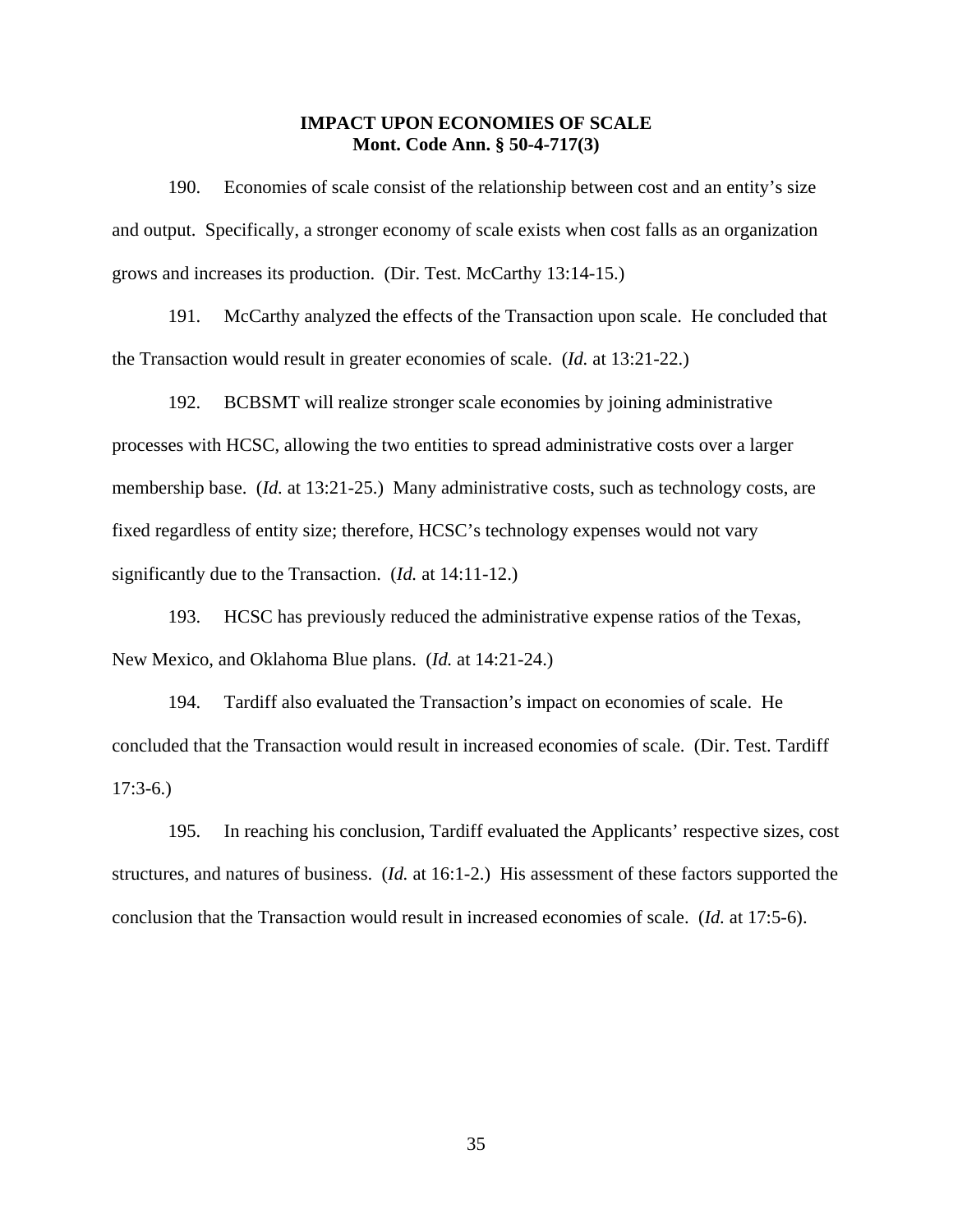## **COMPLIANCE WITH ANTITRUST LAWS Mont. Code Ann. § 50-4-717(3)(b)**

196. McCarthy analyzed the Transaction to determine whether it implicated antitrust issues, i.e., whether it would lead to a lessening of competition in Montana. Dir. Test. McCarthy 15:2-7. His analysis included competitive effects on various lines of health insurance, dental insurance, and provider services. He concluded that the Transaction would not lessen competition in any of these areas. (*Id.* at 15:5-10.)

197. HCSC does not actively compete for members within Montana, and currently has very few insureds within the state. (*Id.* at 15:12-14.)

198. Those HCSC insureds in Montana are national account members tied to out-ofstate employers. Because those employers are located outside of Montana, BCBSMT does not compete with HCSC for their business. (*Id.* at 15:14-19.)

199. Since HCSC and BCBSMT do not directly compete, no competition is lost if the two entities combine. (*Id.* at 15:19-21.)

200. McCarthy performed a NAIC Form E analysis in relation to the Transaction. (*Id.* at 16:2-3.) Many state departments of insurance use a Form E analysis to evaluate potential antitrust issues. (*Id.* at 16:8-10.) This Form E analysis identified no anticompetitive concerns. (*Id.* at 16:21-22.)

201. Tardiff also analyzed the Transaction from an antitrust perspective. Like McCarthy, he concluded that the Transaction would have no significant anticompetitive effects. (Dir. Test. Tardiff 15:7-9.)

202. Tardiff adopted the Horizontal Merger Guidelines (Guidelines) approach to evaluate the Transaction's effects upon competition. This approach has been set forth by the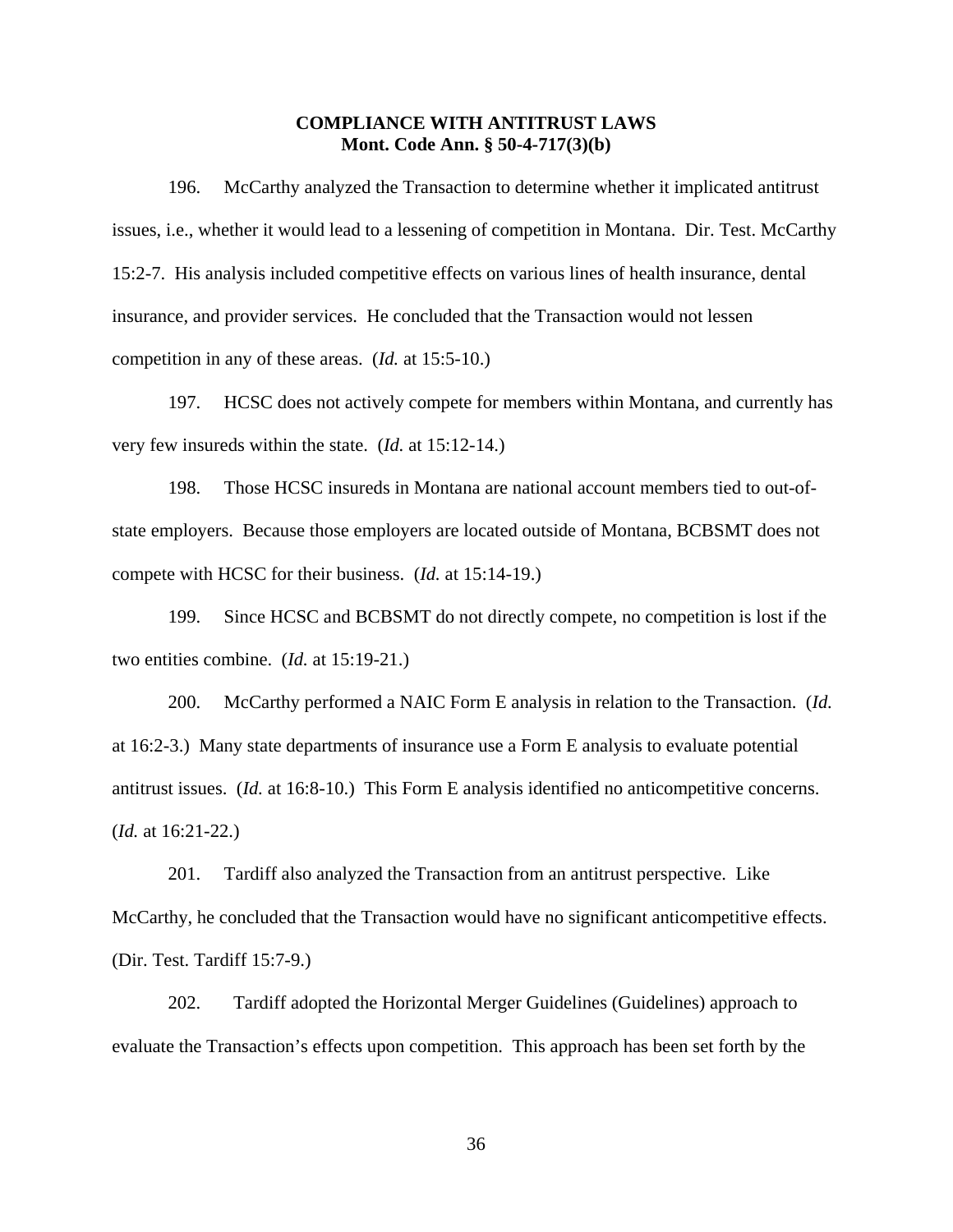United States Department of Justice (DOJ) and the Federal Trade Commission (FTC). (*Id.* at 9:4-6.)

203. The Guidelines identify several factors significant in a competitive analysis. Among these are: the product and geographic area that are the subject of competition, the competitors that are present in the market, and market concentration. (*Id.* at 10:13-16.)

204. A Guidelines analysis demonstrated that the Transaction implicates no antitrust concerns. (*Id.* at 15:9-12.)

205. The Applicants filed a Hart-Scott-Rodino filing with the DOJ and FTC. These agencies issued a letter to BCBSMT on February 5, 2013, indicating neither entity had identified antitrust concerns associated with the Transaction. (Dir. Test. Frank 40:1-7.)

### **LIQUIDATED DAMAGES PROVISION Mont. Code Ann. § 50-4-717(4)**

206. Section 10.01 of the Agreement identifies permissible reasons for each party to terminate the Agreement prior to closing of the Transaction. (App. Ex. 3.)

207. Section 5.08 of the Agreement requires that BCBSMT pay HCSC a Termination Fee equal to 3 percent of the Agreement purchase price (i.e. \$528,330.00) if the Agreement is terminated for certain specified reasons relating to BCBSMT entering into a business agreement similar to the Transaction with another entity. (App. Ex. 3, Sec. 5.08, 10.01(a), (c).)

208. The Agreement does not require HCSC to pay a Termination Fee under any circumstances.

Based on the foregoing, the undersigned propose the following: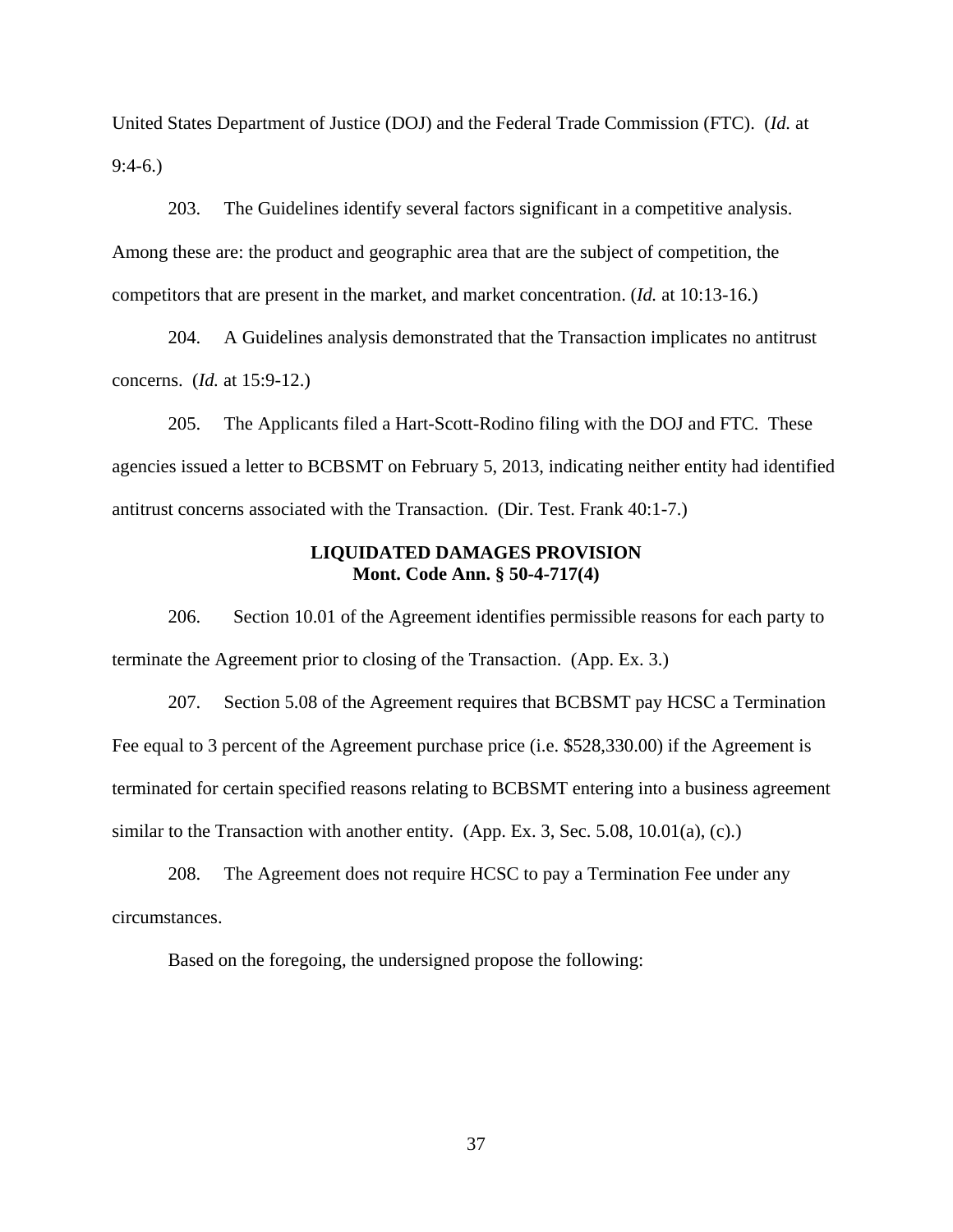#### **CONCLUSIONS OF LAW**

### **INTRODUCTION**

1. The Commissioner of Securities and Insurance, Montana State Auditor (Commissioner), has jurisdiction over this matter pursuant to Mont. Code Ann. §§ 2-15-1903, 3- 1-311, and 50-4-702.

2. The CSI is under the control and supervision of the Commissioner pursuant to Mont. Code Ann. §§ 2-15-1902 and 33-1-301.

3. The Commissioner shall enforce the applicable provisions of the laws of the state of Montana. Mont. Code Ann. § 33-1-311(1).

4. The Commissioner has a duty to ensure that the interests of consumers are protected. Mont. Code Ann. § 33-1-311(3).

5. The Commissioner has the powers and authority expressly conferred upon the Commissioner or reasonably implied from the laws of the state of Montana. Mont. Code Ann. § 33-1-311(2).

6. A person may not engage in a conversion transaction involving a nonprofit health entity unless the Commissioner and Montana Attorney General issue separate orders approving the transaction under the Conversion Statute. Mont. Code Ann. §§ 50-4-702, -713(2).

7. The Commissioner may not approve a conversion transaction absent an affirmative finding that the transaction is in the public interest. Mont. Code Ann. § 50-4-717.

8. Mont. Code Ann. § 50-4-717(2) sets forth the criteria the Commissioner must consider in determining whether a conversion transaction is in the public interest. The subsection sets forth a factor-based test. The Commissioner need not conclude that all factors are satisfied to determine a transaction is in the public interest.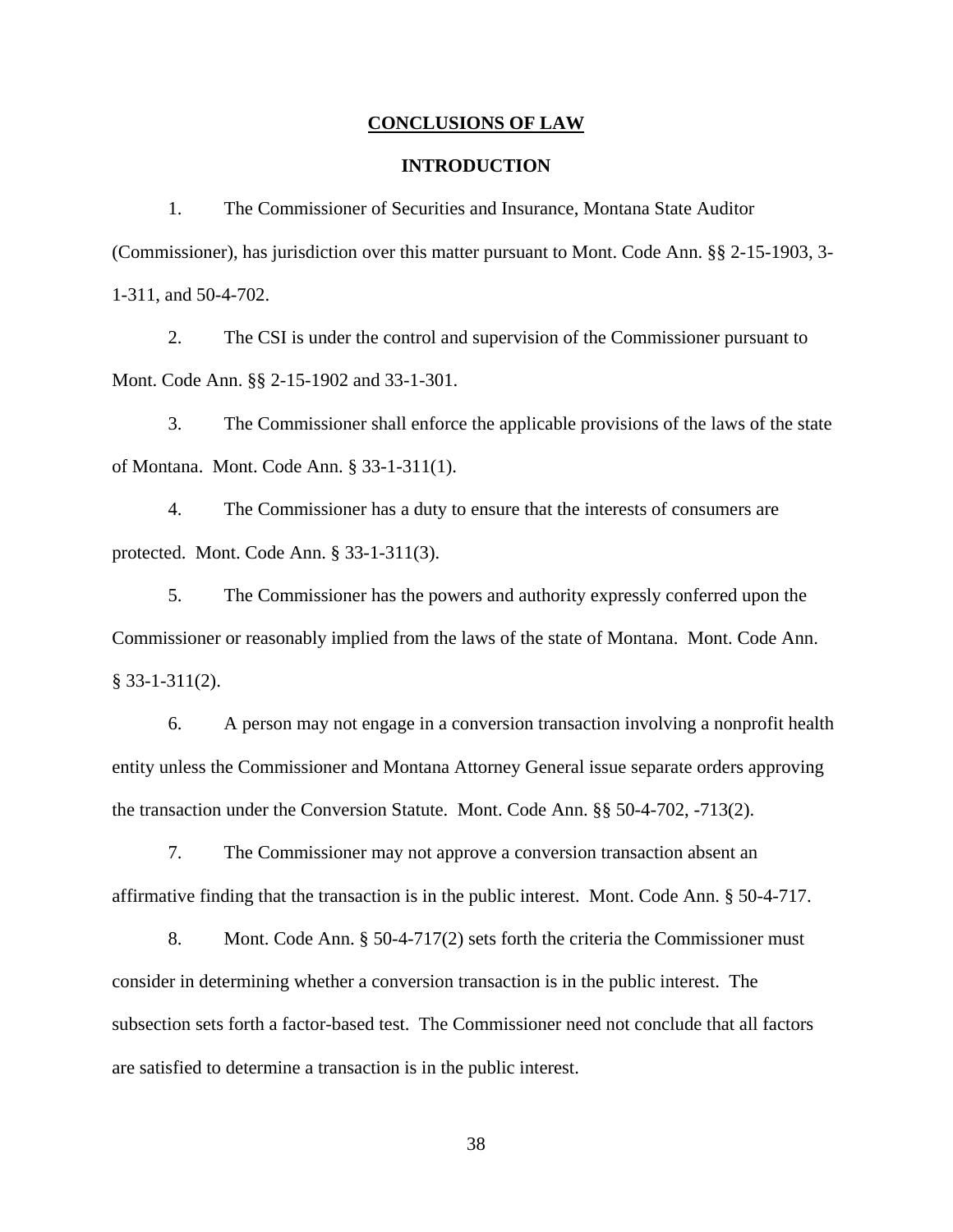9. The Applicants carry the burden of demonstrating that the Transaction is in the public interest. Mont. Code Ann. § 50-4-717.

10. In reviewing a conversion transaction, the Commissioner may contract with experts to provide assistance in reviewing the transaction, including but not limited to, determining whether to approve the transaction generally. Mont. Code Ann. § 50-4-712(1).

#### **DEFINITIONS**

11. "Nonprofit health entity" includes a nonprofit health service corporation. Mont. Code Ann. § 50-4-701(7)(a)(ii).

12. BCBSMT is a nonprofit health entity for purposes of the Conversion Statute. (Hrg. Tr. 514:21-24 (Mar. 14, 2013).) Mont. Code Ann. § 50-4-701(7)(a)(ii).

13. "Conversion transaction" includes a sale by a nonprofit health entity resulting in the transfer of control or governance to another entity of more than 10 percent in fair market value of the assets or operations of a nonprofit health entity. Mont. Code Ann. § 50-4-701(3)(a).

14. The Transaction constitutes a conversion transaction because it contemplates the sale to HCSC of more than 10 percent of BCBSMT's assets. (App. Ex. 2.) Mont. Code Ann.  $§$  50-4-701(3)(a).

15. "Public assets" include assets held for the benefit of the public or the community. Mont. Code Ann. § 50-4-701(9)(a).

16. The assets of BCBSMT are public assets for purposes of the Transaction. (App.,  $24-5$ ).

### **THE APPLICATION Mont. Code Ann. § 50-4-707**

17. Persons seeking to engage in a conversion transaction must submit an application to the Commissioner in the form prescribed under Mont. Code Ann. § 50-4-707.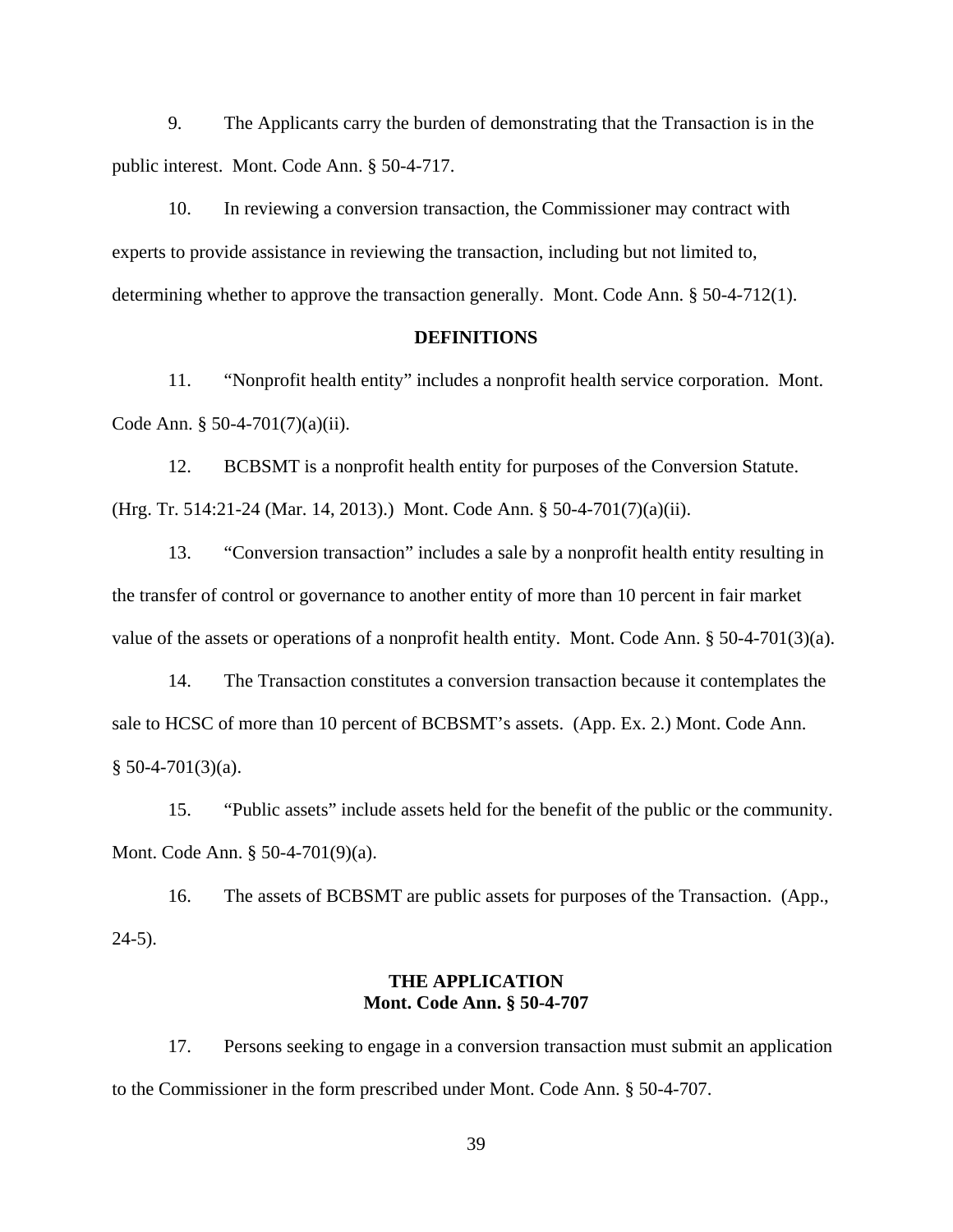18. The Application submitted on November 15, 2013, contains all the elements required under Mont. Code Ann. § 50-4-707. (App.)

#### **DUE DILIGENCE ANALYTICAL FRAMEWORK**

19. "The business judgment rule immunizes management from liability in a corporate transaction undertaken within both [1] the power of the corporation and [2] the authority of management where [3] there is a reasonable basis to indicate that the transaction was made in good faith." *Warren v. Campbell Farming Corp*., 2011 MT 324, ¶ 22, 363 Mont. 190, 271 P.3d 36 (internal quotation marks omitted) (quoting *Ski Roundtop, Inc. v. Hall* (1983), 202 Mont. 260, 273, 658 P.2d 1071, 1078.

20. The business judgment rule addresses director liability in civil litigation. *Warren*, ¶ 22. Because the instant matter does not involve a determination of civil liability, the business judgment rule is not binding upon the Commissioner as to whether BCBSMT has satisfied the factors under the Conversion Statute.

21. Nevertheless, the business judgment rule provides a reasonable analytical methodology for assessing BCBSMT's conduct in relation to the Transaction, and shall be used in evaluating whether BCBSMT exercised due diligence in deciding to engage in the Transaction and selecting HCSC as the transferee. Mont. Code Ann. § 50-4-717(2)(a).

22. A public benefit corporation that is a nonprofit health entity may enter into a merger with another entity through compliance with Mont. Code Ann. § 35-2-617 and the Conversion Statute. Mont. Code Ann. § 35-2-609.

23. Unless its articles of incorporation provide otherwise, a corporation has the same powers as an individual to do all things necessary or convenient to carry out its affairs. Mont. Code Ann. § 35-2-118.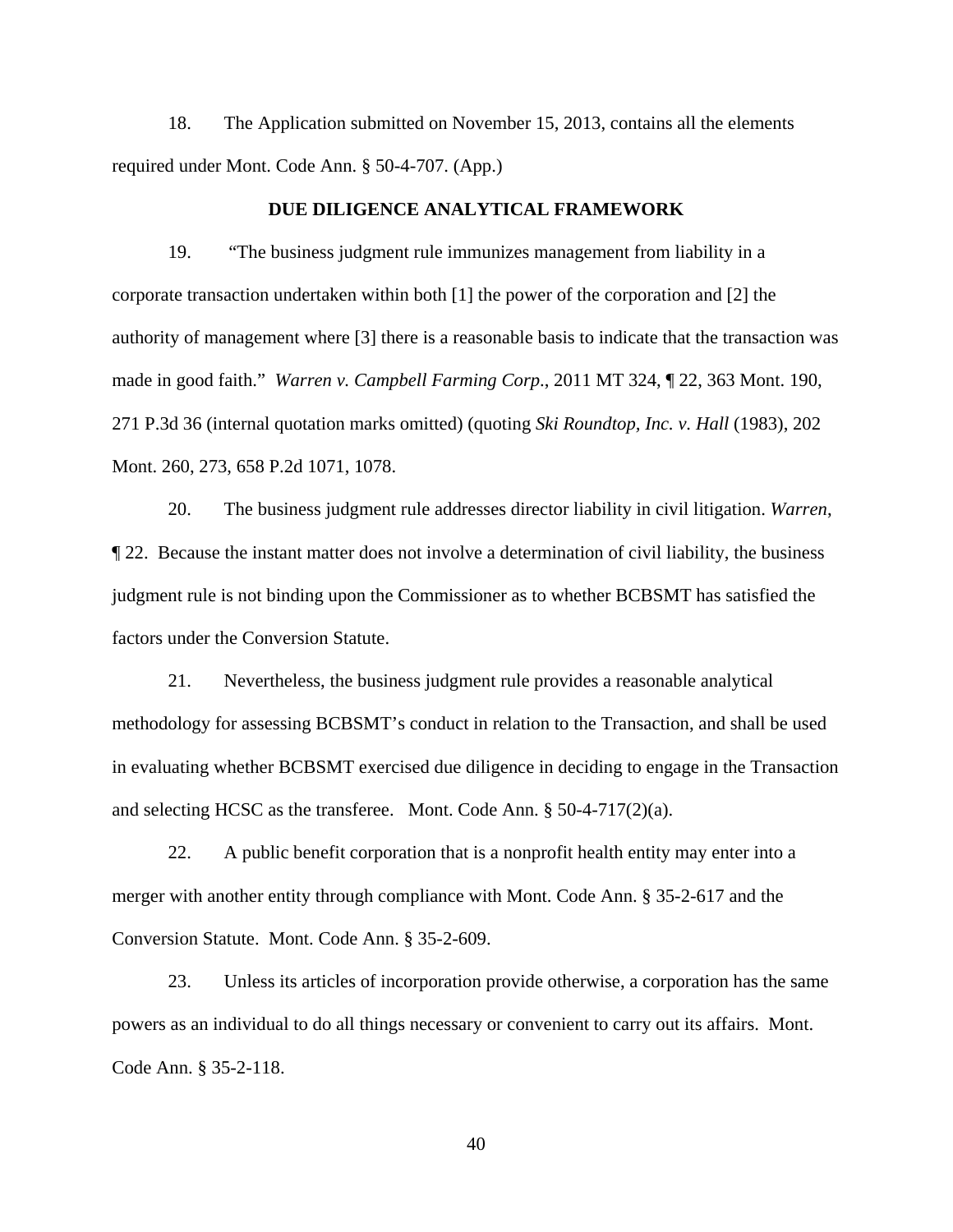24. It is within the power of BCBSMT as a corporation to engage in the Transaction subject to the terms of Mont. Code Ann. § 35-2-617 and the Conversion Statute because BCBSMT is a public benefit corporation for purposes of the Conversion Statute. (App., at 24.) *Warren*, ¶ 22.

25. It is within the power of BCBSMT as a corporation to take or approve the taking of those actions necessary to carry out the Transaction. (Hrg. Ex. L.) Mont. Code Ann. § 35-2- 118.

## **BCBSMT DECISION TO ENGAGE IN THE CONVERSION TRANSACTION Mont. Code Ann. § 50-4-717(2)(a)**

26. The Commissioner must consider whether the transferor exercised due diligence in deciding to engage in a conversion transaction. Mont. Code Ann. § 50-4-717(2)(a).

27. The decision to engage in the Transaction is within the authority granted to the Board in the BCBSMT Bylaws. (Hrg. CSI Ex. M, Art. III, Sec. 3.1.) *Warren*, ¶ 22.

28. In ligh000000t of BCBSMT's recent financial performance, marketplace pressures, and looming capital expenditures, the Board members acted in good faith when they decided that BCBSMT should engage in the Transaction. (Dir. Test Frank 9:1-7.) *Warren*, ¶ 22.

29. BCBSMT exercised due diligence in deciding to engage in the Transaction. (Dir. Test. Frank 10:5-9.) Mont. Code Ann. § 50-4-717(2)(a).

### **BCBSMT SELECTION OF HCSC AS TRANSFEREE Mont. Code Ann. § 50-4-717(2)(a)**

30. The Commissioner must consider whether the transferor exercised due diligence in selecting the transferee in a conversion transaction. Mont. Code Ann.  $\S 50-4-717(2)(a)$ .

31. The selection of HCSC as transferee in the Transaction is within the authority granted to the Board in the BCBSMT Bylaws. (Bylaws Art. III, Sec. 3.1. Ex. M.); *Warren*, ¶ 22.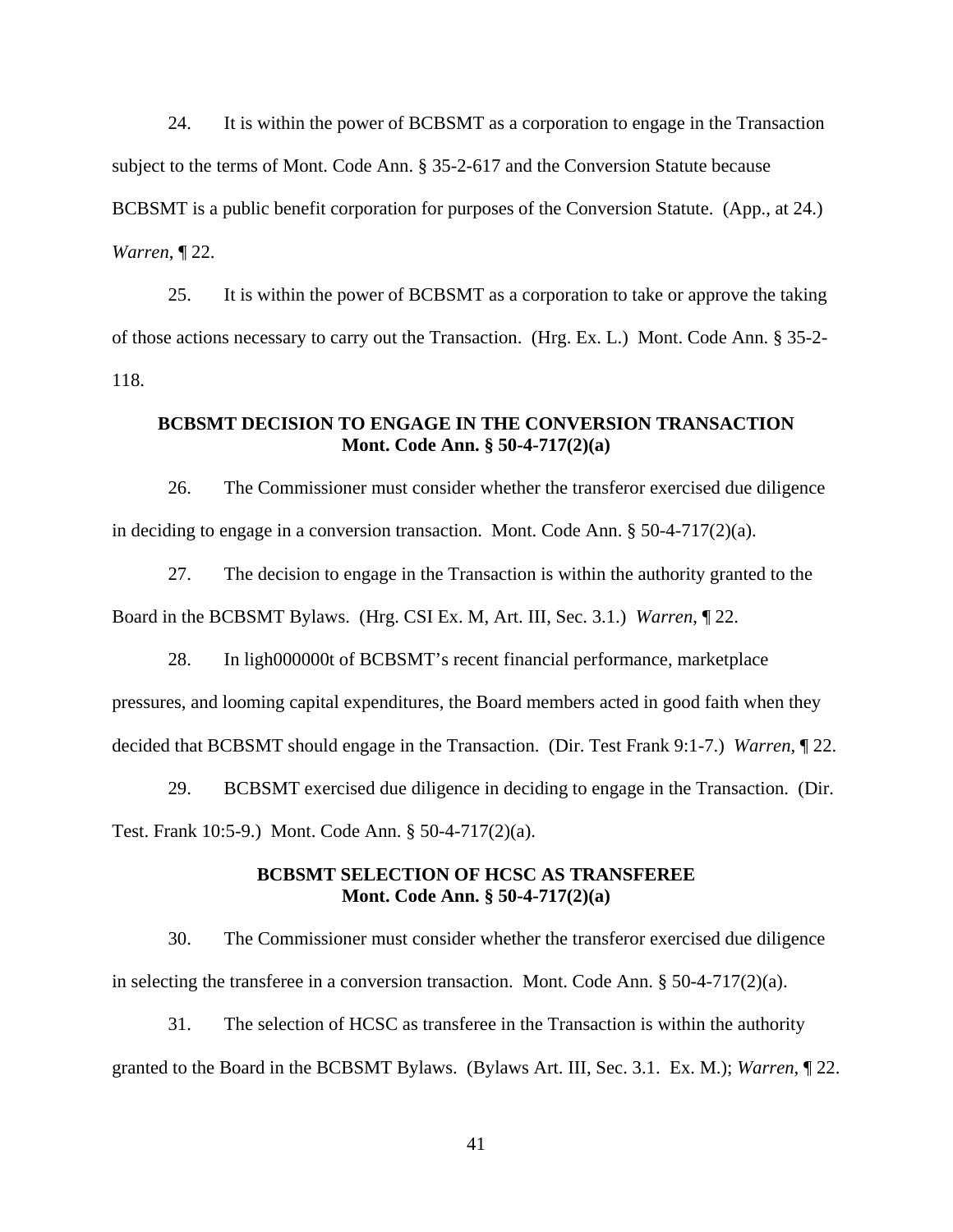32. The Board members acted in good faith when they selected HCSC as transferee after determining that it satisfied their detailed criteria for a prospective acquirer. (Dir. Test. Frank 23:21-24:1, 24:4-8.) *Warren*, ¶ 22.

33. BCBSMT exercised due diligence in selecting HCSC as the entity with which to enter into the Transaction. (Dir. Test. Frank 23:21-24:1, 24:4-8.) Mont. Code Ann. § 50-4- 717(2)(a).

# **BCBSMT NEGOTIATION OF CONVERSION TRANSACTION TERMS AND CONDITIONS Mont. Code Ann. § 50-4-717(2)(a)**

34. The Commissioner must consider whether the transferor exercised due diligence in negotiating the terms and conditions of a conversion transaction. Mont. Code Ann. § 50-4-  $717(2)(a)$ .

35. Nowhere in Title 50, Chapter 4, Part 7 does it state that the purchase price for a transaction involving a nonprofit health entity must be a price determined by an independent fair market valuation analysis. Rather, fair market value means the fair market value as of the date of the transaction or proposed transaction as determined by an independent appraisal of the assets or operations performed and communicated by a qualified appraiser according to applicable professional appraisal standards. Mont. Code Ann. § 50-4-701(4).

36. The purchase price of BCBSMT's core business constitutes a term of the Transaction under Mont. Code Ann. § 50-4-717(2)(a). (Dir. Test. Frank 26:3-4.)

37. Because the purchase price of the core business constitutes a term of the Agreement, BCBSMT must exercise due diligence in negotiating the purchase price. (Dir. Test. Frank 26:3-4.) Mont. Code Ann. § 50-4-717(2)(a).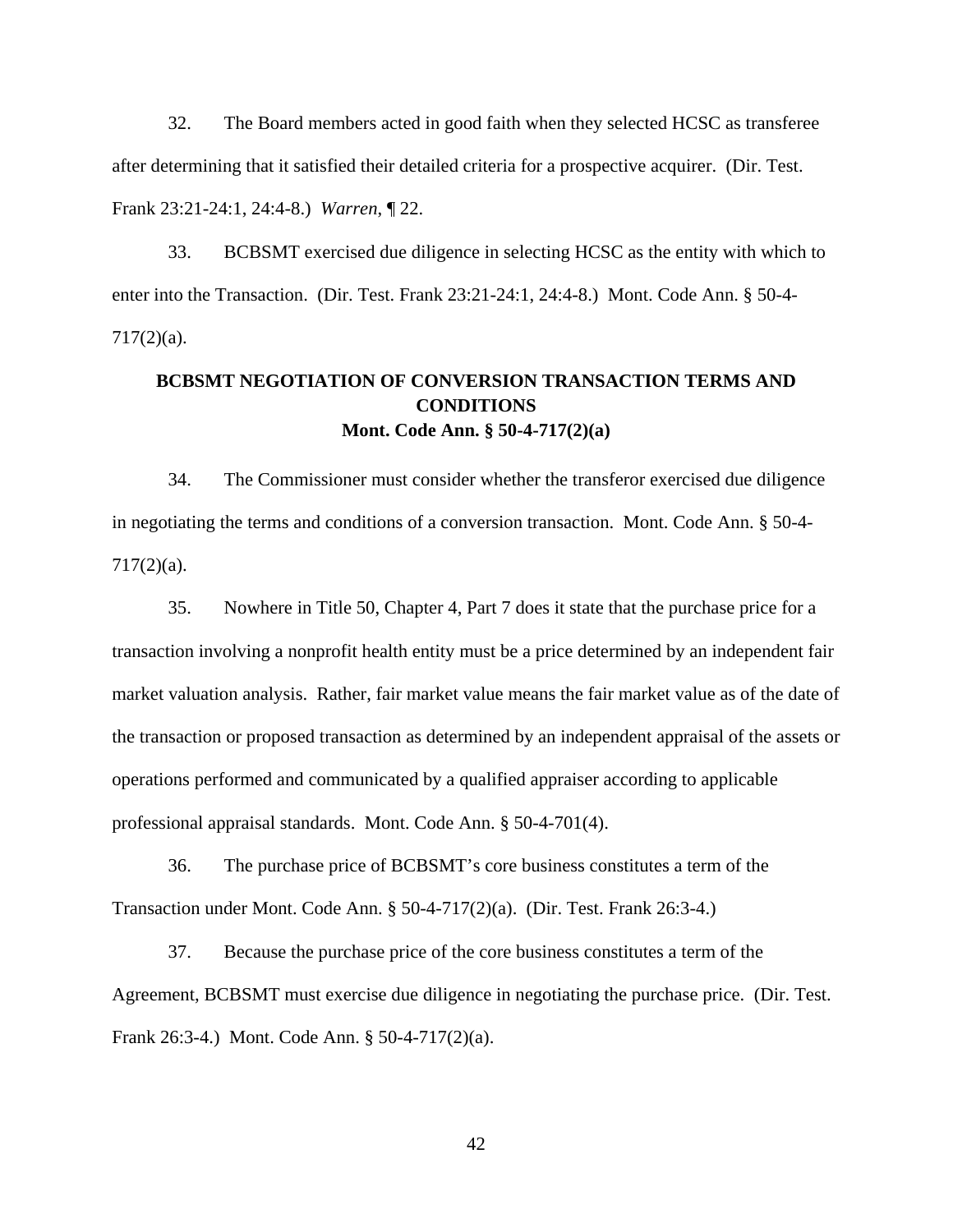38. It is undisputed that, for purposes of the Conversion Statute, BCBSMT is a public benefit corporation. (App., 24.) *See* Mont. Code Ann. § 35-2-114(28). As a public benefit corporation, BCBSMT has a fiduciary duty to the Montana public. (Hrg. Tr. 234:1-3 (Mar. 12, 2013).)

39. Under the *Revlon* doctrine, once the board of directors of a public company decides to sell the company, it has a fiduciary duty to its shareholders to obtain the highest possible value for the company. *Revlon v. MacAndrews & Forbes Holdings, Inc.*, 506 A.2d 173 (Del. 1986).

40. The *Revlon* doctrine should apply equally to directors of a not-for-profit corporation, as they too have a fiduciary duty in relation to the corporation. *See* Mont. Code Ann. § 35-2-416. Such a standard is especially appropriate in the case of a self-perpetuating notfor-profit board of directors not subject to shareholder oversight.

41. The *Revlon* doctrine provides a reasonable analytical methodology for purposes of the Transaction, and shall be used in evaluating whether BCBSMT exercised due diligence in negotiating the purchase price of BCBSMT's core business. (Dir. Test. Frank 26:4-8.) Mont. Code Ann. § 50-4-717(2)(a).

42. The *Revlon* doctrine applies to the Transaction because BCBSMT is a public benefit corporation with a self-perpetuating board of directors. (App., 24; Hrg. Tr. 117:24-118:2 (Mar. 12, 2013).)

43. BCBSMT did not exercise due diligence in negotiating the terms of the Transaction because, by relying upon the Galasso appraisal instead of negotiating the core business purchase price, the Board failed its fiduciary duty to the public to obtain the highest possible value for BCBSMT's core business. (Dir. Test. Frank 26:4-8.) *Revlon*, 506 A.2d 173.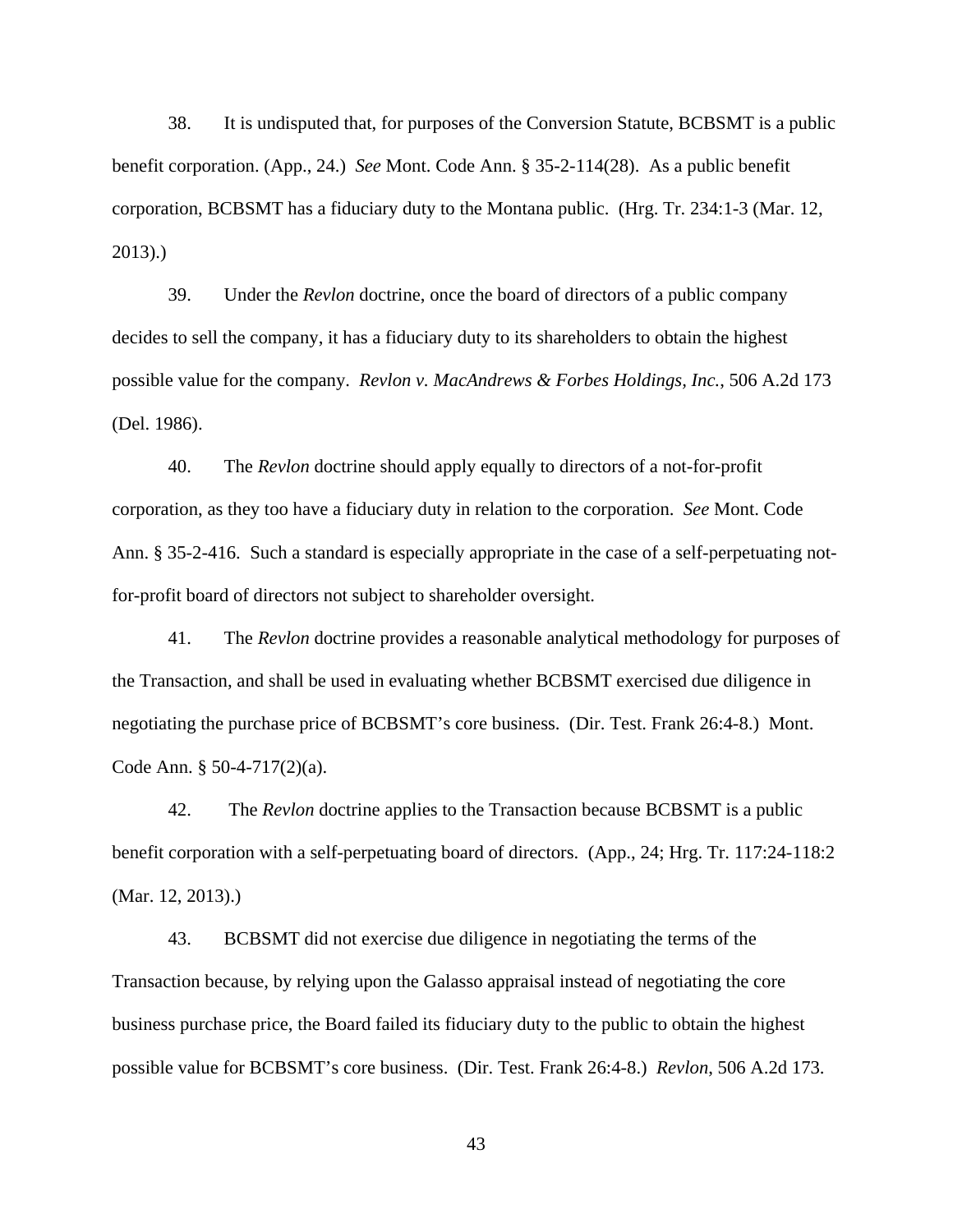44. Even if the *Revlon* doctrine does not apply to the Transaction, BCBSMT nonetheless failed to exercise due diligence in its negotiations when it did not negotiate a key term of the Transaction, namely, the purchase price of BCBSMT's core business. (Dir. Test. Frank 26:4-8.) Mont. Code Ann. § 50-4-717(2)(a).

## **BCBSMT DECISIONMAKING PROCEDURE AND EXPERT ASSISTANCE Mont. Code Ann. § 50-4-717(2)(b)**

45. The Commissioner must consider the procedures that the transferor used in deciding to enter into a conversion transaction. Such consideration includes whether the transferor utilized appropriate expert assistance. Mont. Code Ann. § 50-4-717(2)(b).

46. The procedures BCBSMT utilized in determining whether to enter into the Transaction with HCSC were adequate because BCBSMT properly evaluated its current circumstances justifying the Transaction and engaged in a systematic process to identify an acquirer meeting the criteria it clearly delineated. (Dir. Test. Frank 10:5-9, 23:21-24:1, 24:4-8.) Mont. Code Ann. § 50-4-717(2)(b).

47. While McCarthy and Swartley demonstrated deficient expertise in their respective areas of analysis (*see e.g.* Hrg, Tr. 31:19-32:23 (Mar. 13. 2013); Hrg. Tr. 489:23-490:5 (Mar. 14, 2013).), on balance BCBSMT utilized appropriate expert assistance in deciding to enter into the Transaction. Mont. Code Ann. § 50-4-717(2)(b).

## **CONFLICT OF INTEREST DISCLOSURE Mont. Code Ann. § 50-4-717(2)(c)**

48. In reviewing a conversion transaction, the Commissioner must consider whether the transferor and/or transferee disclosed any conflicts of interest. These include conflicts involving board members, executives, and experts retained by a party to the transaction. Mont. Code Ann. § 50-4-717(2)(c).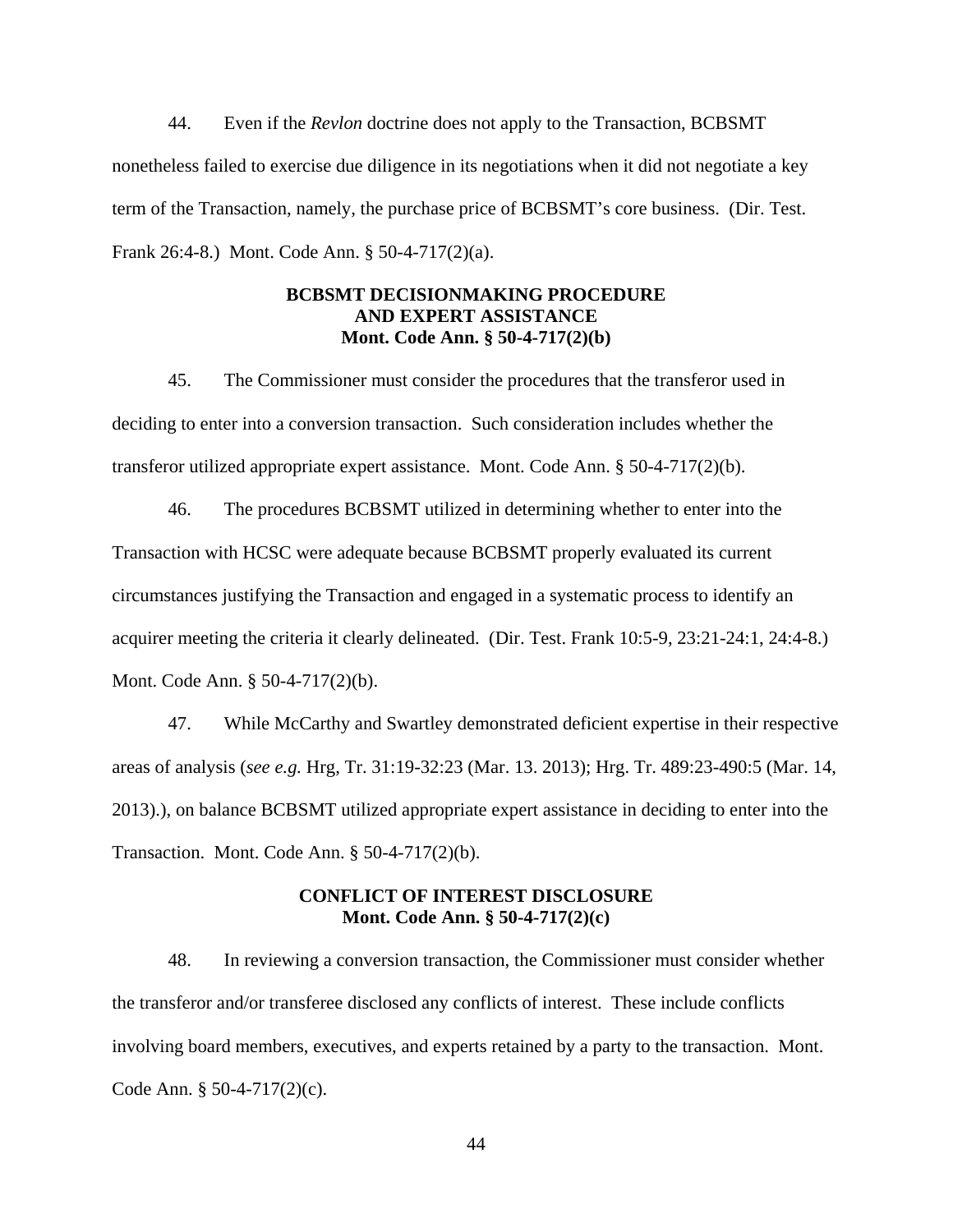49. With respect to directors, a conflict of interest transaction is a transaction with the corporation in which the director of the corporation has a direct or indirect interest. Mont. Code Ann. § 35-2-418.



55. BCBSMT and HCSC have not failed to disclose any conflicts of interest with regard to the experts the Applicants retained in this matter. Mont. Code Ann. § 50-4-717(2)(c).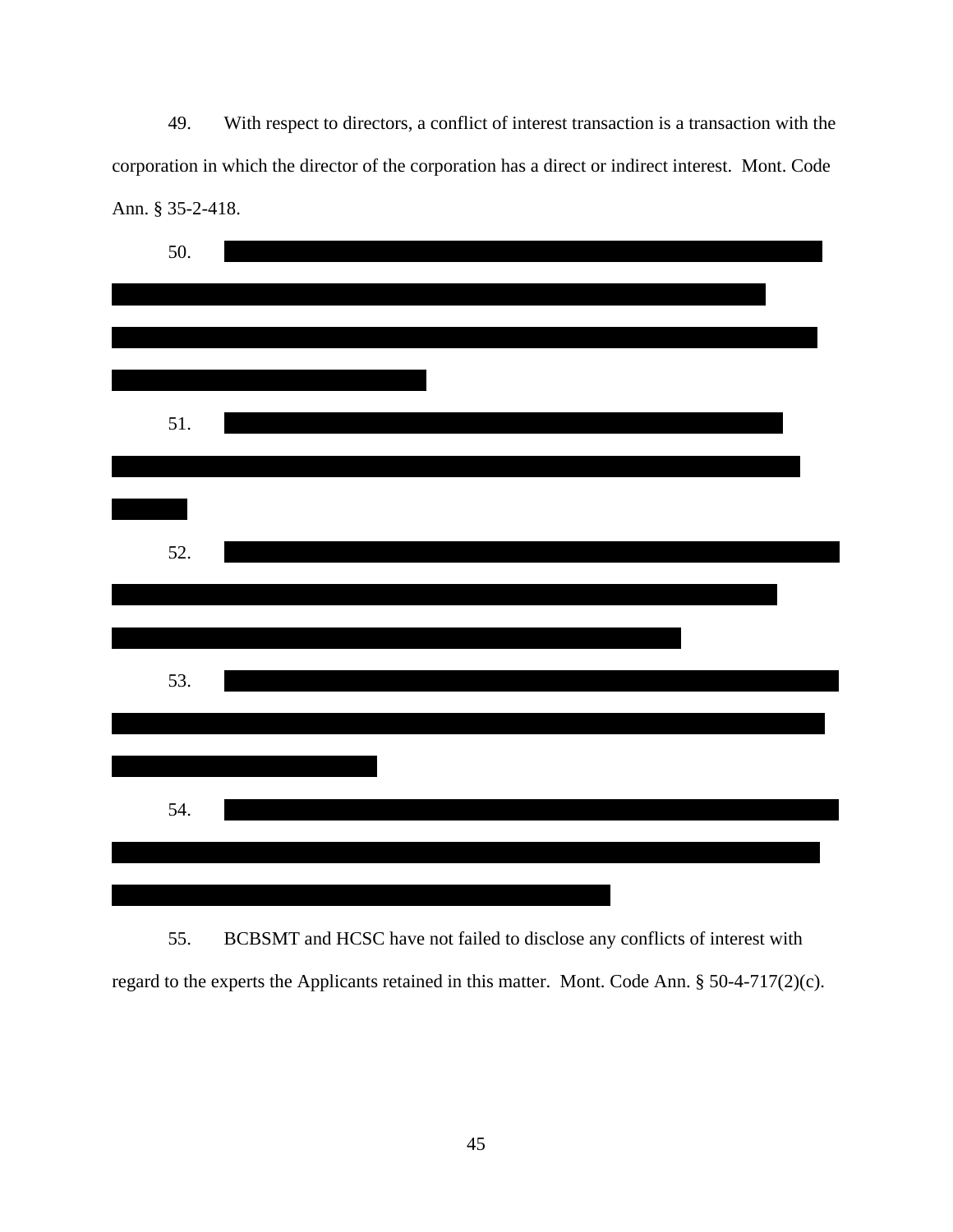## **COMMUNITY IMPACT: AVAILABILITY AND ACCESSIBILITY OF HEALTH CARE SERVICES AND HEALTH INSURANCE COVERAGE Mont. Code Ann. § 50-4-717(2)(d)**

56. The Commissioner must consider whether the conversion transaction is likely to create a significant adverse impact on the availability or accessibility of health care services or health insurance coverage in the affected community. Mont. Code Ann.  $\S 50-4-717(2)(d)$ .

57. The Transaction is unlikely to create a significant adverse impact on the availability or accessibility of health care services because it would not restrict or reduce the presence of care providers or insurance brokers. (Dir. Test. Tardiff 18:5-10, 13-16).) Mont. Code Ann. § 50-4-717(2)(d).

58. The Transaction is unlikely to create a significant adverse impact on the availability or accessibility of health insurance coverage in Montana because the Transaction would enable the continued presence of a strong Blue plan in Montana. (Dir. Test. Tardiff 19:12-17.) Mont. Code Ann. § 50-4-717(2)(d).

59. The Transaction is unlikely to create a significant adverse impact on the availability or accessibility of health insurance coverage in Montana because HCSC's superior size and financial condition would enable a Montana-owned Blue plan to control costs and charge more reasonable premiums. (Dir. Test. McCarthy 9:13-17.) Mont. Code Ann. § 50-4-  $717(2)(d)$ .)

60. The Transaction is unlikely to create a significant adverse impact on the availability of health insurance coverage because it would not result in decreased insurer competition in Montana. (Dir. Test. Tardiff 15:9-12.) Mont. Code Ann. § 50-4-717(2)(d).

61. The Transaction is unlikely to create a significant adverse impact on the availability of health insurance coverage in Montana because the Exchange will increase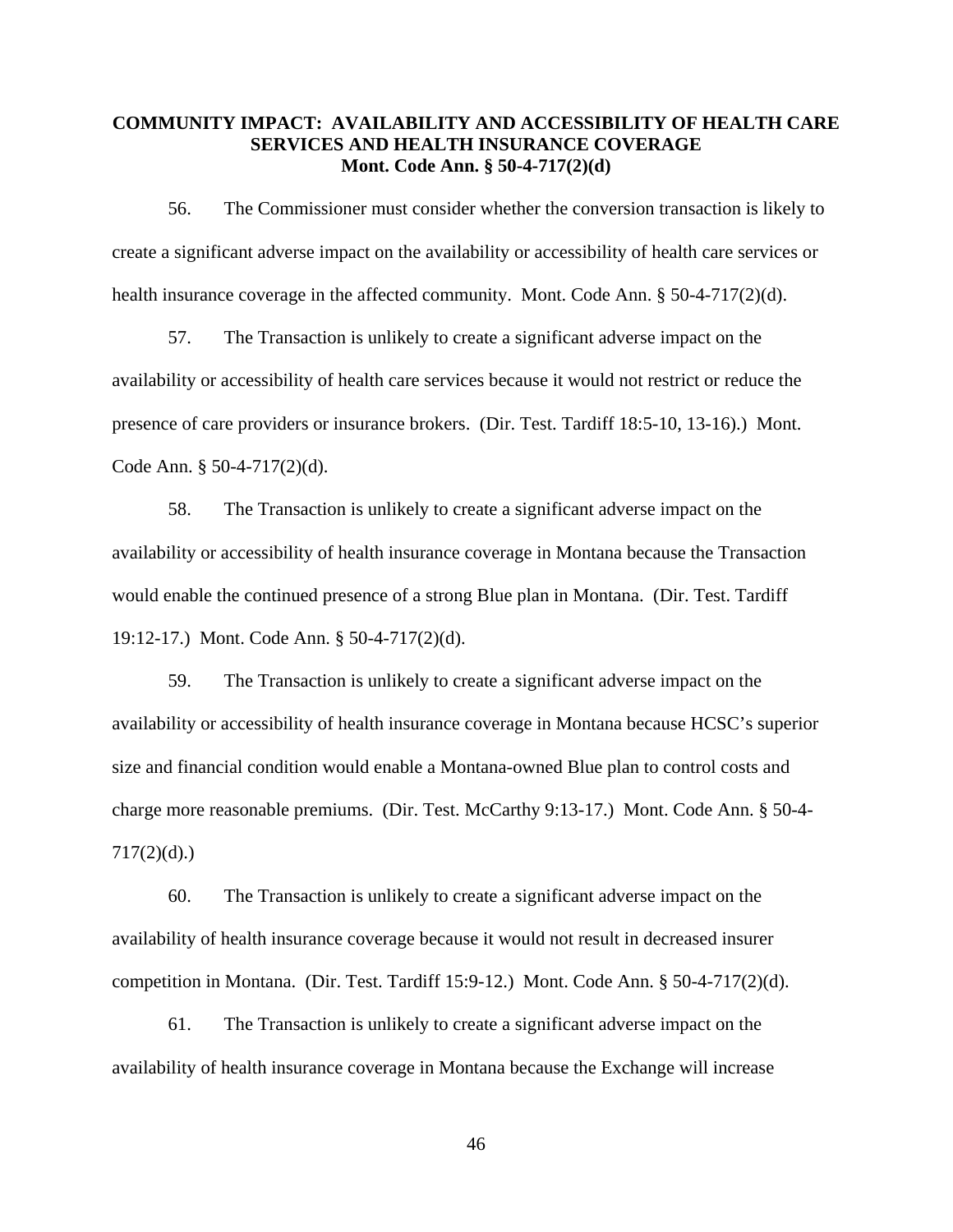competition by providing insureds greater access to alternative insurance products. (Hrg. Tr. 29:1-6 (Mar. 13, 2013).) Mont. Code Ann. § 50-4-717(2)(d).

## **COMMUNITY IMPACT: SAFEGUARDS ENSURING ACCESS TO AFFORDABLE HEALTH CARE Mont. Code Ann. § 50-4-717(2)(e)**

62. The Commissioner must consider whether the conversion transaction includes sufficient safeguards to ensure that the affected community will have continued access to affordable health care. Mont. Code Ann. § 50-4-717(2)(e).

63. No state regulatory safeguards exist to ensure continued access to affordable health care because health insurers are not currently subject to rate review in Montana. (Hrg. Tr. 543:12-16 (Mar. 14, 2013).) *See generally* Mont. Code Ann. Title 33; Mont. Code Ann. § 50-4-  $717(2)(e)$ .

64. Limited federal regulatory safeguards exist to ensure continued access to affordable health care because although certain health insurance rates are reviewed for reasonableness, insurers are not prevented from using such rates even if deemed unreasonable. (Dir. Test. Tardiff 23:6-10.) Mont. Code Ann. § 50-4-717(2)(e).

65. The limited scope of state and federal regulatory rate oversight is a marginal consideration in relation to the Transaction because the lack of regulation is not specific to the Applicants, but instead applies to Montana health insurers generally.

66. Present and anticipated future competition in the Montana health insurance market, combined with what limited federal rating oversight exists, sufficiently safeguard Montanans' continued access to affordable health care. (Dir. Test. McCarthy 11:6-10, 20-23.) Mont. Code Ann. § 50-4-717(2)(e).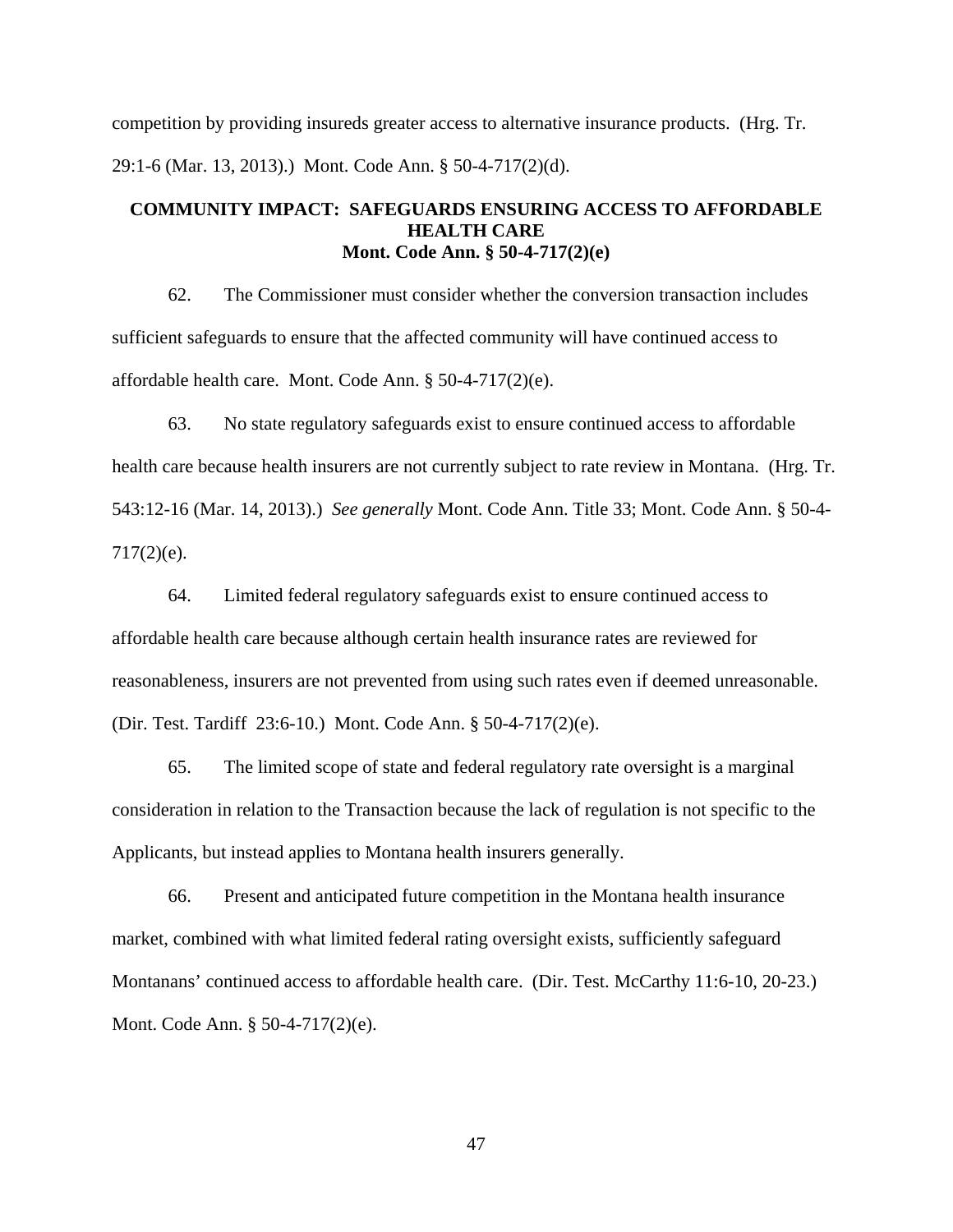### **CONVERSION TRANSACTION MANAGEMENT CONTRACTS Mont. Code Ann. § 50-4-717(2)(f)**

67. The Commissioner must consider whether any management contract under the conversion transaction is for reasonable value. Mont. Code Ann. § 50-4-717(2)(f).

68. HCSC and BCBSMT have established no management contracts relating to the Transaction. (Dir. Test. Burzynski 31:5-7.) Therefore, the Applicants have established no management contract for unreasonable value. Mont. Code Ann. § 50-4-717(2)(f).

## **EQUITIES OF THE CONVERSION TRANSACTION Mont. Code Ann. § 50-4-717(2)(g)(i)**

69. The Commissioner must consider whether the conversion transaction is equitable to the public interest, enrollees, insureds, shareholders, and certificate holders, if any, of the transferor. Mont. Code Ann.  $\S 50-4-717(2)(g)(i)$ .

70. The Transaction is equitable to BCBSMT's enrollees, insureds, and certificate holders because it will likely result in lower increases to premiums than the increases to premiums that would be charged by an independent BCBSMT. (Dir. Test. Tardiff 25:4-6; Dir. Test. Frank 34:10-13.) Mont. Code Ann. § 50-4-717(2)(g)(i).

71. The Transaction is equitable to the public interest because it provides for the continued employment of current BCBSMT employees and the future hiring of 100 other Montanans. (Dir. Test. Tardiff 25:9-12; Hrg. Tr. 220:10-15 (Mar. 12, 2013); CSI Stip.) Mont. Code Ann. § 50-4-717 $(2)(g)(i)$ .

72. The Transaction is equitable to the public interest because it would result in the creation and funding of the foundation contemplated in the Conversion Statute. (App., 2-3.) Mont. Code Ann. §§ 50-4-717(2)(g)(i), -720.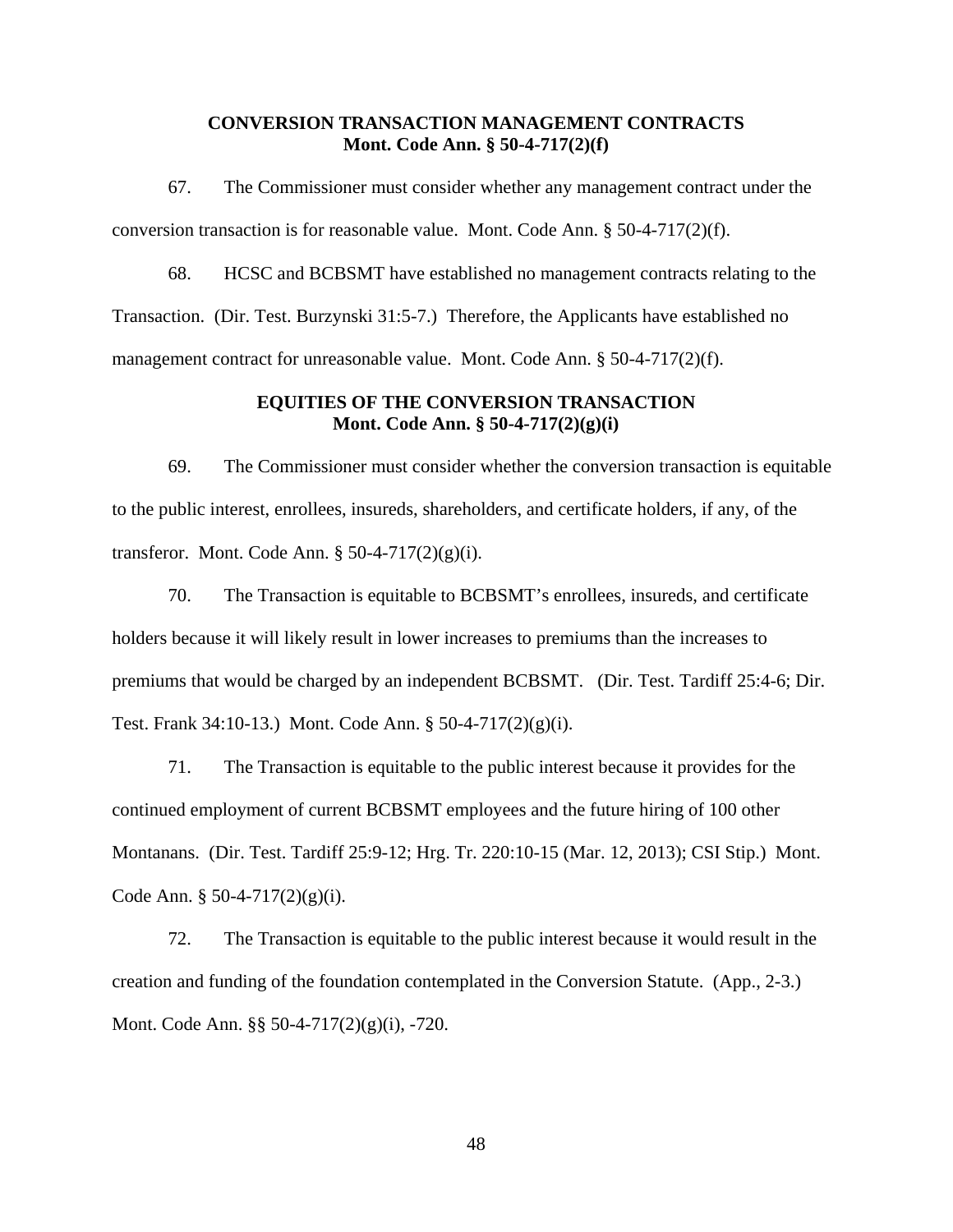73. The Transaction is equitable to the public interest because it would result in HCSC providing ongoing corporate charitable contributions and related services in the state of Montana. (CSI Stip.) Mont. Code Ann. § 50-4-717(2)(g)(i).

74. The Transaction is equitable to the public interest because it would result in significant premium tax revenue for the State of Montana on an indefinite basis. (Hrg. Tr. 519:14-19 (Mar. 14, 2013); CSI Stip.) Mont. Code Ann. § 50-4-717(2)(g)(i).

## **COMPLIANCE WITH TITLE 33, CHAPTERS 30-31 Mont. Code Ann. § 50-4-717(2)(g)(ii)**

75. The Commissioner must consider whether the conversion transaction complies with Mont. Code Ann. Title 33, chapters 30 and 31. Mont. Code Ann. §  $50-4-717(2)(g)(ii)$ .

76. The Transaction complies in all respects with Mont. Code Ann. Title 33, chapters 30 and 31. (App., 27.) Mont. Code Ann. § 50-4-717(2)(g)(ii).

## **SUFFICIENCY OF HCSC SURPLUS Mont. Code Ann. § 50-4-717(2)(g)(iii)**

77. The Commissioner must consider whether the conversion transaction ensures that the transferee will possess sufficient surplus to comply with regulatory requirements and provide for the security for the transferee's certificate holders, if any, and policyholders. Mont. Code Ann. § 50-4-717 $(2)(g)(iii)$ .

78. A non-stock health insurer authorized to transact insurance in Montana and licensed after October 1, 1999, must maintain a minimum surplus of \$500,000. Mont. Code Ann. § 33-2-109(1)(b).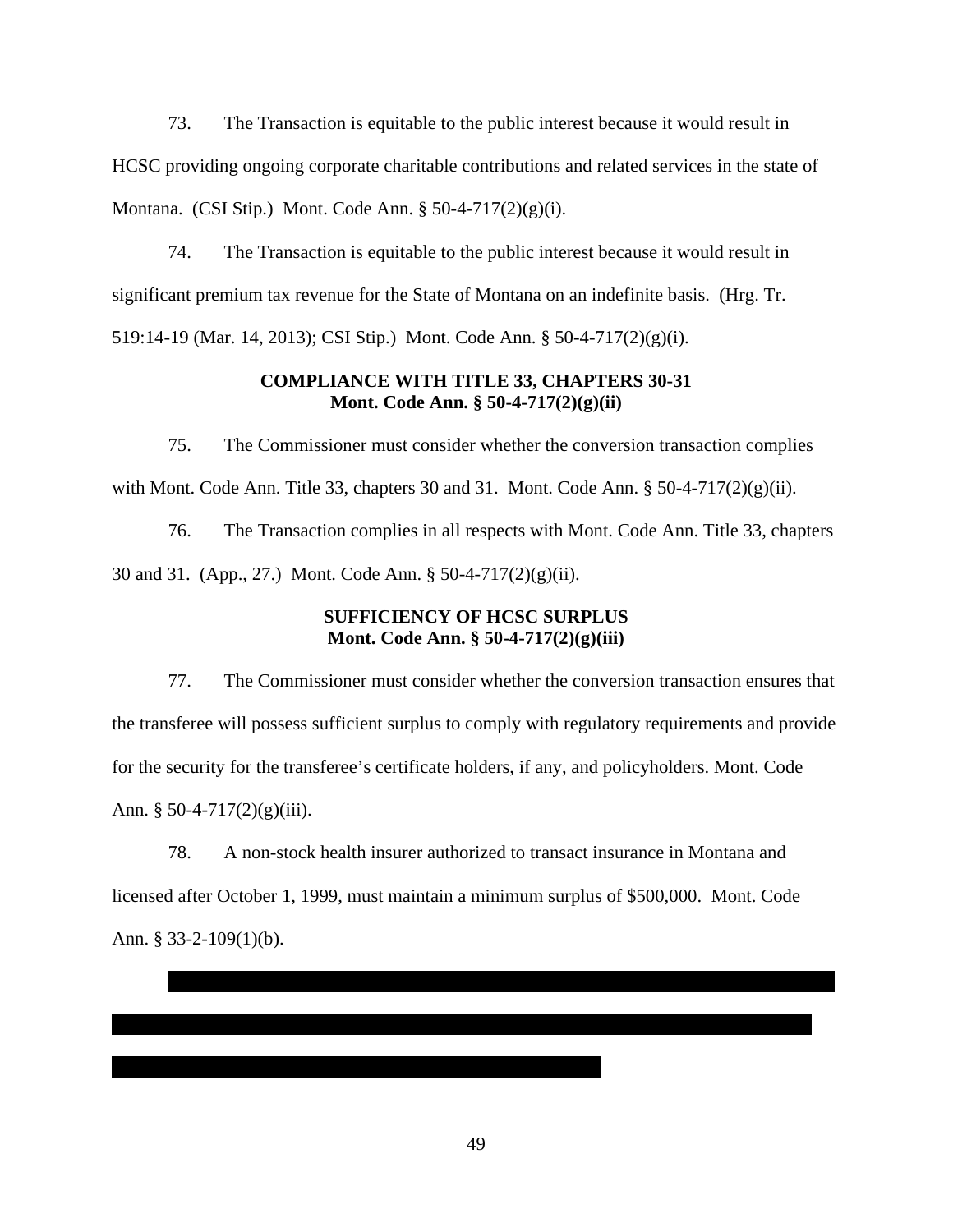## **IMPACT UPON ECONOMIES OF SCALE Mont. Code Ann. § 50-4-717(3)**

f

81. A nonprofit health entity seeking to enter into a conversion transaction must consider whether the transaction would result in inefficient economies of scale. Mont. Code Ann. § 50-4-717(3)(a).

82. BCBSMT sufficiently considered whether the Transaction would result in inefficient economies of scale when it evaluated HCSC's operations throughout the due diligence process and retained NERA to evaluate the impact of the Transaction upon economies of scale. (Dir. Test. Frank 18:18-19:16; Dir. Test. McCarthy 13:21-22.) Mont. Code Ann. § 50-4- 717(3)(a).

## **COMPLIANCE WITH ANTITRUST LAWS Mont. Code Ann. § 50-4-717(3)(b)**

83. A nonprofit health entity seeking to enter into a conversion transaction must consider whether the transaction would violate federal or state antitrust laws. Mont. Code Ann. § 50-4-717(3)(b).

84. BCBSMT sufficiently considered whether the conversion transaction would violate federal antitrust laws by submitting a Hart-Scott-Rodino filing for DOJ and FTC review. (Dir. Test. Frank 40:1-7.) Mont. Code Ann. § 50-4-717(3)(a).

85. BCBSMT sufficiently considered whether the conversion transaction would violate state antitrust laws by retaining Graham and Dunn and NERA to evaluate antitrust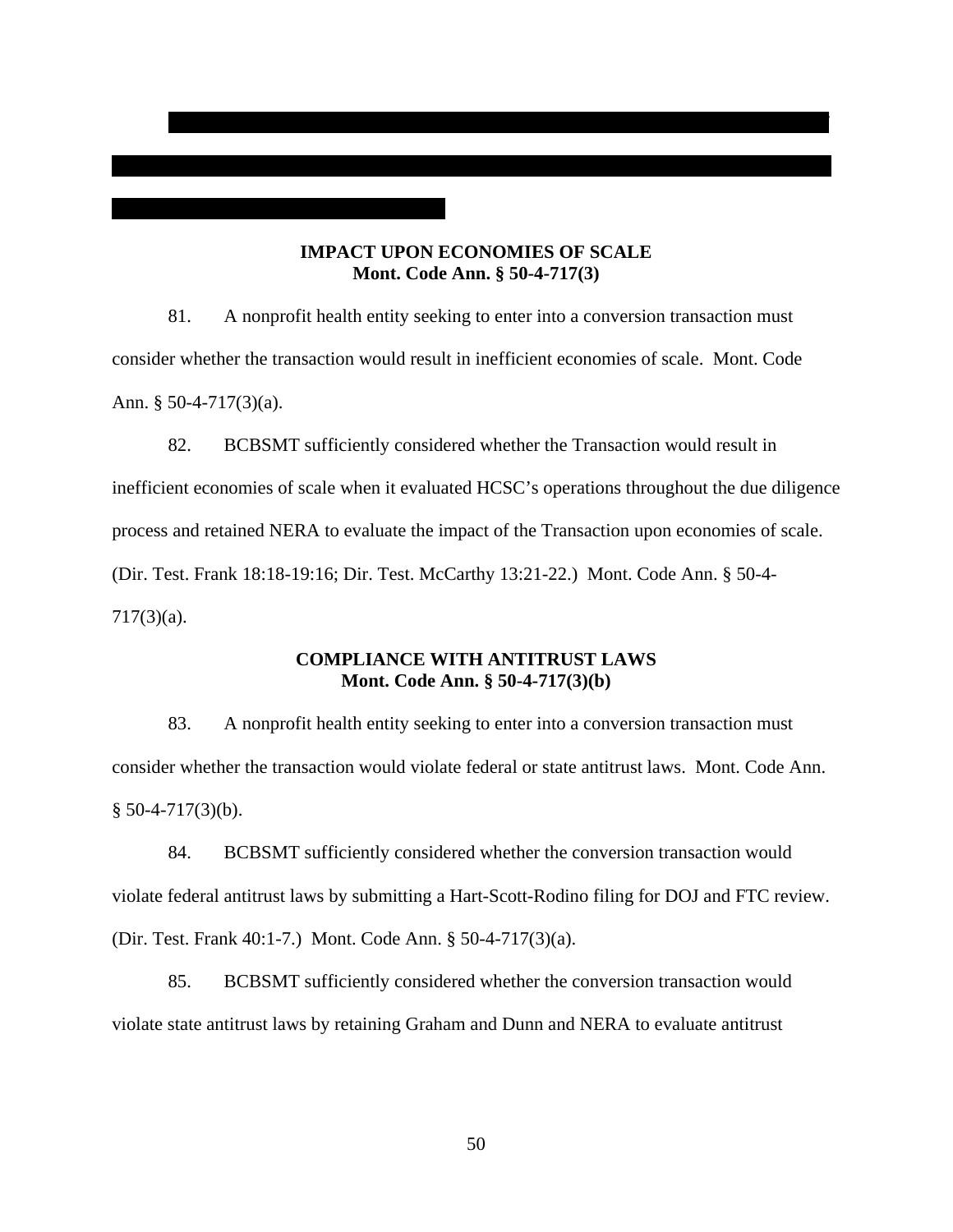implications of the Transaction. (Dir. Test. Frank 39:9-20; App. Ex. 6.) Mont. Code Ann. § 50- 4-717(3)(a).

## **LIQUIDATED DAMAGES PROVISION Mont. Code Ann. § 50-4-717(4)**

86. If an agreement for the conversion of a nonprofit health entity requires payment of money in the event the nonprofit health entity breaches the agreement, the Commissioner shall determine whether and to what extent the payment by the nonprofit health entity is in the public interest. Mont. Code Ann. § 50-4-717(4).

87. A liquidated damages provision provides for payment of a presumed amount of damages sustained due to breach of contract. Mont. Code Ann. § 28-2-721(2).

88. A contract may include a liquidated damages provision only if, from the nature of the case, it would be impracticable or extremely difficult to fix the actual damages. Mont. Code Ann. § 28-2-721(2).

89. Agreement Section 5.08 constitutes a liquidated damages provision under Montana law. (App. Ex. 3.) Mont. Code Ann. § 28-2-721(2).

90. A liquidated damages provision is presumed enforceable. A party seeking avoidance must show it is unconscionable as a matter of law. *Arrowhead Sch. Dist. No. 75 v. Klyap*, 2003 MT 294, ¶ 54, 318 Mont. 103, 79 P.3d 250.

91. A liquidated damages provision is unconscionable if (1) the provision is a contract of adhesion "such that the weaker bargaining party had no meaningful choice regarding acceptance of the provisions," and (2) the terms of the contract unreasonably favor its drafter. *Arrowhead*, ¶ 48.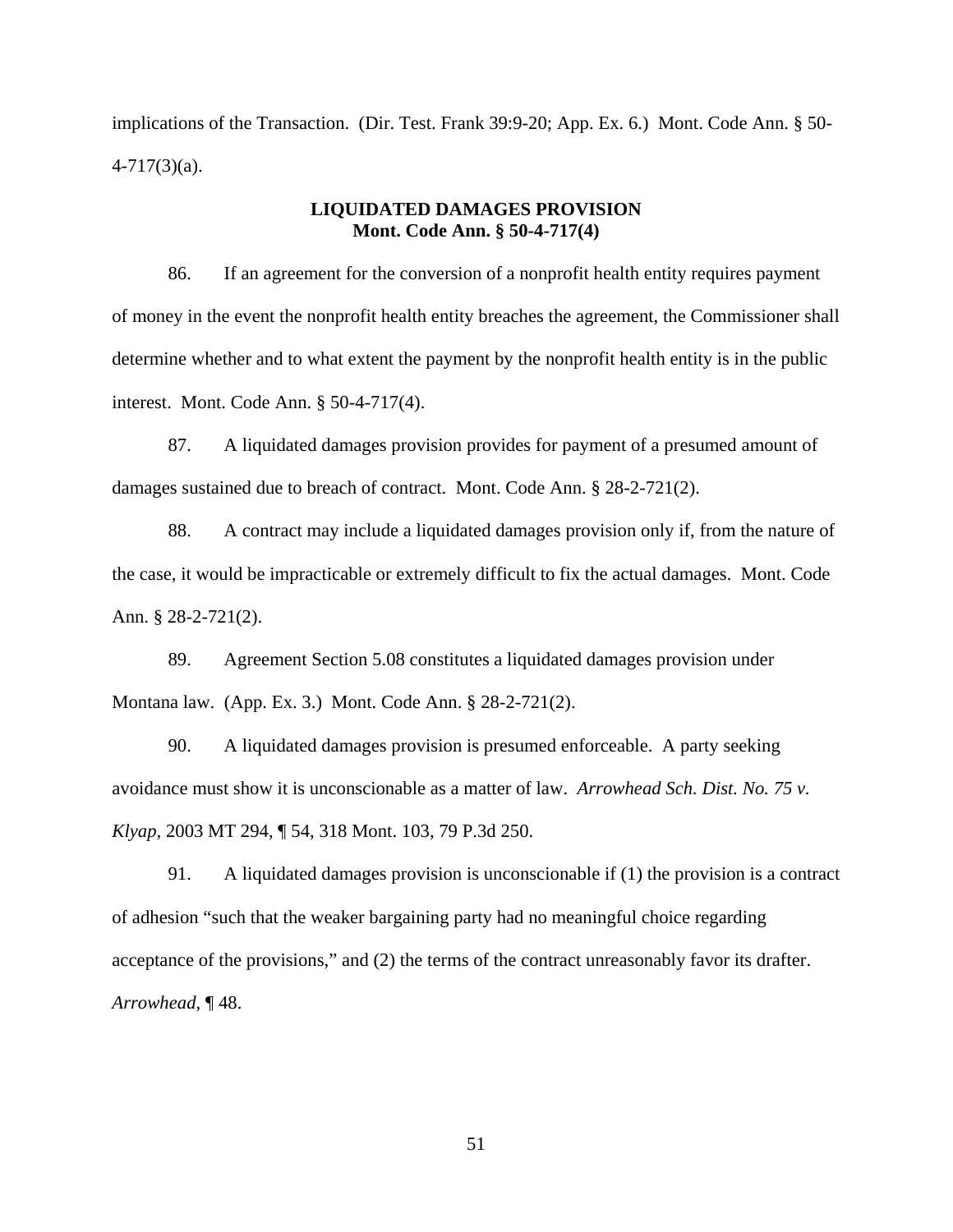92. Agreement Section 5.08 is not unconscionable because no evidence indicates that it is a contract of adhesion, or that its terms unreasonably favor one Applicant at the expense of the other. (App. Ex. 3.) Mont. Code Ann. § 50-4-717(4); *Arrowhead*, ¶¶ 48, 54.

93. Agreement Section 5.08 is in the public interest because it requires BCBSMT to pay a relatively small fee only under the limited circumstances set forth in Agreement Sections 5.08 and 10.01(a), (c), and the occurrence of such circumstances is within BCBSMT's control. (App. Ex. 3) Mont. Code Ann. § 50-4-717(4).

\* \* \* \* \*

**IN CONSIDERATION OF THE FOREGOING**, and upon balancing the factors in Title 50, Chapter 4, Part 7 with the evidence in the Record and the Stipulation signed by the CSI and the Applicants on April 19, 2013, the undersigned respectfully recommend to the Hearing Examiner that the Transaction be approved.

Dated this  $\frac{19}{9}$  day of April, 2013.

/s/Jesse Laslovich

 **JESSE LASLOVICH**  Chief Legal Counsel

/s/Nick Mazanec

 **NICK MAZANEC** Attorney